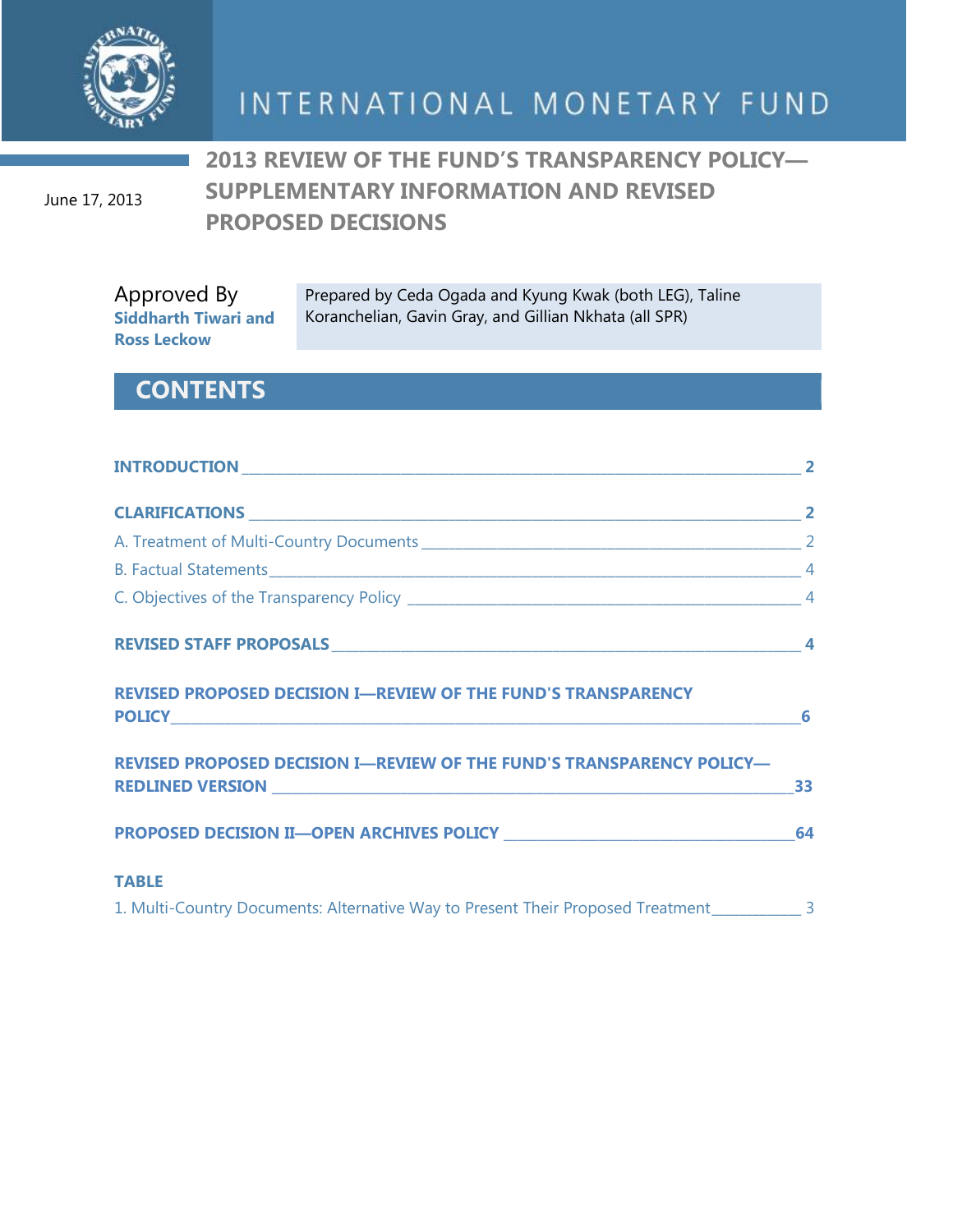# **INTRODUCTION**

**1. At the Executive Board meeting on June 5, 2013 and subsequent bilateral discussions with staff, Executive Directors suggested a number of revisions to staff's proposals in the** *2013 Review of the Fund's Transparency Policy***.** In response, and with the aim of garnering broad support for the reforms, this supplement provides further clarifications on the proposed treatment of multi-country documents, factual statements and the objective of the Transparency Policy, and suggests revisions to a number of staff proposals in the main paper ([2013 Review of the Fund's Transparency Policy](http://www.imf.org/external/np/pp/eng/2013/051413.pdf)), which are reflected in the attached revised Proposed Transparency Policy Decision and amendment to the Open Archives Policy.

# **CLARIFICATIONS**

# **A. Treatment of Multi-Country Documents**

**2. Staff's proposal to create a new category of multi-country documents is based on an assessment of the trade-offs between introducing a new approach versus maintaining the current ad hoc approach.** The principal argument for continuing with an ad hoc approach is that the underlying products are in flux, and it might be preferable to garner more experience before setting rules. The staff is concerned that such an approach could lead to inconsistent practices (especially in cases where different material sections of one paper are handled differently), a lack of transparency with respect to the Board, and confusion for staff. Conversely, establishing clear rules should provide greater clarity and certainty to staff and the Board. The new rules could be reviewed soon to assess the experience and examine any problems that may have arisen in implementation.

**3. However, staff's proposal has generated requests from Executive Directors for**  further clarification. To this end, staff has prepared a table showing clearly the rationale for and the circumstances under which the treatment of these documents is expected to follow the existing rules for documents on country matters or on Fund policy issues, as the case may be, depending on the type of multi-county document or material section within such a document (Table 1). As noted in the main paper, staff's view is that multi-country documents cannot be treated either wholly as country papers or wholly as policy papers, since they generally do not cover a single country and are not focused on Fund policy issues per se.

 **Multilateral policy issues**. Documents that cover multilateral policy issues (e.g., Spillover Reports and the Pilot ESR Main Report<sup>1</sup>) are proposed to be treated in the same way as Fund policy papers (i.e., the Board approves their publication and Management may make necessary factual corrections or deletions, and related rephrasing with respect to the report).

 $\overline{\phantom{a}}$ 

 $<sup>1</sup>$  The individual economy assessments are discussed with the respective authorities as a part of bilateral</sup> surveillance.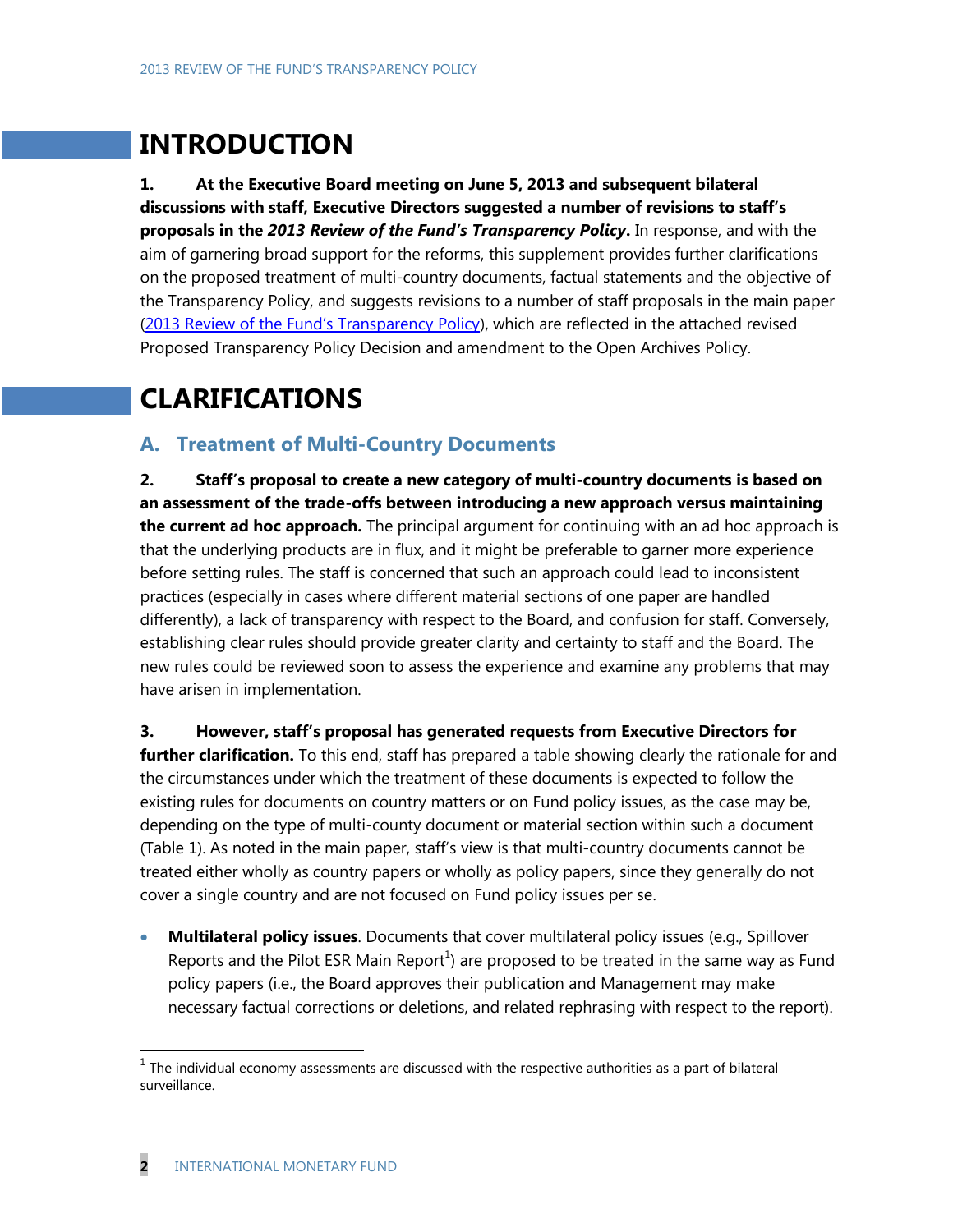In other words, there will be no change in the treatment of these documents compared with the current practice. However, characterizing such documents as Fund policy papers could provoke confusion given the type of issues they cover, hence the suggestion for the more intuitive label of "multilateral policy issues" papers. In contrast, policy papers generally deal with the Fund's own policy framework rather than the analysis of members' policies. The WEO, GFSR, and FM would also be included in the multilateral policy issues category, but would continue to be exempt from provisions on modifications.

- **Country background pages/clustered reports**. A number of multi-country documents need to be treated more like country documents, since they include country assessments and potentially members' confidential information. As such, the consent of the members themselves would be needed for publication. However, there are important differences between country background pages and clustered reports, which suggest the need to differentiate their treatment under the Transparency Policy. First, for publication consent, the entire clustered report would require the consent of each country involved, whereas for country background pages, a country would need to consent only to those pages that pertain to it. Second, given that country background pages are normally associated with an umbrella main report, management would handle the approval of deletion requests.
- The revised proposed decision I (paragraph 17-26 and Section III of the Indicative List) reflects the staff proposal on multi-country documents.

| <b>Current Categories</b><br><b>Examples</b> | <b>Policy Documents</b>                                           |                                                           |                                                     |                                                               |
|----------------------------------------------|-------------------------------------------------------------------|-----------------------------------------------------------|-----------------------------------------------------|---------------------------------------------------------------|
|                                              | <b>Flagships</b>                                                  | <b>Other Policy Documents</b>                             | <b>Country Documents</b>                            |                                                               |
|                                              | <b>WEO/GFSR/FM</b>                                                | <b>Spillover Reports</b><br><b>Pilot ESR: Main Report</b> | Pilot ESR: Individual<br><b>Economy Assessments</b> | <b>Clustered Reports</b><br>(e.g., Nordic Regional<br>Report) |
| Publication consent                          | <b>Executive Board</b>                                            | <b>Executive Board</b>                                    | Country                                             |                                                               |
|                                              |                                                                   |                                                           | Each country for own<br>section                     | All countries covered                                         |
| Corrections approval                         | Staff (exempted from<br>provisions of the<br>transparency policy) | Management (delegated to staff)                           | Management (delegated to staff)                     |                                                               |
| Deletions approval                           | Staff (exempted from<br>provisions of the<br>transparency policy) | Management                                                | Management                                          | Management<br>(delegated to staff) 1/                         |
| <b>Proposed name</b>                         | <b>Multilateral Policy Issues</b>                                 |                                                           | <b>Country Background</b><br>Pages                  | <b>Clusters</b>                                               |

#### **Table 1. Multi-Country Documents: Alternative Way to Present Their Proposed Treatment**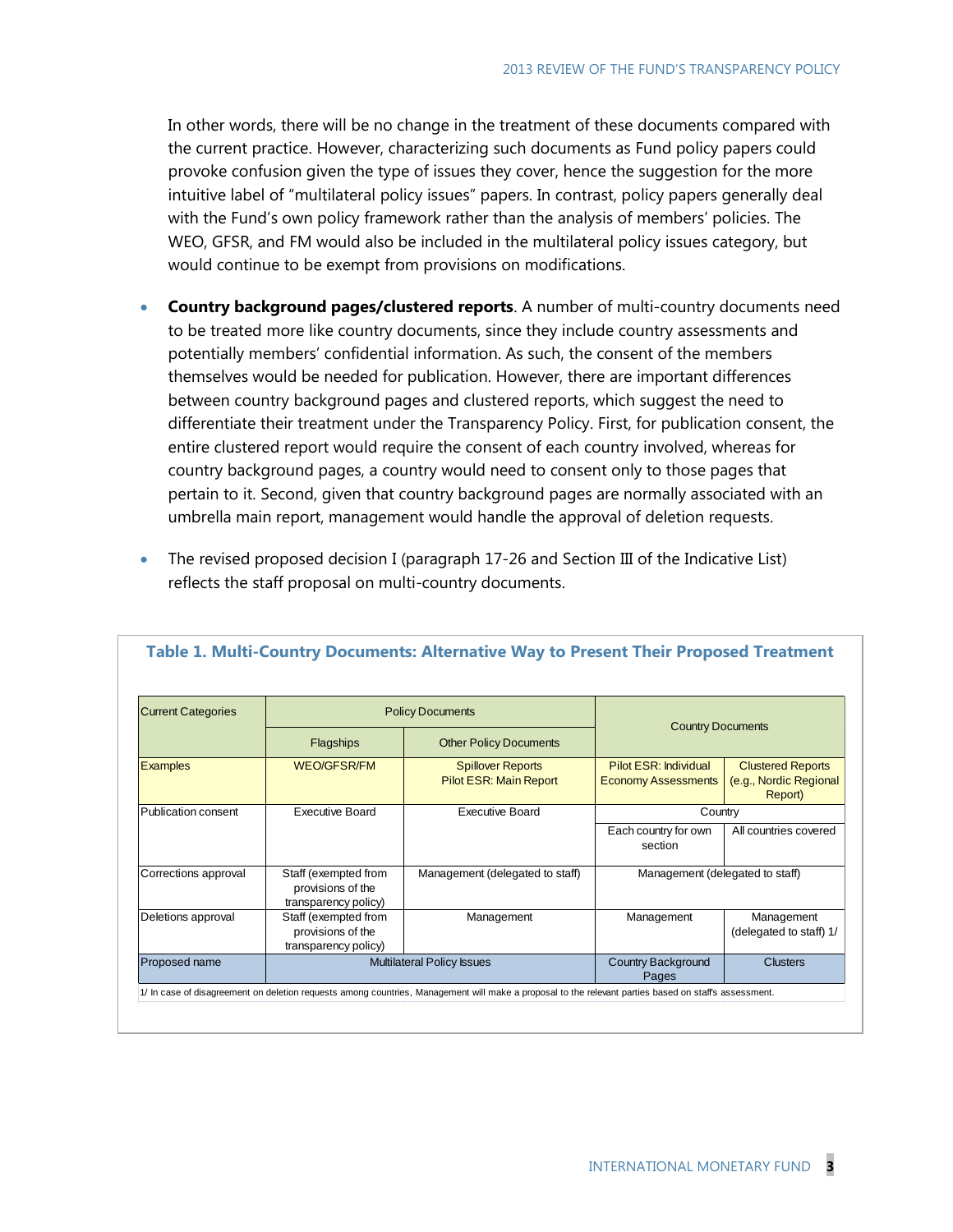# **B. Factual Statements**

**4. A few Directors expressed concerns regarding the proposal to issue brief factual statements 28 days after Board consideration if the corresponding staff report has not yet been published**. Given that the aim of the proposal is to provide information on the status of publication of country reports in a timely manner, staff proposes to issue the statement on publication intentions on the relevant country page of the IMF external website, and not on the "what's new" section.

# **C. Objectives of the Transparency Policy**

**5. Several Directors requested that staff clarifies the objectives of the Transparency Policy**. Transparency is critical if the Fund is to fulfill its mandate. Specifically, transparency strengthens the *effectiveness* of the Fund by providing a channel for its views to influence public debate and build traction for its advice. It supports the *quality* of surveillance and programs, including by subjecting the Fund to outside scrutiny. And more generally, it enhances the Fund's *legitimacy* by making the institution more accountable. Staff proposes that these objectives be established in the Board's summing up.

# **REVISED STAFF PROPOSALS**

**6. In keeping with the spirit of the proposal to encourage prompt publication, staff proposes that there should be more clarity on the timelines for submitting modification requests.** As described in the [2013 Review of the Fund's Transparency Policy](http://www.imf.org/external/np/pp/eng/2013/051413.pdf) main document (paragraph 36), the proposal to define "prompt publication" does not establish a binding deadline; rather, it aims to clarify the expected calendar for publication, for the benefit of both the staff and the authorities. In the same spirit, the proposal to reduce the timeline for requesting deletions to at the latest seven days after Board consideration has been modified. In order to align the legal framework with the current practice, where staff applies the policy pragmatically, staff suggests amending the proposed decision to clarify that requests for deletions will *normally* be expected to be made no later than 7 days after Board consideration (paragraph 8 (b) of the revised proposed decision I).

**7. Staff's proposals to identify explicitly that a country has objected to publication of references to it in a multi-county document** [2013 Review of the Fund's Transparency Poli](http://www.imf.org/external/np/pp/eng/2013/051413.pdf)cy**, paragraph 47, first and second bullets ) did not command broad support from the Executive Board.** Staff recognizes Directors' concerns that such an approach would not promote effective collaboration, and thus withdraws the proposal. These proposals are no longer reflected in the revised proposed decision (paragraph 21 (c) of the revised proposed decision I). However, as is current practice, country background pages will continue to list the names of all countries involved in relevant analytical exercises, even if not all of their country pages are published.

**8. Some Directors were concerned that the circumstances under which corrections to country documents can be considered after Board meetings appear to be too stringent.**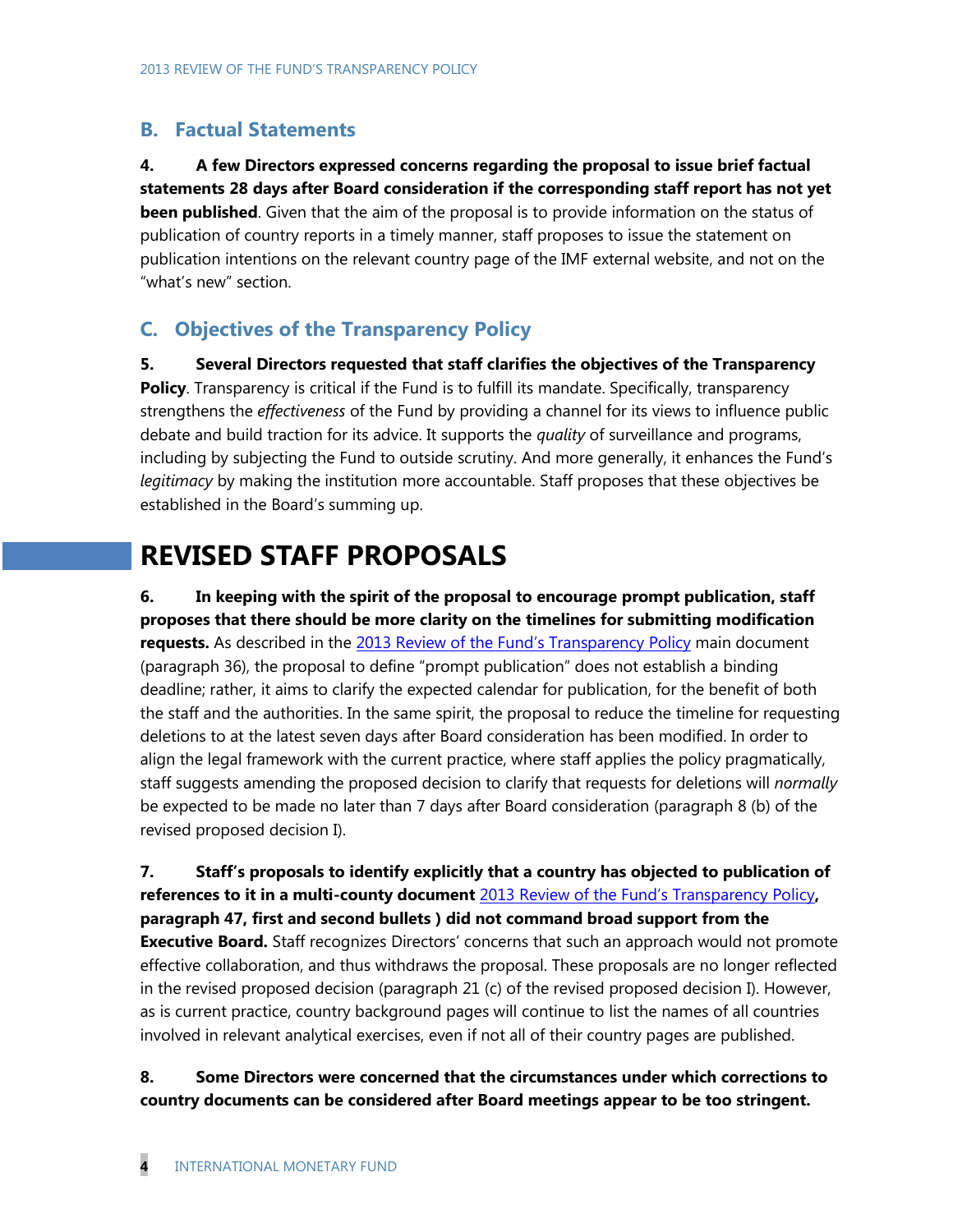The current policy already allows such corrections when either they have been brought to the attention of the Board before the end of the Board meeting, or in cases where the failure to make the correction would undermine the overall value of the publication. The proposed decision has been revised to clarify that only one of these conditions is necessary for correction requests to be considered (paragraph 10 of the revised proposed decision I).

**9. A number of Directors favored a reduction in the time lag after which Board minutes are made available to the public through the Open Archives Policy.** The staff examined the pros and cons of reducing the lag [2013 Review of the Fund's Transparency Policy](http://www.imf.org/external/np/pp/eng/2013/051413.pdf), paragraphs 53-54) and favored retaining the existing five-year lag, in particular because of the risks to the candor of Board deliberations. However, a number of Directors considered that the lag can be further reduced without much impact on candor. The staff therefore proposes that the time lag be reduced to three years. This new staff proposal is reflected in the attached proposed amendment to the Fund's Open Archives Policy decision.\*

\*Staff's proposal was not adopted at this time, pending further discussion to build a broader consensus among Executive Directors.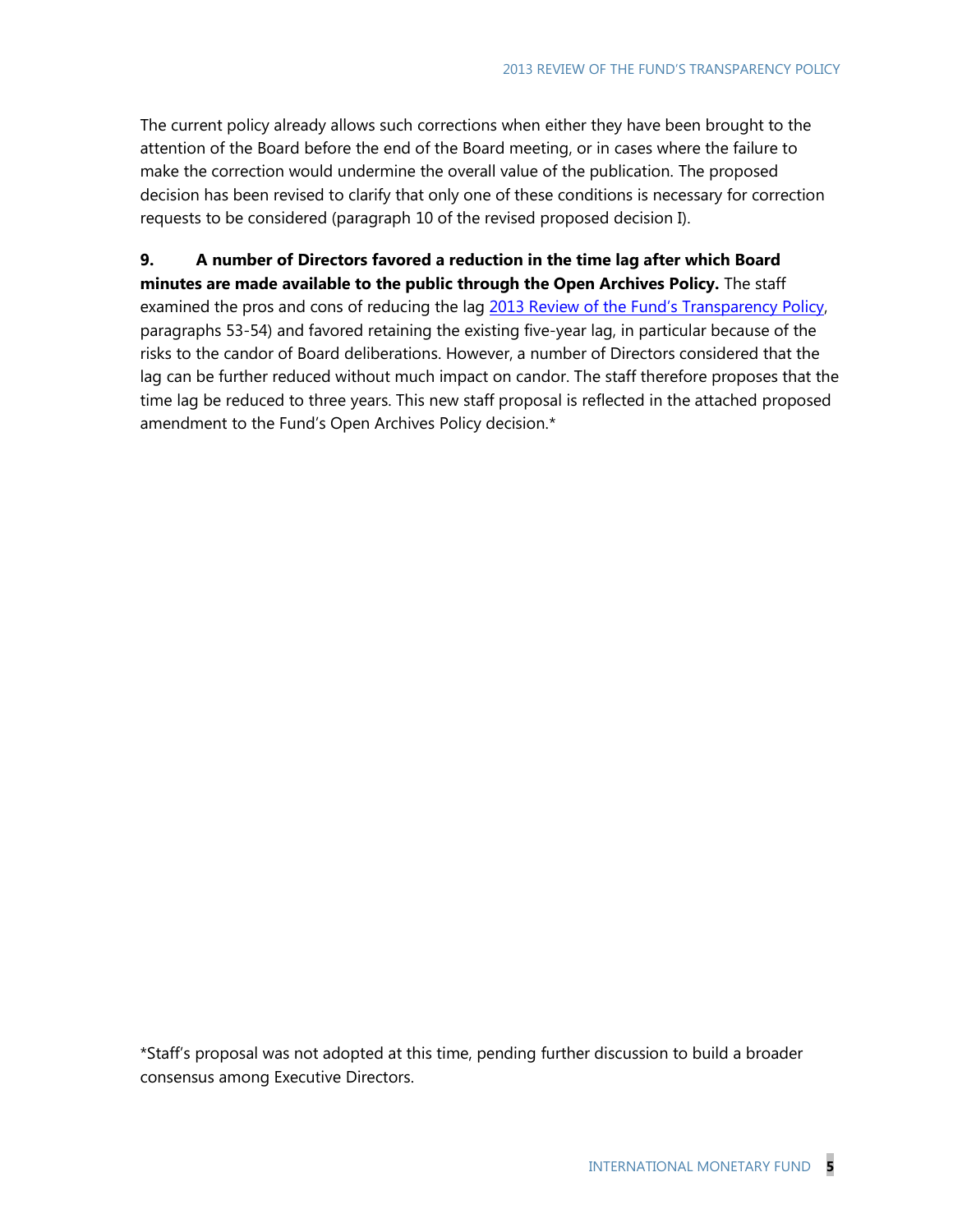# **Revised Proposed Decision I—Review of the Fund's Transparency Policy**

The following decision, which may be adopted by a majority of the votes cast is proposed for adoption by the Executive Board.

# **Preamble**

*Recognizing the importance of transparency, the Fund will strive to disclose documents and information on a timely basis unless strong and specific reasons argue against such disclosure. This overarching principle is reflected in the specific provisions of the Decision set forth below and of other Fund policies on transparency. The principle respects, and will be applied to ensure, the voluntary nature of publication of documents that pertain to member countries consistent with the need for the Fund to safeguard confidential information and with the provisions of Article XII, Section 8 of the Articles of Agreement concerning publication by the Fund of its views with respect to a member.*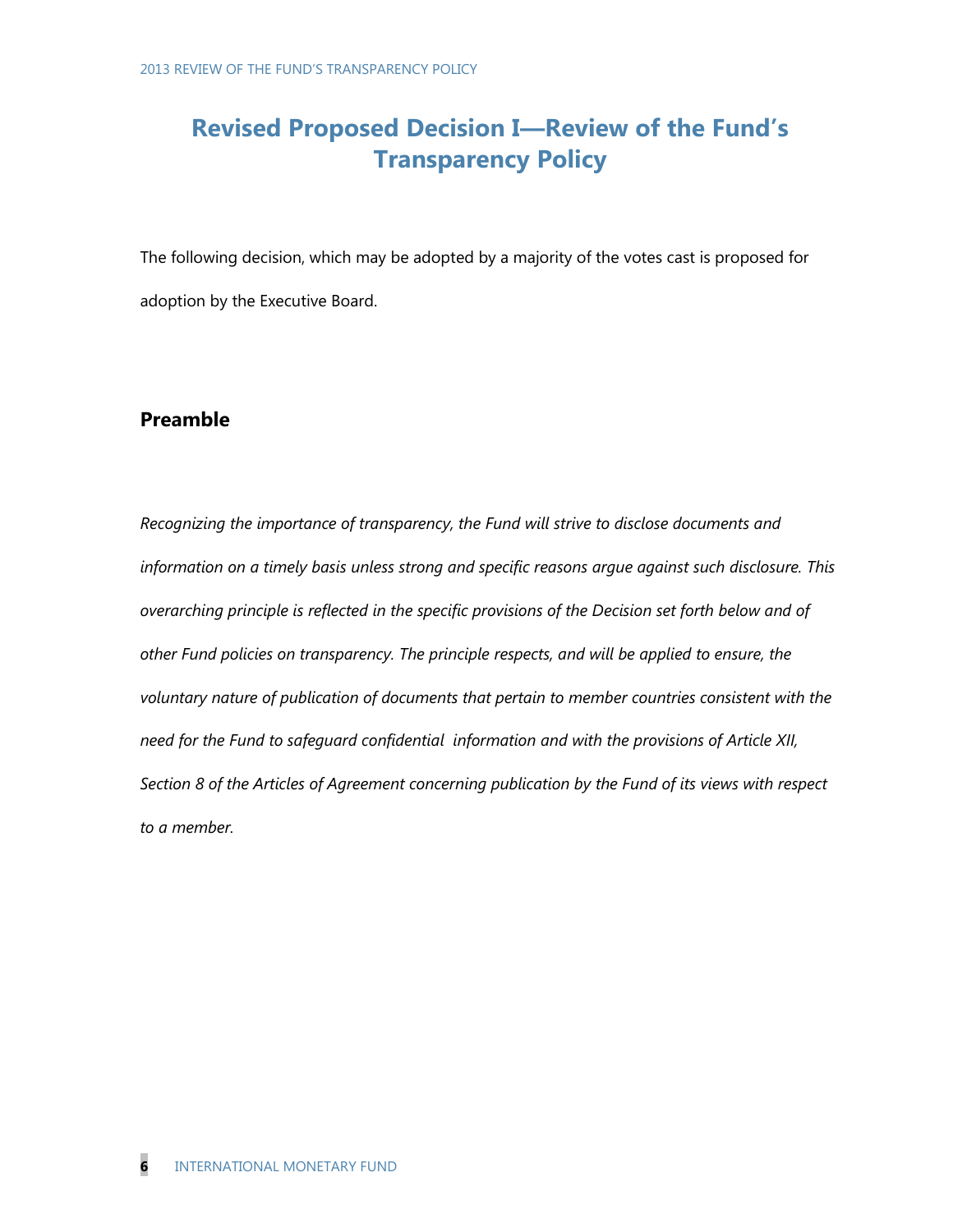# *I. General Provisions on Authorization and Consent*

1. The Managing Director shall arrange for publication by the Fund of Country Documents, Fund Policy Documents and Multi-Country Documents in accordance with the principles set forth in the attached Indicative List. Country Documents shall be documents pertaining to individual countries, including documents relating to surveillance, use of Fund resources and the Policy Support Instrument (PSI), and certain reports arising from Fund technical assistance. Documents pertaining to regional surveillance discussions on common policies of a currency union shall be considered to be Country Documents. Fund Policy Documents shall be documents on general policy issues, including but not limited to, surveillance, use of Fund resources, technical assistance and Fund administrative matters. Multi-Country Documents shall be documents covering multiple countries as further defined in paragraph 17.

2. a. The publication of Country Documents is subject to the consent of the member concerned. The publication of Fund Policy Documents requires the approval of the Executive Board. The publication of Multi-Country Documents requires the consents of the members concerned or the approval of the Executive Board, as the case may be, as set forth in paragraphs 20–26. The publication of documents jointly authored by the Fund and the World Bank requires the authorization of the World Bank.

b. Under paragraphs 3(b), 14, 21(b) and 24 of this Decision, prompt publication shall mean that a document is expected to be published no later than (a) fourteen calendar days after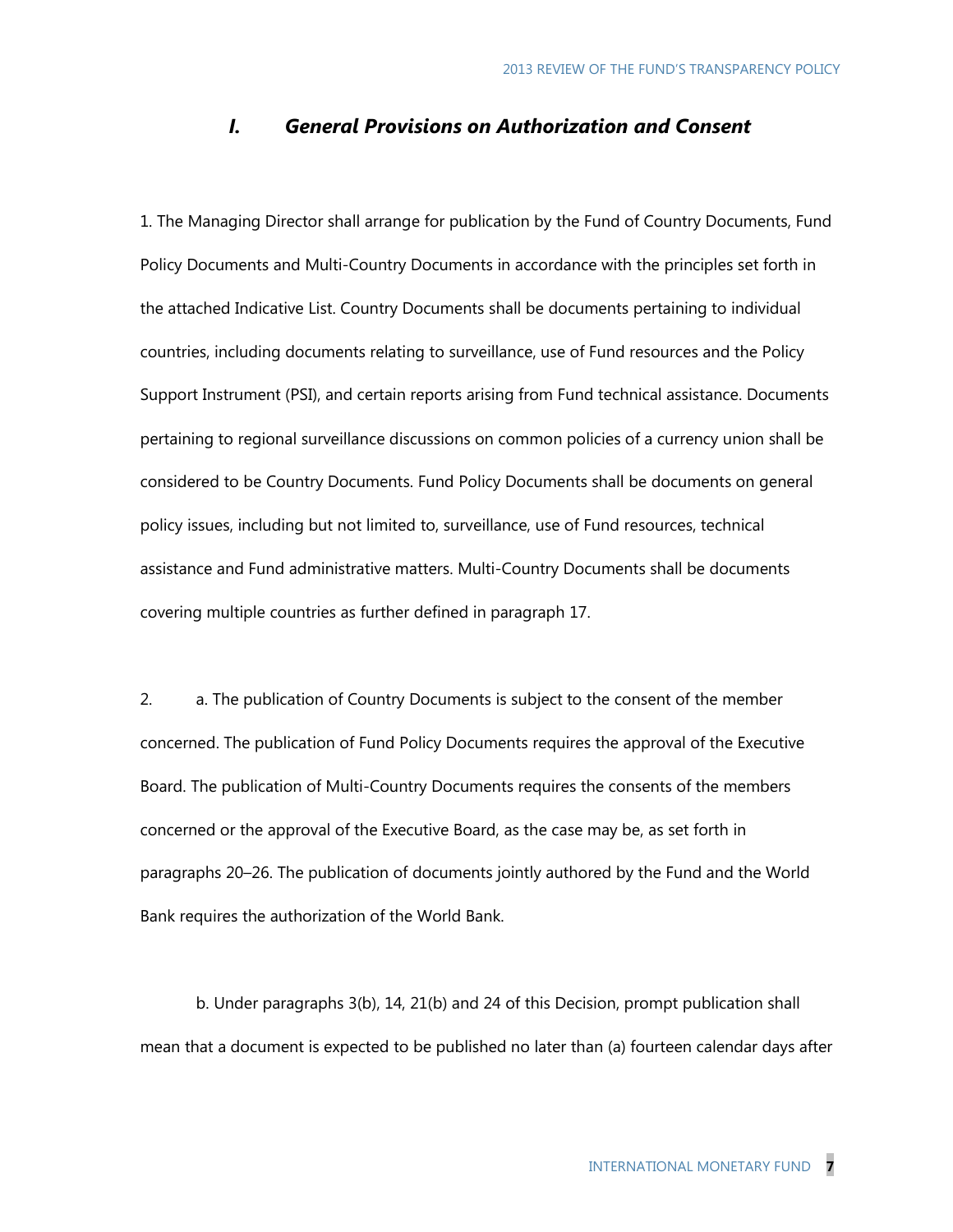the Executive Board has considered the document, or (b) twenty-eight calendar days after the document has been issued to the Executive Board, whichever is later.

## *II. Country Documents*

# *A. Consent*

3. a. A member's consent to Fund publication of Country Documents shall be voluntary but presumed. This presumption shall mean that the Fund encourages each member to consent to the publication by the Fund of such documents. For the purposes of encouraging members and obtaining their consent to publication, the following procedures shall apply.

b. Except as otherwise provided in this Decision, Fund publication of an applicable document will occur, unless, prior to the conclusion of the Executive Board meeting at which that document is considered or the date of adoption of a decision on a lapse-of-time basis to which that document relates, the member concerned notifies the Fund that it: (i) objects to the publication of the document; or (ii) requires additional time to decide whether or not to publish; or (iii) consents to publication but subject to reaching agreement with the Fund on deletions to the document. In the absence of a notification referred to in (i), (ii), or (iii) above, Country Documents shall be published by the Fund promptly after the relevant Executive Board meeting or the date of adoption of a decision on a lapse-of-time basis to which the document relates. Members who notify the Fund as provided for in (ii) or (iii) above are expected to reach a decision on publication of the document in question within twenty-eight calendar days of the Executive Board meeting or decision. Where a member provides the Fund with a notification as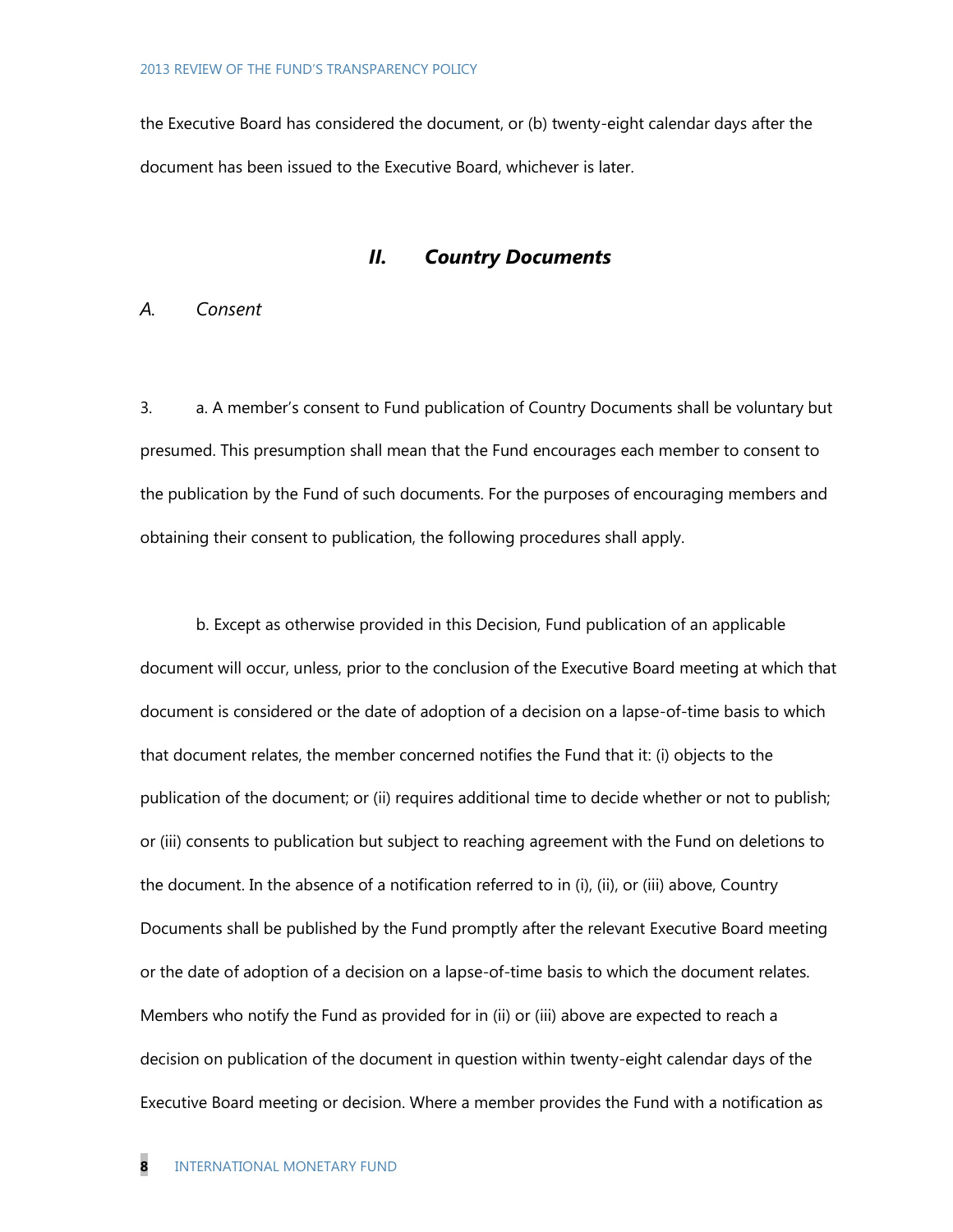provided for in (i), (ii), or (iii) above, the applicable document shall not be published unless the member's explicit consent is received by the Fund.

c. With respect to Documents 3, 5, 10 and 15-16, paragraph 3(b) will only apply if the applicable document has been circulated to the Executive Board in the context of a meeting or a proposal for lapse-of-time approval of a decision. If the document has been circulated for information only, paragraph 28 will apply and the member's explicit consent must be provided to the Fund prior to publication.

d. Paragraph 3(b) will not apply to a Press Release containing a Chairman's Statement for the use of Fund resources (Document 7), a Press Release containing a Chairman's Statement in the context of a PSI (Document 20), or a Press Release for an Article IV consultation, a regional surveillance discussion or a Board consideration of Financial System Stability Assessment (FSSA) report (Document 4). A member's consent to the publication of these documents is governed by paragraphs 11 and 12 of this Decision.

e. In respect of any document that is subject to the procedures set out in paragraph 3(b), the Secretary's cover memorandum will indicate that the document will be published promptly after the relevant Executive Board meeting or the date of adoption of a decision on a lapse-oftime basis, unless the member concerned notifies the Fund as provided for in paragraph 3(b)(i), (ii), or (iii) above.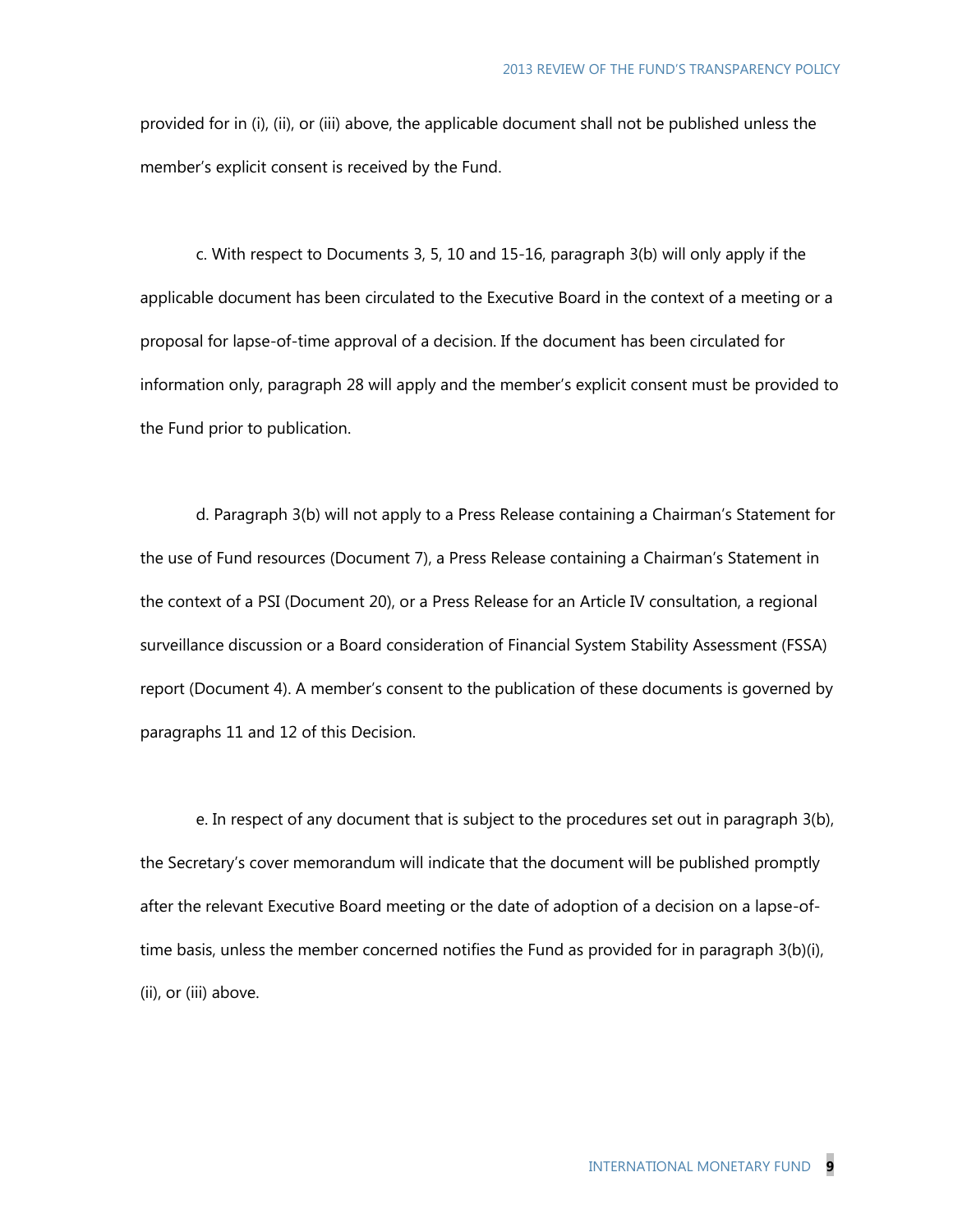4. a. The Managing Director will not recommend that the Executive Board approve (i) an arrangement under the Poverty Reduction and Growth Trust (PRGT) or completion of a review under such arrangement, or (ii) a Heavily Indebted Poor Countries (HIPC) decision point or completion point decision, or (iii) a member's request for a PSI or the completion of a review under a PSI, if the member concerned does not explicitly consent to the publication of its Interim Poverty Reduction Strategy Paper (I-PRSP), Poverty Reduction Strategy Paper (PRSP), PRSP preparation status report, or PRSP annual progress report (APR) (Document 10 or Document 15, as the case may be).

b. The Managing Director will generally not recommend that the Executive Board approve a request for (i) access to resources in the General Resources Account or the PRGT, or (ii) access to Fund resources under the HIPC Trust, or (iii) assistance through a PSI, unless that member explicitly consents to the publication of the associated staff report. For purposes of this paragraph 4(b), approval of the use of the Fund's resources includes the completion of a review under an arrangement and assistance through a PSI includes the completion of a review under the PSI.

5. Except as provided in paragraph 11 and 12, a member's explicit consent shall, for the purposes of this Decision, be communicated in writing, normally to the Secretary of the Fund. Such consent may be communicated by the Executive Director elected, appointed, or designated by the member.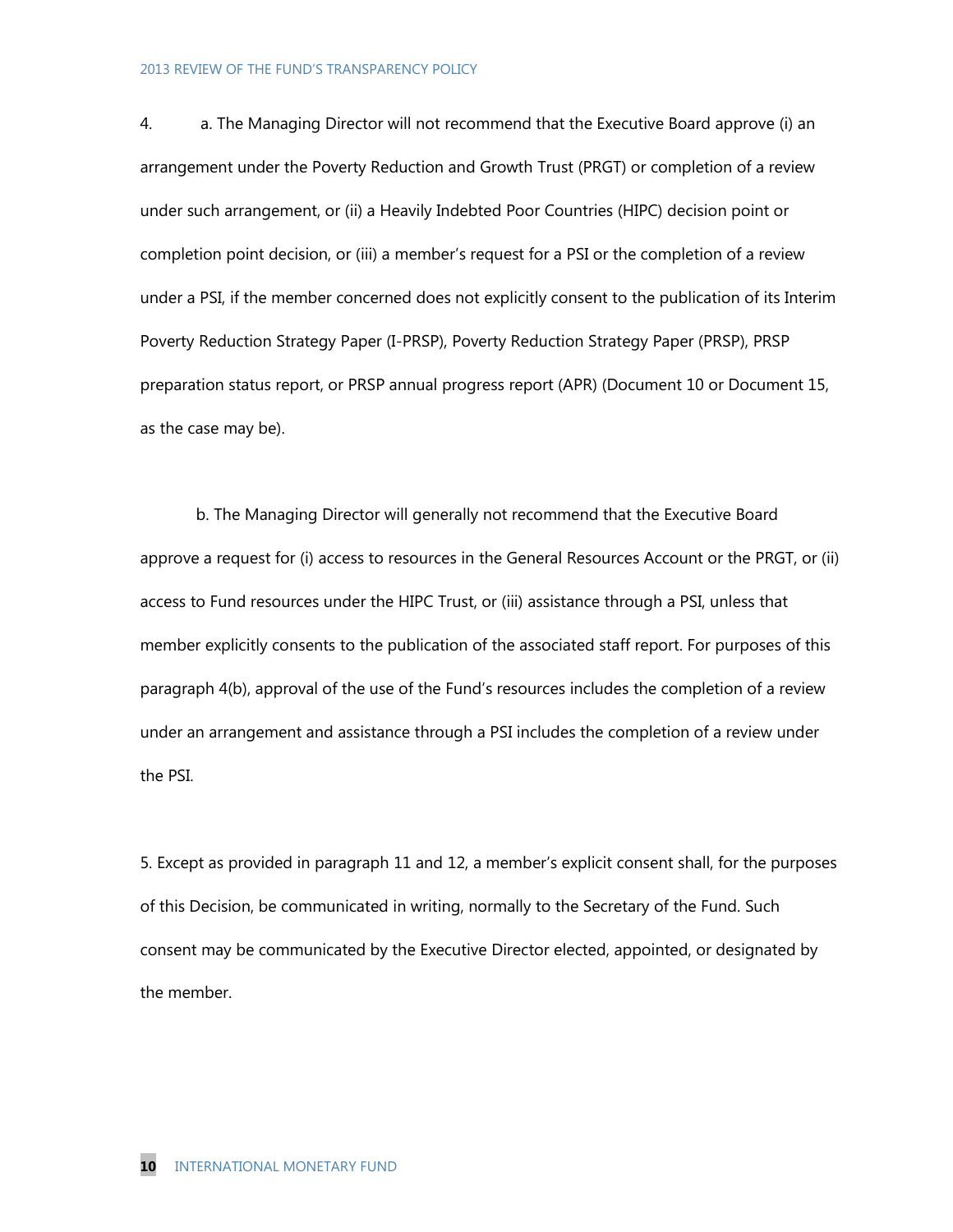## *B. Member's Statement Regarding Fund Staff Reports*

6. If a Fund staff report (Documents 1, 6, 14 and 19) on a member is to be published under this Decision, the member concerned shall be given the opportunity to provide a statement regarding the staff report and the Executive Board assessment. Such statement shall be communicated to the Fund and published together with the staff report.

## *C. Deletions and Rephrasing in Country Documents*

7. a. For purposes of publication, deletions may be made to Country Documents, except for PRSP country policy Intention documents (Documents 10 and 15), in accordance with paragraph 8 below. Deletions should be limited to: (i) highly market-sensitive material, mainly on the outlook for exchange rates, interest rates, the financial sector, and assessments of sovereign liquidity and solvency; and (ii) material not in the public domain, on a policy the country authorities intend to implement, where premature disclosure of the operational details of the policy would, in itself, seriously undermine the ability of the member to implement those policy intentions. For purposes of this Decision, highly-market sensitive material shall mean material that (a) is not in the public domain, (b) is market relevant within the near term, and (c) is sufficiently specific to create a clear risk of triggering a disruptive market reaction if disclosed. Politically sensitive material shall not be deleted unless the material satisfies (i) or (ii) above. Information relating to any performance criterion or structural benchmark (Documents 1, 6 and 11-12), or to any quantitative or structural benchmark (Documents 13-14), or to any assessment criterion or structural benchmark (Documents 1, and 17-19), may not be deleted, unless the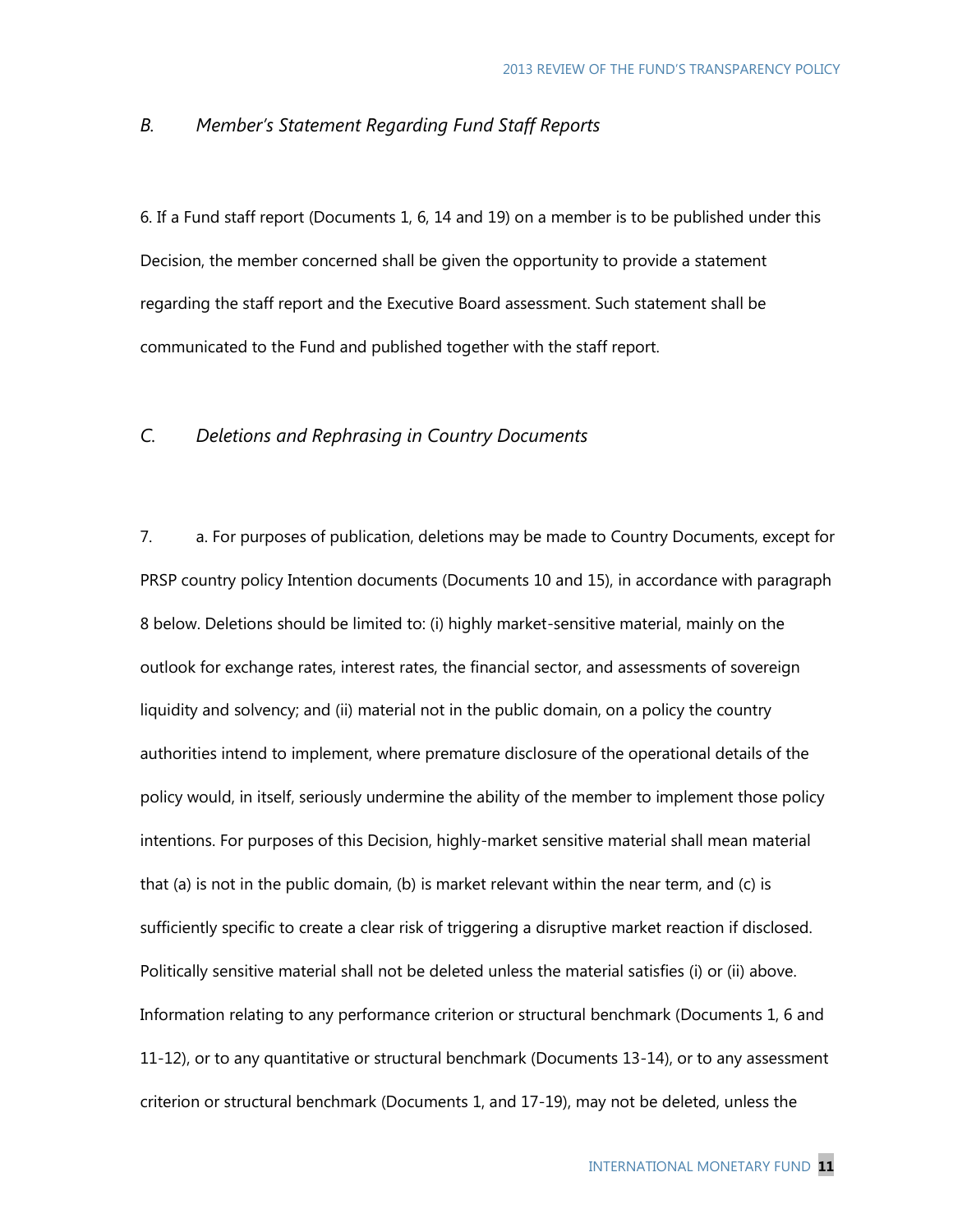information is of such character that would have enabled it to be communicated to the Fund in a side letter pursuant to Decision No. 12067-(99/108), September 22, 1999.

b. If the Managing Director determines that the proposed deletions satisfy criteria (i) or (ii) in paragraph 7(a), the Managing Director may decide that the deletions shall be accompanied by minor rephrasing of text, whenever such rephrasing would help retain maximum candor or minimize the risks of misinterpretation.

8. a. Requests for deletions to a Country Document, except for PRSP country policy intentions documents (Documents 10 and 15) may be made by the member concerned. Except as otherwise provided in this paragraph 8, other members may also request deletions to Documents 1–3, 6, 14, and 19 if (i) the text to be deleted relates to that other member, (ii) the member to whom the document relates consents to the deletion, and (iii) the criteria set out in paragraph 7 are met. Criterion (ii) in this paragraph 8(a) shall not apply to staff reports for Article IV consultation and regional surveillance discussions (Documents 1 and 2).

b. Deletions shall be requested in writing. Such requests are expected to be communicated to the Fund no later than two business days before: (i) the Executive Board meeting at which the document is discussed or (ii) the date of adoption of a decision on a lapseof-time basis to which the document relates. In any event, requests for deletions shall normally be made no later than (a) seven calendar days after the Executive Board has considered the document, or (b) twenty-one calendar days after the document was issued to the Executive Board, whichever is later.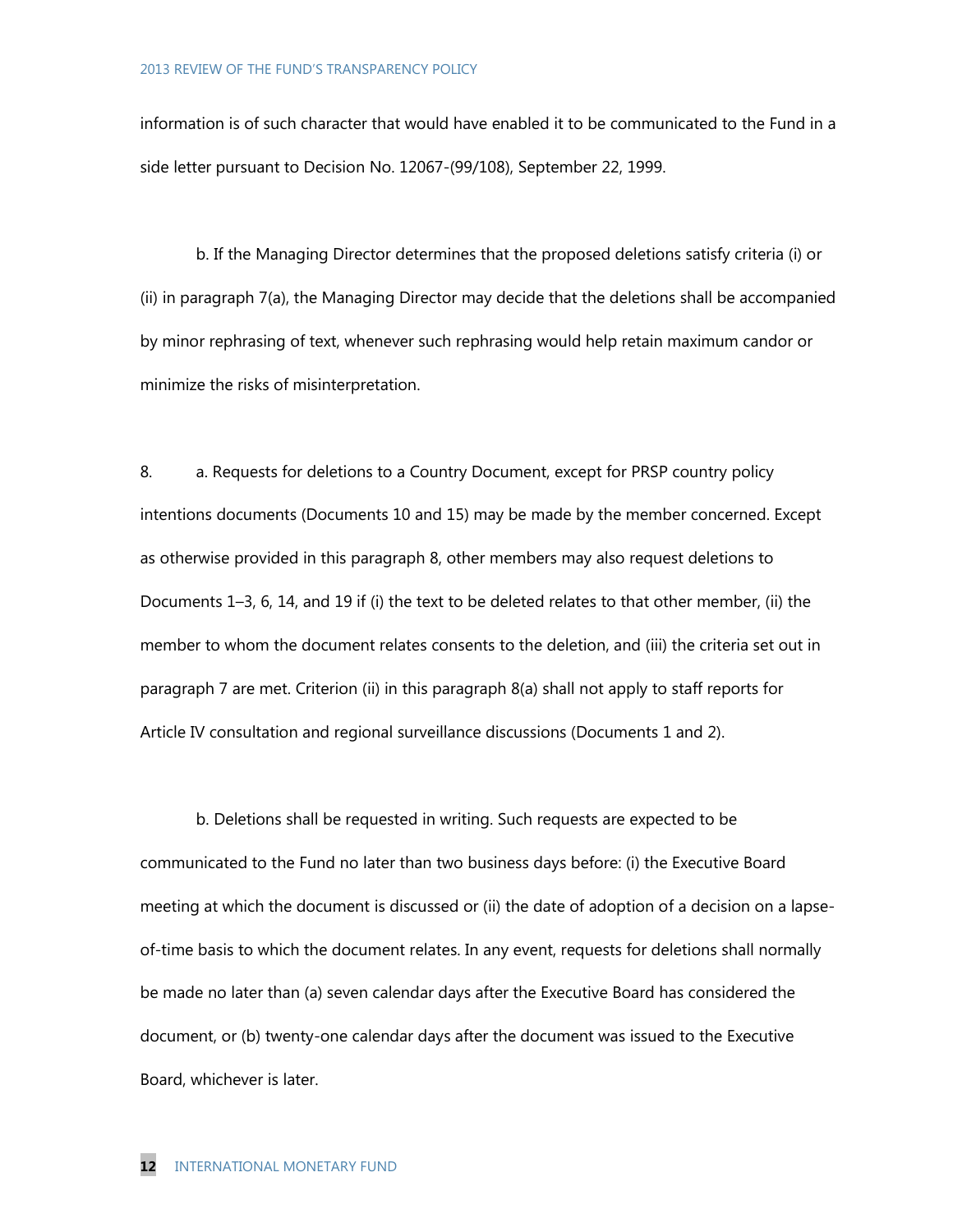c. Once approved by the Managing Director, deletions and related rephrasing shall be circulated to the Executive Board in redlined form. The modified document circulated to the Executive Board shall include the justification for each modification made.

d. Procedures for resolving disputes arising from requests for deletions are set forth below.

(i) In the case of a serious disagreement between the Managing Director and a member regarding that member's request for deletions, the Managing Director, or the Executive Director elected, appointed, or designated by that member, may refer the matter to the Executive Board.

(ii) In the case of staff reports for Article IV consultation and regional surveillance discussion (Documents 1 and 2), if the Managing Director approves deletions requested by other members, and the member to whom the document relates disagrees with the assessment of the Managing Director, the Managing Director, or the Executive Director elected, appointed, or designated by that member, may refer the matter to the Executive Board.

(iii) If the Managing Director is of the view that the requested deletions would result in a document that, if published, would undermine the overall assessment and credibility of the Fund, the Managing Director shall recommend to the Executive Board that the document not be published.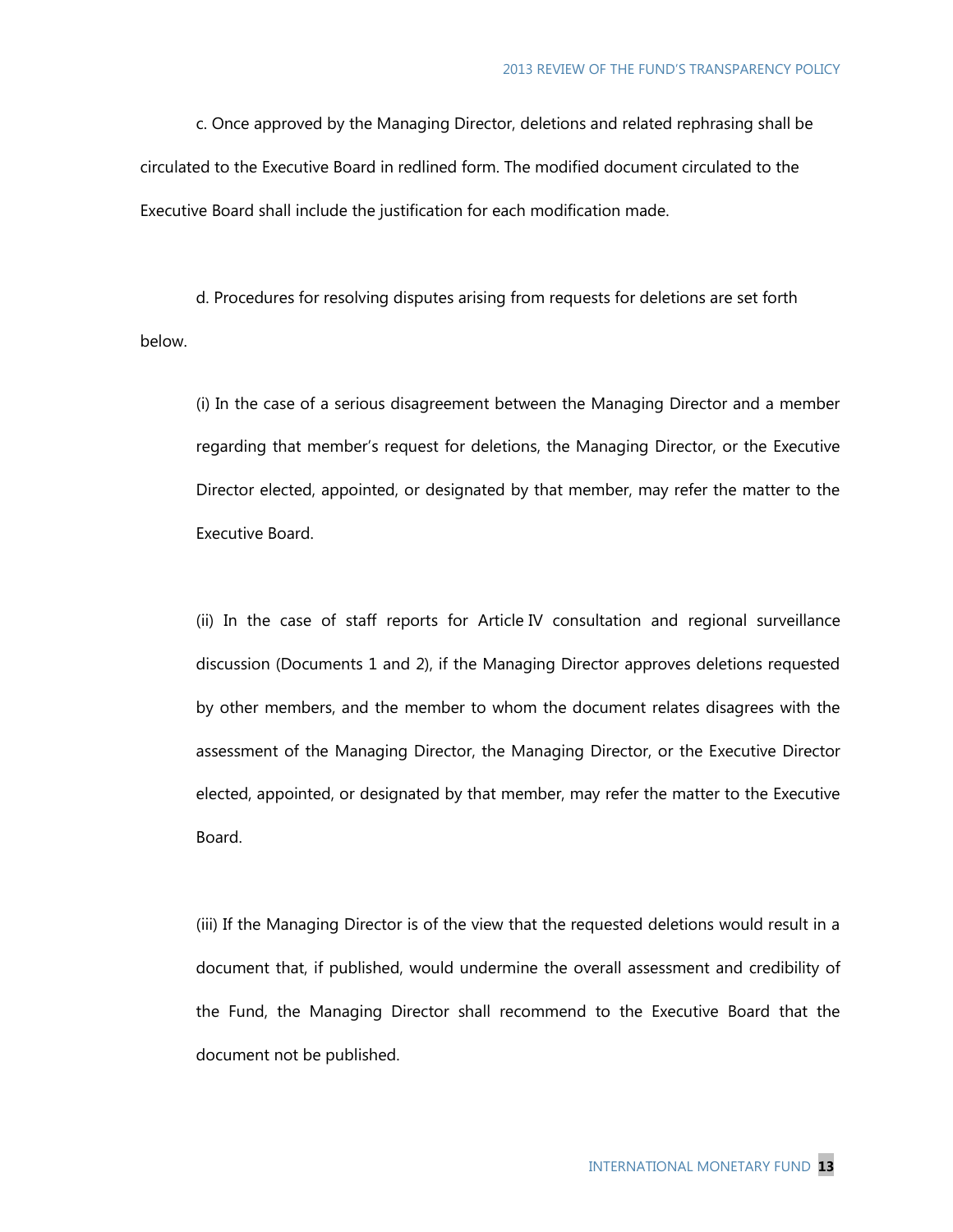# *D. Corrections to Country Documents*

9. Corrections to Country Documents covered under this Decision shall be limited to the correction of (i) data and typographical errors, (ii) factual mistakes, (iii) mischaracterization of views expressed by the authorities concerned, and (iv) evident ambiguity. Corrections shall normally take the form of substitution of text in existing sentences rather than the addition or deletion of entire sentences.

10. Corrections to a Country Document are expected to be requested no later than two business days before the conclusion of the Executive Board's consideration of the document or the adoption of a decision on a lapse-of-time basis to which the document relates. In any event, corrections made after Executive Board consideration shall be limited to (i) cases where the correction is brought to the attention of the Executive Board before the conclusion of the Executive Board's consideration of the document, or (ii) cases where the failure to make the correction would undermine the overall value of publication. Corrections shall be circulated to the Executive Board in redlined form. Those corrections with significant implications for the substance of the document shall be discussed and justified in a supplementary staff report or in a corrections memorandum issued to the Executive Board.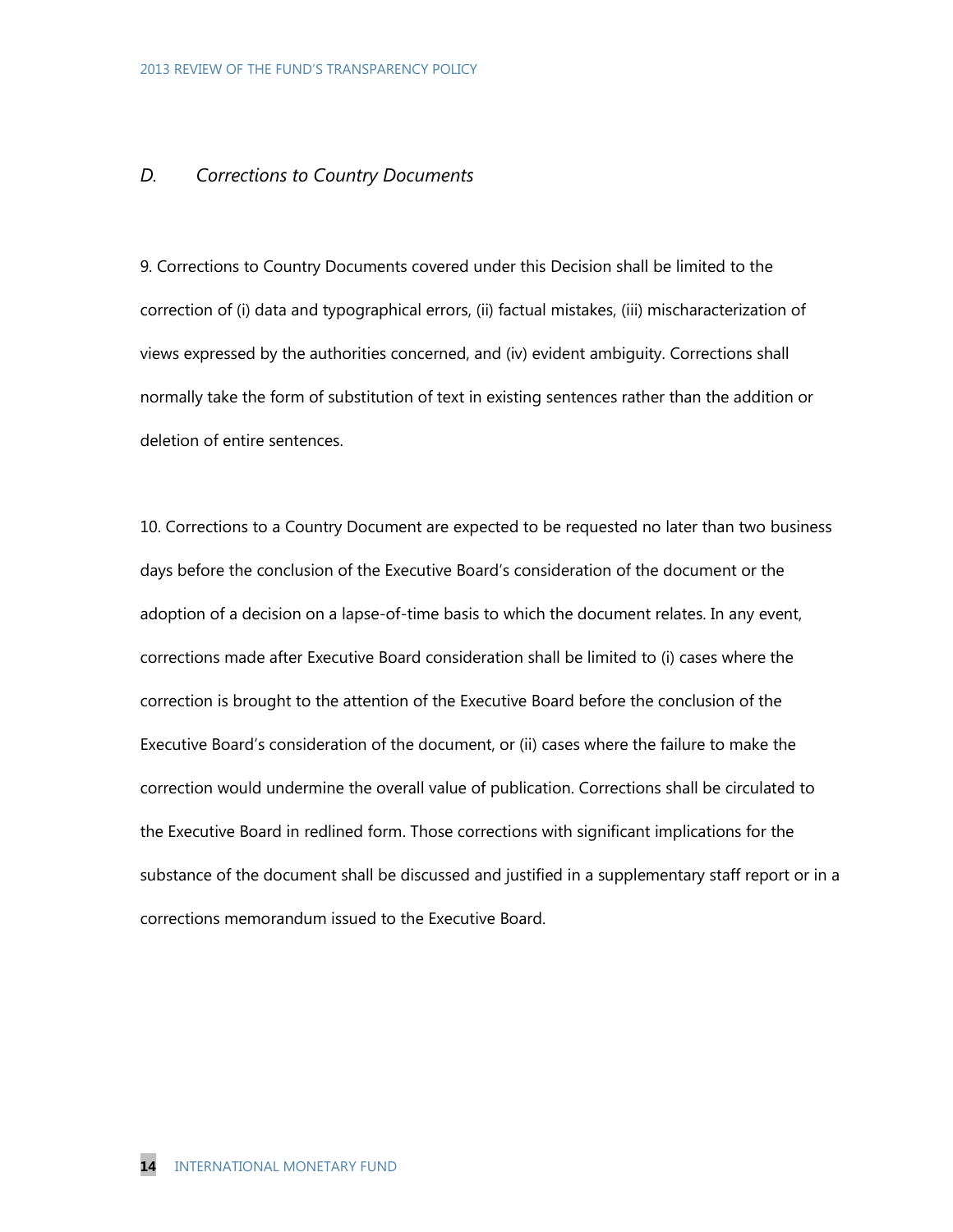# *E. Press Releases in Respect of Use of Fund Resources or the Policy Support Instrument*

11. After the Executive Board (i) adopts a decision regarding a member's use of Fund resources (including a decision completing a review under a Fund arrangement), or (ii) adopts a decision approving a PSI, or conducts a review under a PSI, or (iii) completes a discussion on a member's participation in the HIPC Initiative, or (iv) completes a discussion on a member's I-PRSP, PRSP, PRSP preparation status report, or APR in the context of the use of Fund resources or a PSI, a Press release, which will contain a Chairman's statement on the discussion, emphasizing the key points made by Executive Directors, will be issued to the public. Where relevant, the Chairman's statement will contain a summary of HIPC Initiative decisions pertaining to the member and the Executive Board's views on the member's I-PRSP, PRSP, PRSP preparation status report, or APR in the context of use of Fund resources or a PSI. Waivers for nonobservance, or of applicability, of performance criteria, and any other matter as may be decided by the Executive Board from time to time (Document 21), and waivers for nonobservance of assessment criteria, and any other matter as may be decided by the Executive Board from time-to-time (Document 22), will be mentioned in the factual statement section of the Press Release or in a factual statement issued in lieu of a Chairman's statement as provided for in paragraph 13(b). Before a Press Release is issued, it will, if any Executive Director so requests, be read by the Chairman to the Executive Board and Executive Directors will have an opportunity to comment at that time. The Executive Director elected, appointed, or designated by the member concerned will have the opportunity to review the Chairman's statement, to propose minor revisions, if any, and to consent to its publication immediately after the Executive Board meeting. Notwithstanding the above, no Press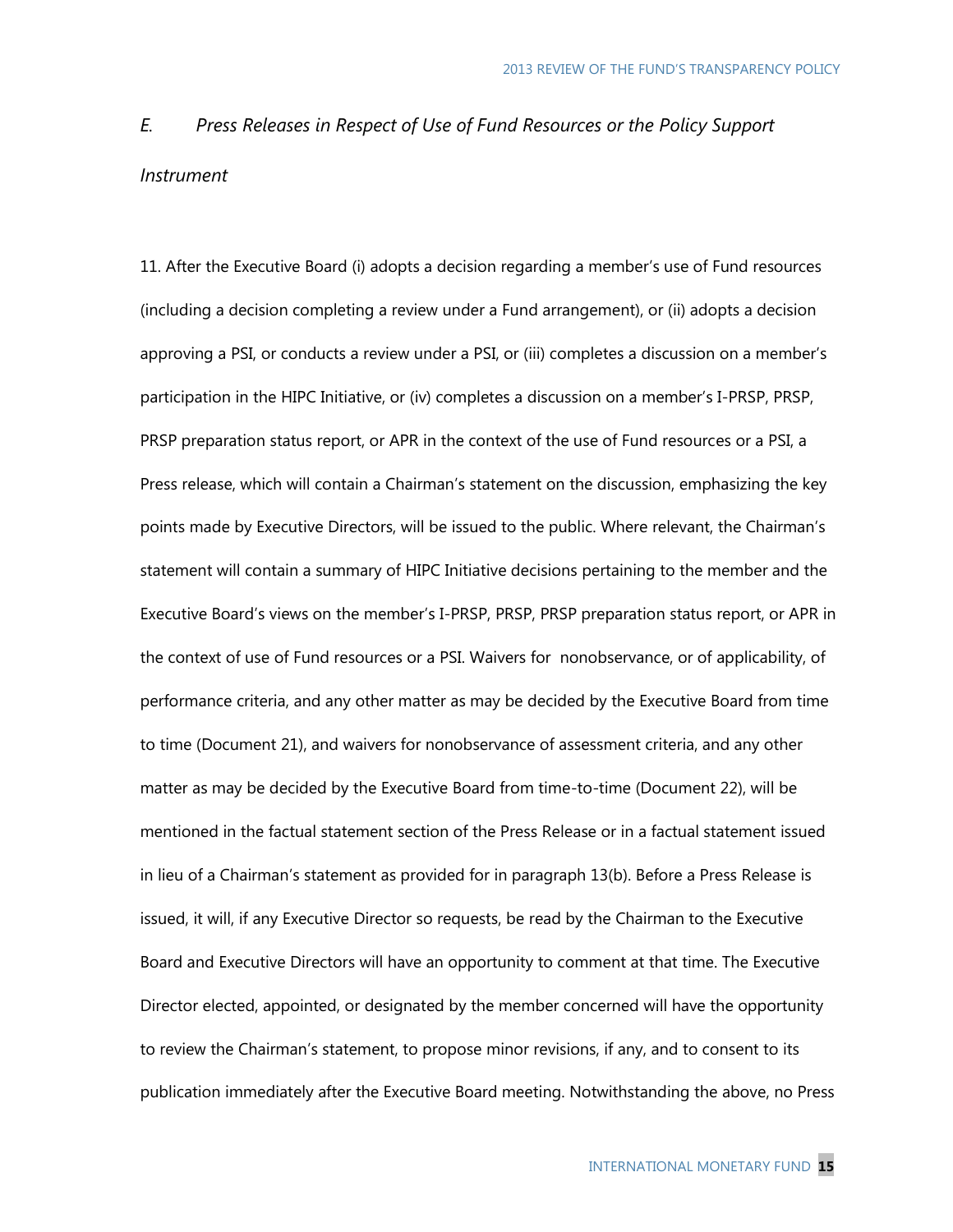Release published under this paragraph shall contain any reference to a discussion or decision pertaining to a member's overdue financial obligations to the Fund, where a Press Release following an Executive Board decision to limit the member's use of Fund resources because of the overdue financial obligations has not yet been issued. In the case of an Executive Board meeting pertaining solely to a discussion or decision with respect to a member's overdue financial obligations, no Chairman's statement will be published.

*F. Press Releases for Article IV Consultations, Regional Surveillance Discussions or Stand-alone Executive Board Consideration of Financial System Stability Assessment Reports*

12. Following the completion of an Article IV consultation for a member or a regional surveillance discussion, or a stand-alone Board consideration of an FSSA report, the Fund may issue a Press Release reporting on the results of the consultation or regional surveillance discussion (Document 1), or stand-alone Board consideration of an FSSA report (Document 3). If a member has consented to the publication of Documents 1 and 3, such publication will be made along with the publication of a Press Release. A Press Release will be in accordance with the following terms:

a. The Press Release will be brief (normally 3–4 pages) and will consist of two sections:

(i) a background section, a draft of which should be attached to the staff report whenever possible, with (a) in the case of an Article IV consultation or a regional surveillance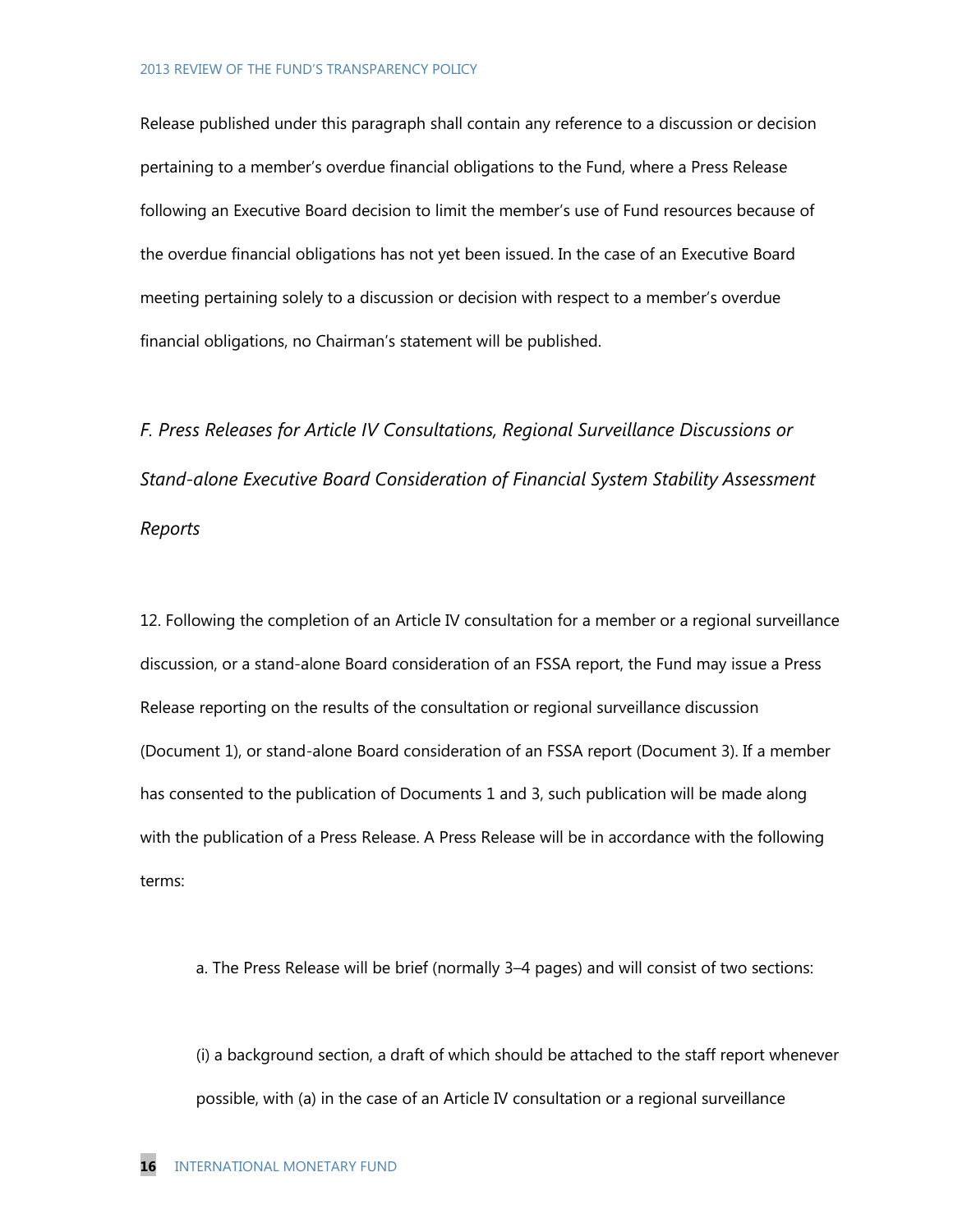discussion, factual information on the economy of a member and a table of economic indicators, and (b) in the case of a stand-alone Board consideration of an FSSA report, factual information on the member's financial system; and

(ii) the Fund's assessment of (a) the member's prospects and policies in the case of an Article IV consultation or a regional surveillance discussion, and (b) the stability of the financial system in the case of a stand-alone Board consideration of an FSSA report. This section will correspond closely to the Chairman's summing up of the Executive Board discussion.

b. The Executive Director concerned will have the opportunity to review the draft Press Release prior to its issuance to propose changes, if any, consistent with paragraphs 7 through 10 above.

c. In case of a serious disagreement between the Managing Director and the Executive Director concerned on the draft, either may request the Executive Board to consider the matter.

d. In an Article IV consultation, a regional surveillance discussion or a stand-alone Board consideration of an FSSA report, in a case where a staff report is not expected to be published within seven calendar days of the Board consideration, a Press Release will be issued shortly after the Board consideration, if the member has consented to publication of the staff report. In a case of a combined Board consideration of an Article IV consultation with use of Fund resources or a PSI, as the case may be, a single Press Release covering these matters will normally be issued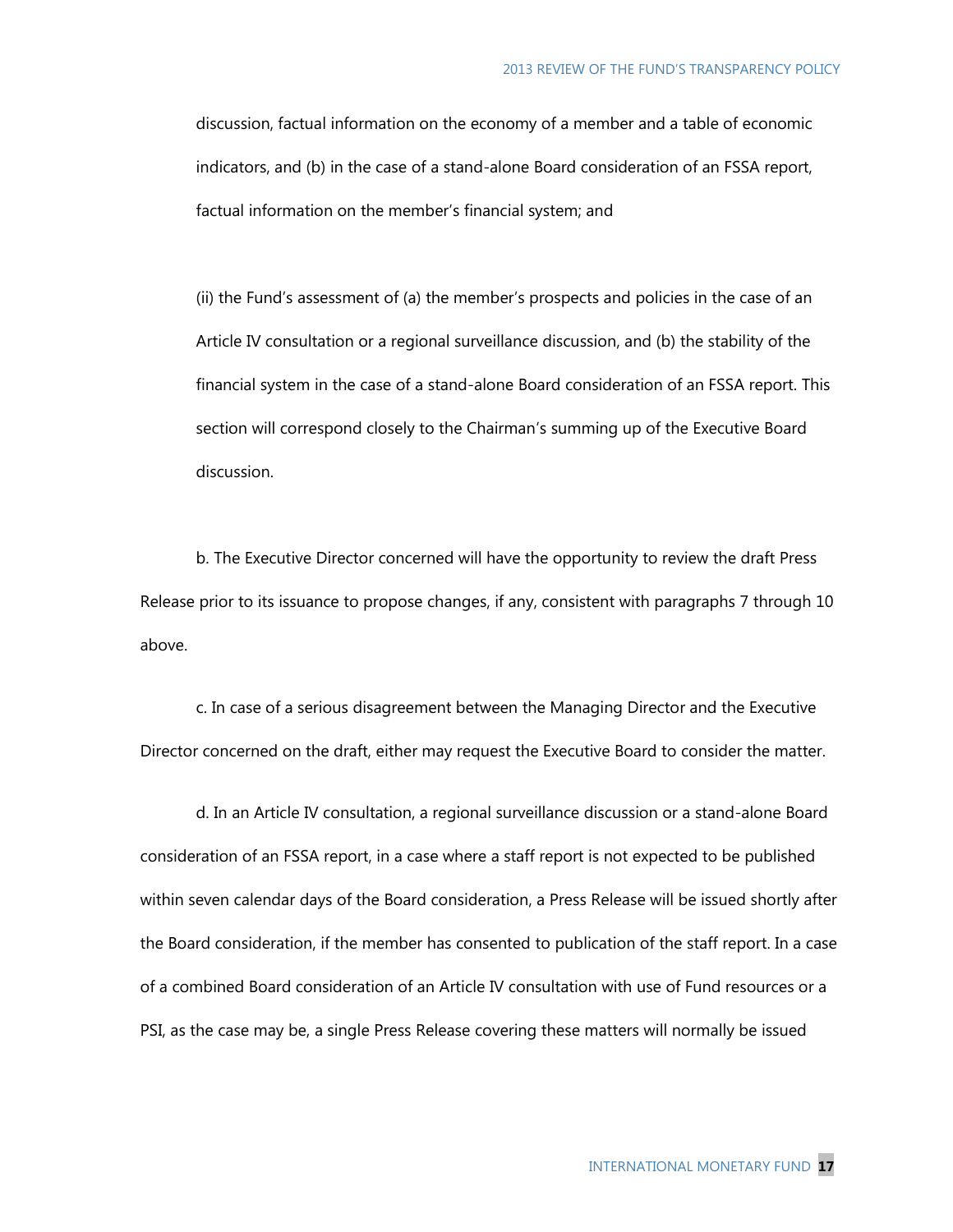immediately after the Board consideration. In any event, a Press Release under this paragraph will not be issued before the circulation of the summing up as a Fund document.

e. Issuance of Press Releases shall not affect the summing up process for Article IV consultations, regional surveillance discussions, or FSSA Board discussions. In particular, the Chairman's summing up will continue to be provided to the Executive Director concerned for review following the Executive Board meeting, and the possibility of issuing Press Releases shall not affect in any way the staff's reporting to the Executive Board on discussions with members.

*G. Non-publication of Press Releases in Selected Cases—Issuance by the Fund of Factual Statements in Lieu* 

13. A brief factual statement will be issued in the circumstances and within the time frames set forth in this paragraph 13.

a. With respect to the Executive Board's consideration of an Article IV consultation, a regional surveillance discussion, an FSSA report, a post-program monitoring, an ex post assessment or an ex post evaluation:

(i) If, after twenty-eight calendar days from the relevant Board consideration, a member does not consent to the publication of a Press Release pertaining to the Board consideration, a brief factual statement will be issued stating the fact of the Board's consideration of the matter.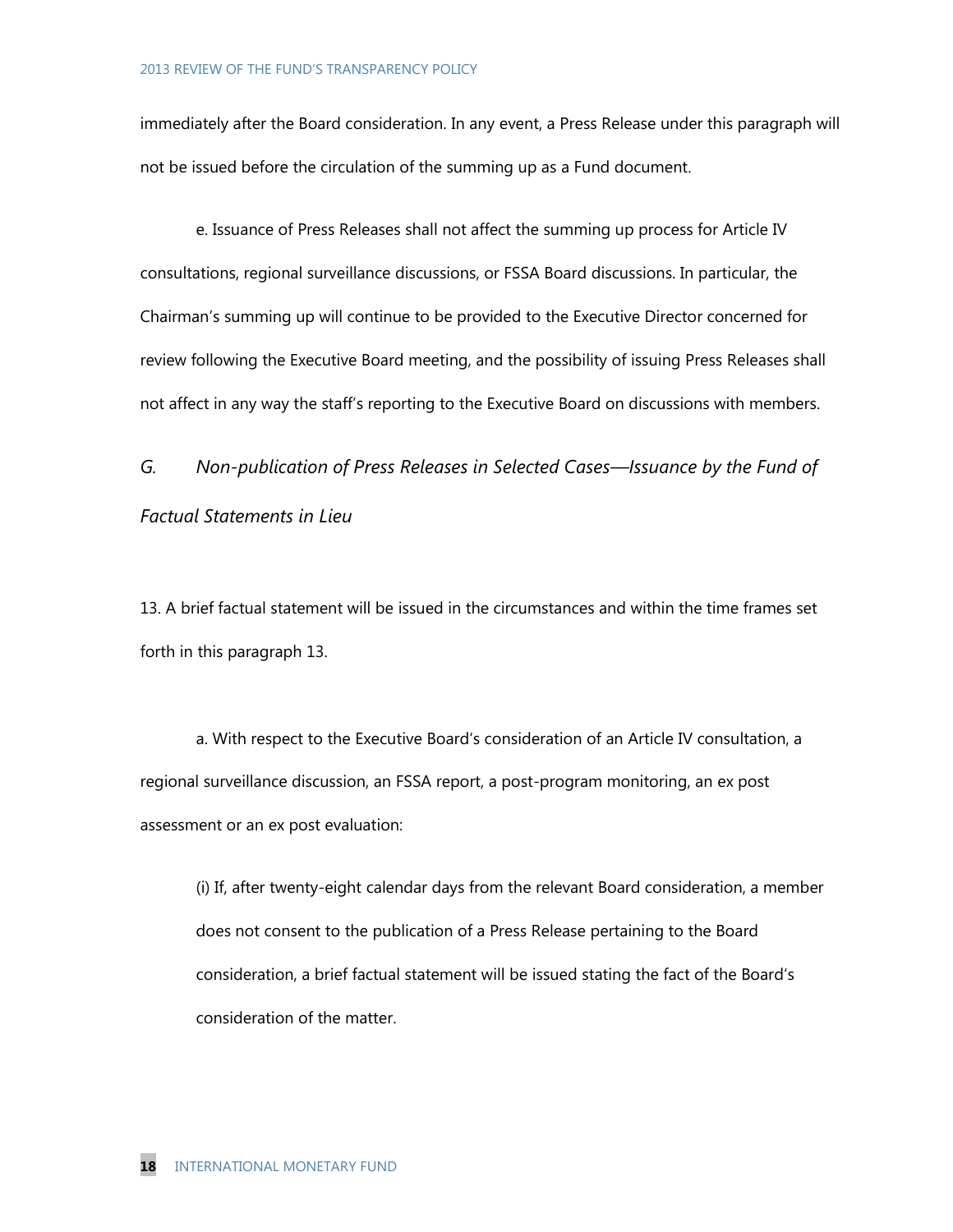(ii) If, after twenty-eight calendar days from the relevant Board consideration, the staff report has not been published, a brief factual statement will be issued stating the fact of the Board's consideration of the matter and clarifying the authorities' publication intention with respect to the staff report.

b. With respect to the Executive Board's consideration of use of Fund resources or a PSI, a brief factual statement shall be issued in accordance with the following provisions:

(i) If a member does not consent to the publication of a Press Release containing a Chairman's statement (Documents 7 and 20) under paragraph 11 where one would be applicable, or if no Chairman's statement has been issued because a decision was taken on a lapse-of-time basis, a brief factual statement will be issued immediately after the Board consideration. The factual statement will describe the Executive Board's decision relating to (a) that member's use of Fund resources (including HIPC initiative decisions (Document 8), waivers (Document 21), and consideration of PRSP documents (Document 10), when relevant), or (b) the approval of a PSI for that member, or the conduct of a review under that member's PSI (including waivers (Document 22) and consideration of PRSP documents (Document 15), when relevant).

(ii) With respect to the consent provisions set forth in paragraph  $4(b)$ , if, after twentyeight calendar days from the relevant Board consideration, the staff report has not been published, a brief factual statement will be issued stating the fact of the Board's consideration of the matter and clarifying the authorities' publication intention with respect to the staff report.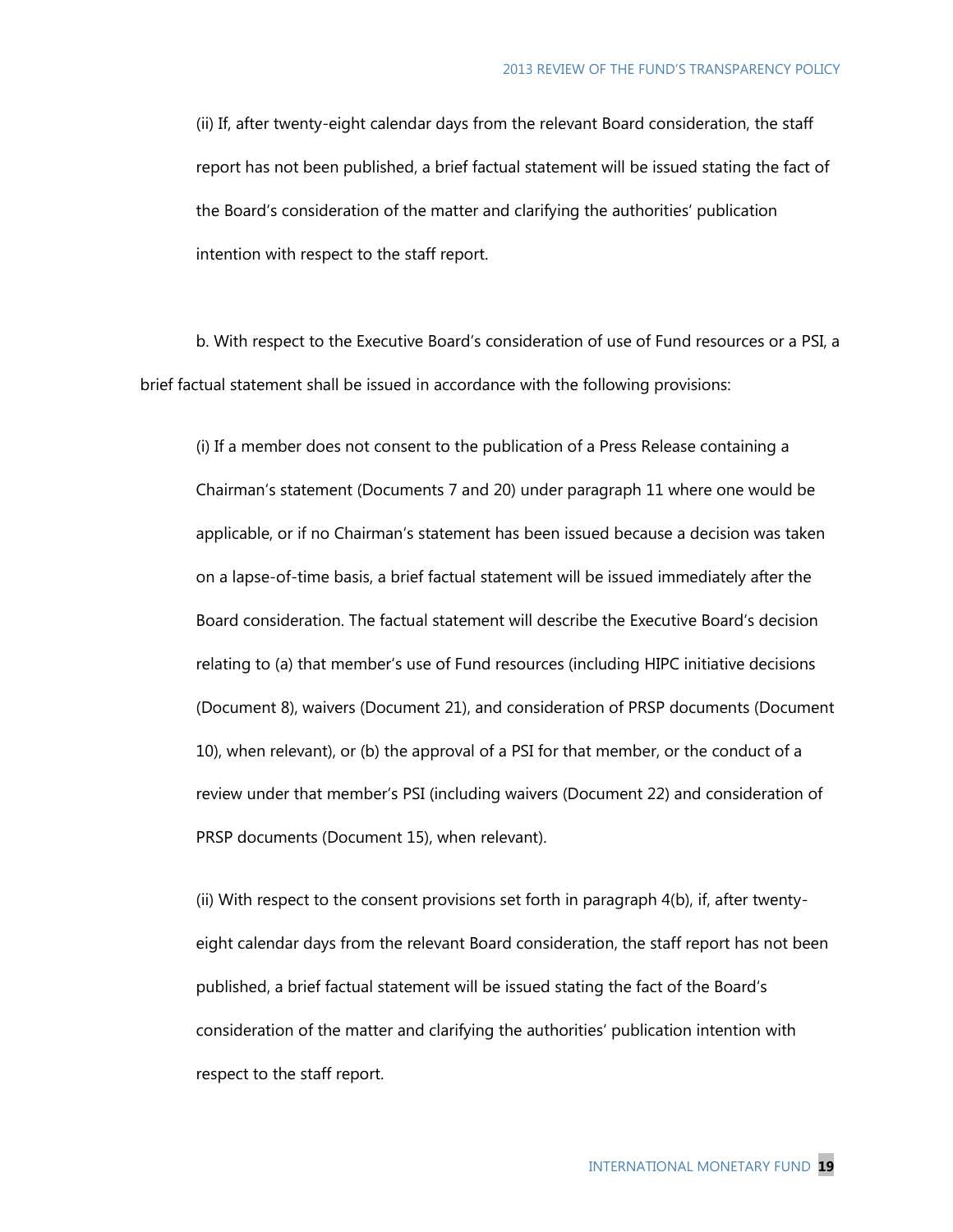# *III. Fund Policy Documents*

#### A. Authorization

14. After the Executive Board meets on Fund policy issues in a formal Board meeting or informal session, or adopts a decision on a lapse-of-time basis, it shall be presumed that the staff report under consideration (Document 23) and/or a Press Release (Document 24) pertaining to the consideration will be published. This presumption will, inter alia, apply to matters upon which deliberation is ongoing, but it is recognized that the risk of undermining the Fund's decision making process may constitute a reason not to publish immediately in such cases. The presumption will not apply to policy issues dealing with the administrative matters of the Fund, except with respect to matters pertaining to the Fund's income, financing or budget matters that do not involve market sensitive information. Publication of a policy paper or Press Release will require a decision of the Executive Board. Staff is expected to set out a recommendation on publication of a Board policy paper and/or its related Press Release in the cover memorandum of the relevant document and, where publication is not recommended, to explain why. Except as specified in paragraph 15 below, whenever publication is approved, the paper and/or Press Release will normally be published promptly after an Executive Board meeting or an informal session, or date of adoption of a lapse-of-time decision to which the documents relate. Whenever publication is proposed of a paper or Press Release prepared for an informal Executive Board session, publication will be deemed to have been approved by the Board unless an Executive Director objects by the date set forth in the Secretary's cover memorandum.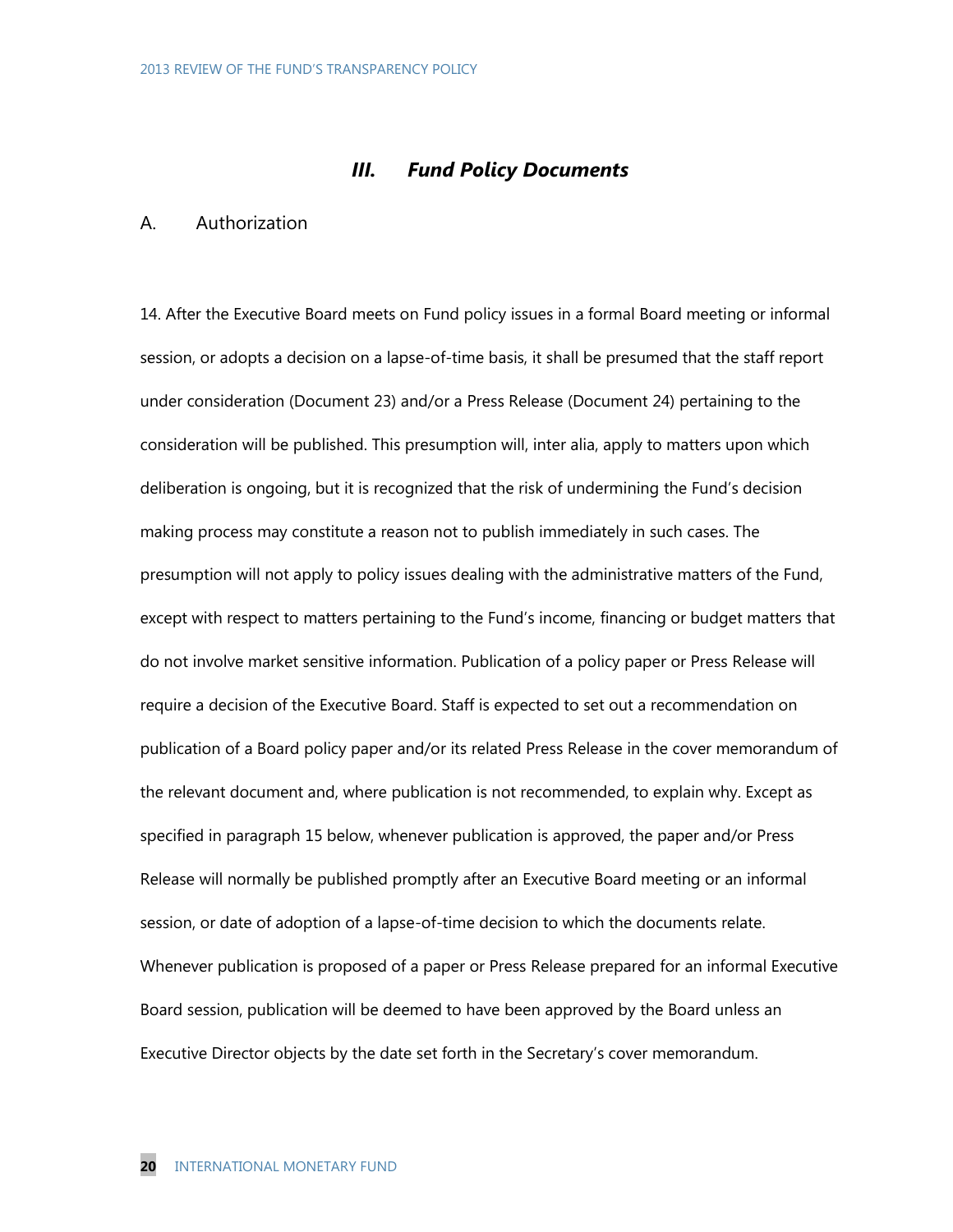#### B. Press Releases on Fund Policy Issues

15. A Press Release pertaining to Board consideration of Fund policy issues will be based on the decision adopted by the Executive Board and/or the Chairman's summing-up, or the Chairman's Concluding Remarks, as the case may be. It will also include a short section setting out background information. In a case where a policy staff report is not expected to be published within seven calendar days of the Board consideration, a Press Release will be issued shortly after the Board consideration.

# C. *Corrections, Deletions and Related Rephrasing with Respect to Fund Policy Staff Reports*

16. Prior to the publication of a Fund policy staff report, the Managing Director may make necessary factual corrections, deletions, and related rephrasing with respect to the report (including of highly market-sensitive material and country-specific references). However, staff's proposals in a report shall not be modified prior to its publication. In cases where confusion might arise from differences between staff's proposals in the report and the Executive Board's conclusions regarding those proposals as reflected in the Press Release pertaining to the Executive Board consideration, it would be clearly indicated in the published version of the report which staff proposals the Executive Board did not endorse.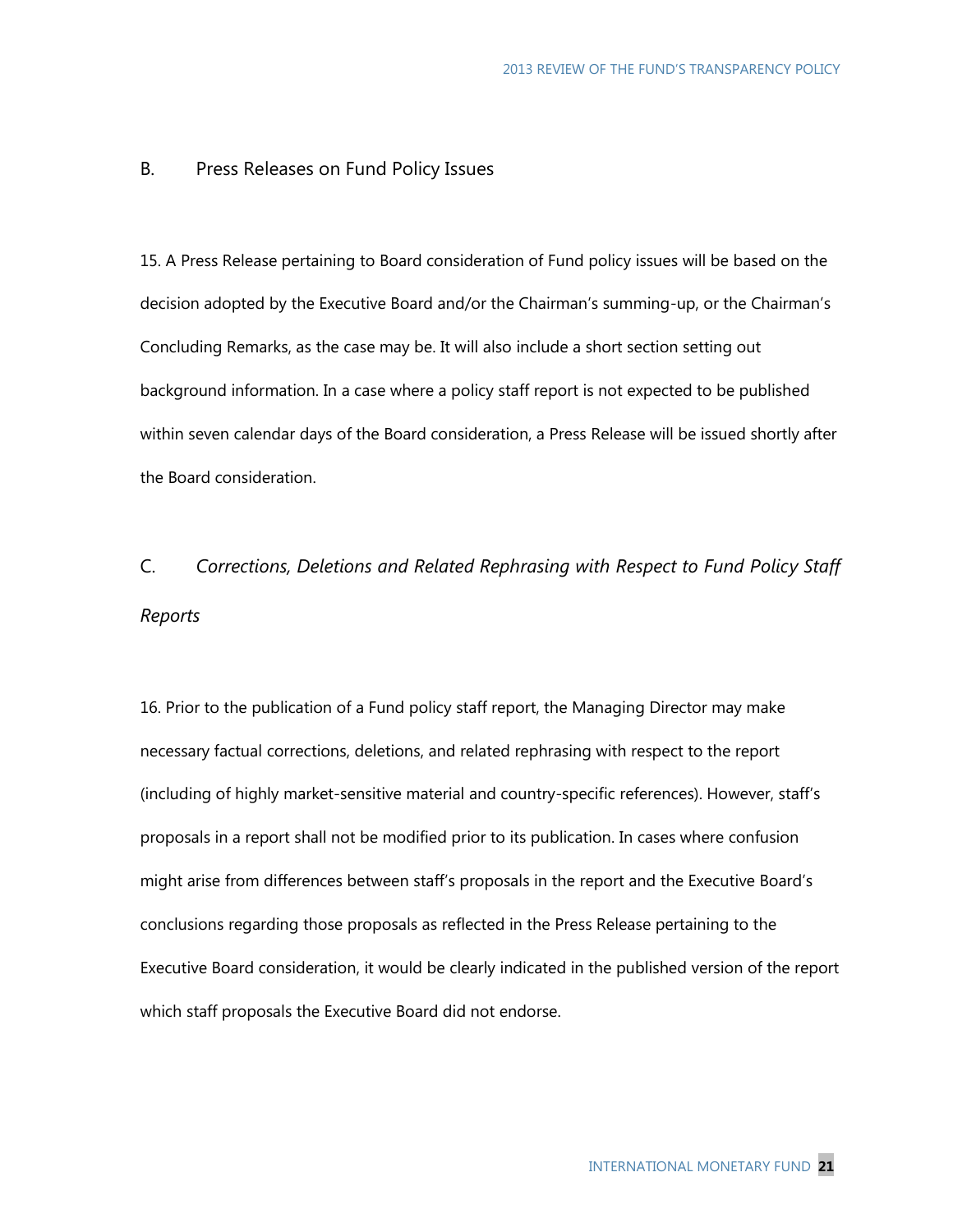# *IV. Multi-Country Documents*

17. Multi-Country Documents comprise (i) Multilateral Policy Issues Documents, (ii) Country Background Pages and (iii) Cluster Documents. Multilateral Policy Issues Documents address multilateral global economic issues. Country Background Pages are characterized by specific information pertaining to individual countries and to individual country data but the analysis of respective individual countries and individual country data is not integrated. Cluster Documents are documents that include analysis of issues affecting a group of countries where each individual country analysis is integrated into the broader analysis.

18. Multi-Country Documents pertain to both individual documents and material sections within individual documents. Material sections shall mean whole chapters or appendices. A single Multi-Country Document may comprise (i) a Multilateral Policy Issues Document, (ii) a Country Background Pages, (iii) a Cluster Document, or (iv) some combination of the above.

19. For Multi-Country Documents, the Secretary's cover memorandum will indicate the publication rules governing the document.

#### *A. Multilateral Policy Issues Documents*

20. The provisions applicable to the publication of Fund policy staff reports and Press Releases pertaining thereto set forth in paragraphs 14-15 shall apply to Multilateral Policy Issues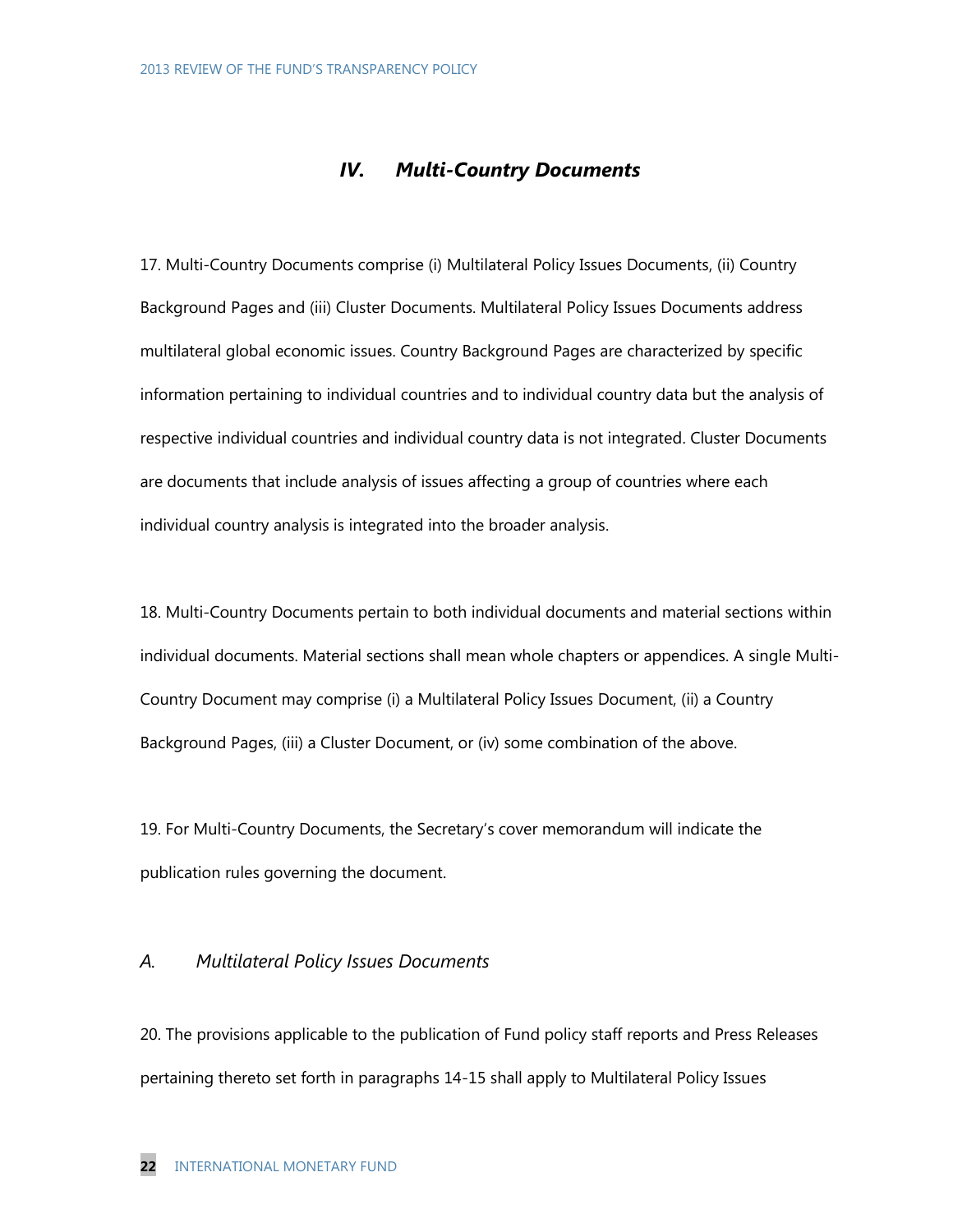Documents and Press Releases for Multilateral Policy Issues Documents. Paragraph 16 regarding modification rules for Fund policy staff reports shall apply to all Multilateral Policy Issues Documents, except for the World Economic Outlook (WEO), the Global Financial Stability Report (GFSR) and the Fiscal Monitor (FM). In accordance with established practice, staff may modify the WEO, GFSR and FM prior to publication in order to, *inter alia*, take into account views expressed at the relevant Executive Board meeting.

## *B. Country Background Pages*

21. For the purpose of publishing Country Background Pages, the following provisions shall apply:

a. The consent of the member to which a document or a material section of a document pertains (the "member concerned") is required to publish such a document or section.

b. Fund publication of a Country Background Pages or material sections within such a document will occur, unless, prior to the conclusion of the Executive Board meeting at which that document is considered or the date of adoption of a decision on a lapse-of-time basis to which that document pertains, a member concerned notifies the Fund that it: (i) objects to publication; or (ii) requires additional time to decide whether or not to publish; or (iii) consents to publication but subject to reaching agreement with the Fund on deletions. If no member concerned provides a notification referred to in (i), (ii) or (iii) above, the document or section shall be published by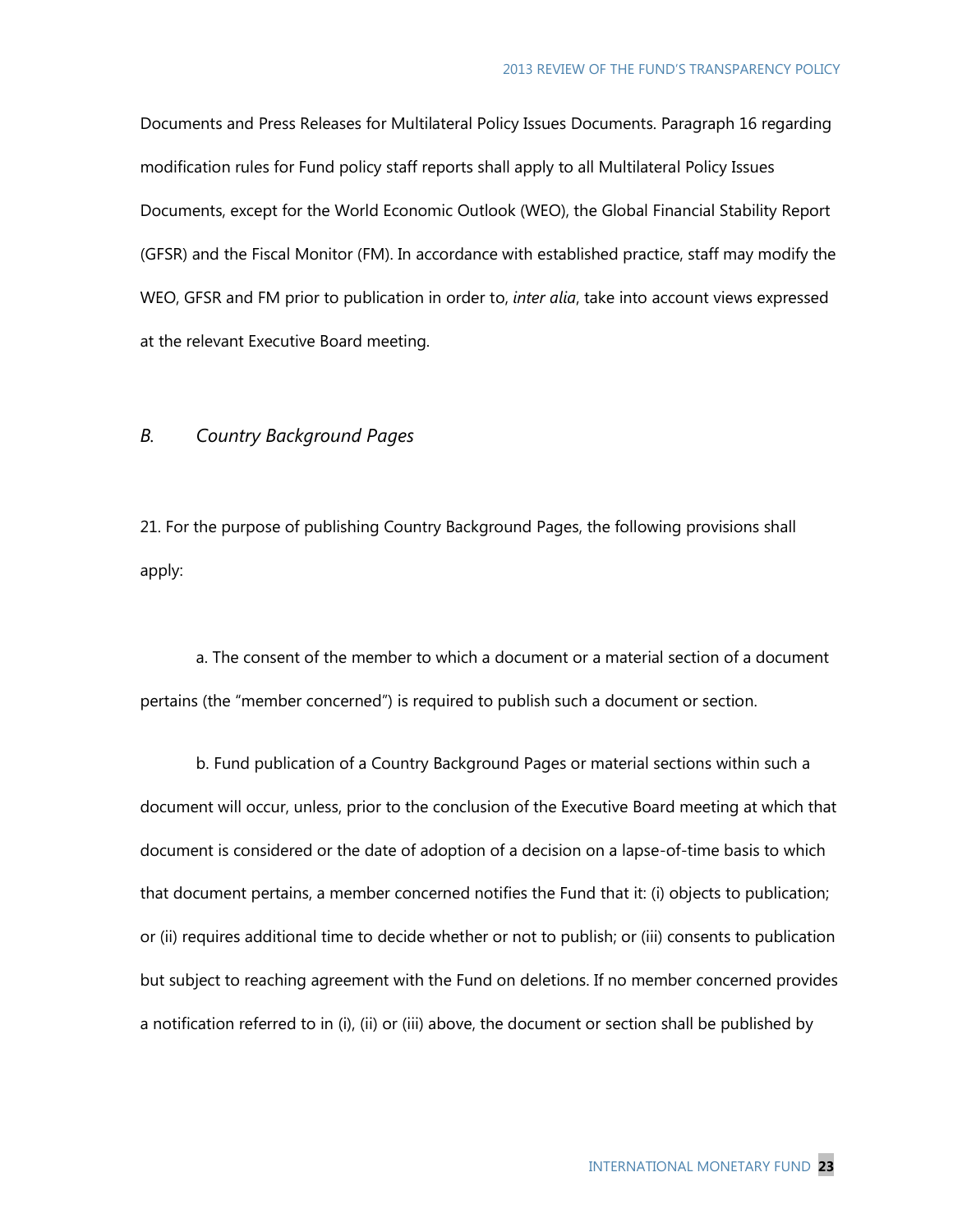#### 2013 REVIEW OF THE FUND'S TRANSPARENCY POLICY

the Fund promptly after the relevant Executive Board meeting or the date of adoption of a decision on a lapse-of-time basis.

c. In a case where one or more members concerned object to publication of information pertaining to it, the Managing Director may (i) decide to publish the Country Background Pages without the information pertaining to the objecting member, or (ii) recommend to the Executive Board not to publish the Country Background Pages and/or, as the case may be, the associated Multilateral Policy Issues Document or Cluster Document, if the non-publication would substantially undermine the overall analysis and substance of the document.

22. For the purpose of deletions and corrections, the member concerned has the right to request deletions or corrections to information pertaining to it in accordance with the criteria and procedures applicable to Country Documents as set forth in paragraphs 7-10 of this Decision.

## *C. Cluster Documents*

23. The consent of each member to which a Cluster Document pertains (the "members Concerned") is required for publication of the report and a Press Release pertaining to the report. In a case where one or more members concerned object to publication, the document shall not be published. If the members concerned have consented to the publication of the report, such publication will be made along with the publication of a Press Release.

24. Fund publication of a Cluster Document would occur promptly after the relevant Executive Board meeting or the date of adoption of a decision on a lapse-of-time basis, unless, prior to the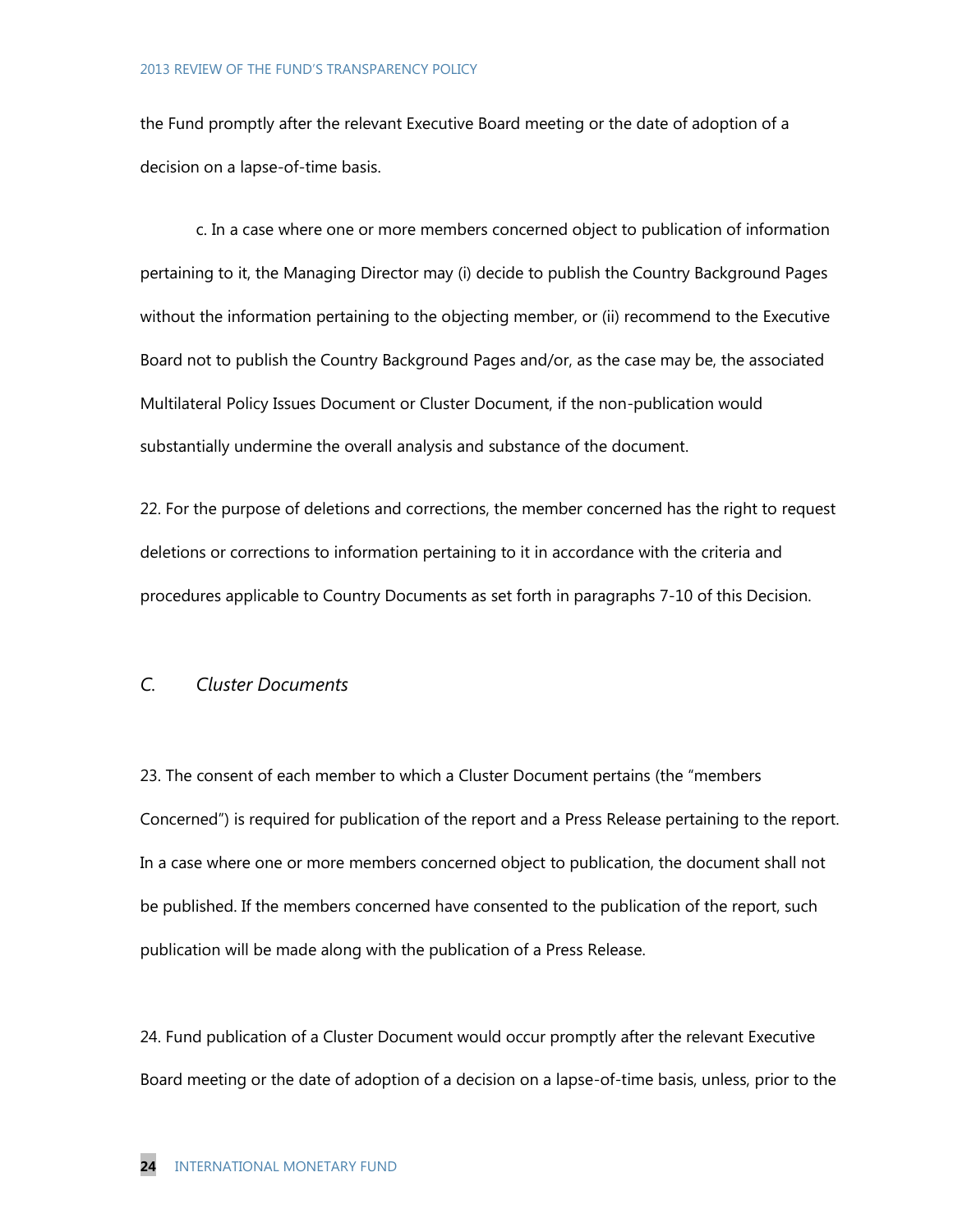conclusion of the Executive Board meeting at which that document is considered or the date of adoption of a decision on a lapse-of-time basis to which that document pertains, one or more members concerned notifies the Fund that it: (i) objects to the publication of the document; or (ii) requires additional time to decide whether or not to publish; or (iii) consents to publication but subject to reaching agreement with the Fund on deletions to the document.

25. For the purpose of deletions and corrections, each member concerned has the right to request deletions or corrections in accordance with the criteria and procedures applicable to Country Documents as set forth in paragraphs 7-10 of this Decision, subject to the following considerations. In the case of serious disagreement amongst the members concerned regarding requests for deletions, the Managing Director shall propose a solution to the members concerned. If a commonly acceptable solution cannot be found, then the Managing Director, or Executive Directors elected, appointed, or designated by the members concerned, may refer the matter to the Executive Board.

26. a. In a case where a Cluster Document is not expected to be published within seven calendar days of the Executive Board consideration, a Press Release will be issued shortly after the Board consideration, if the members concerned consent to issuance of the Press Release. In any event, a Press Release pertaining to a Clustered Document will not be issued before the circulation of the summing up as a Fund document.

b. If, after twenty-eight calendar days from the relevant Board consideration, one or more members concerned do not consent to the publication of a Press Release pertaining to the Board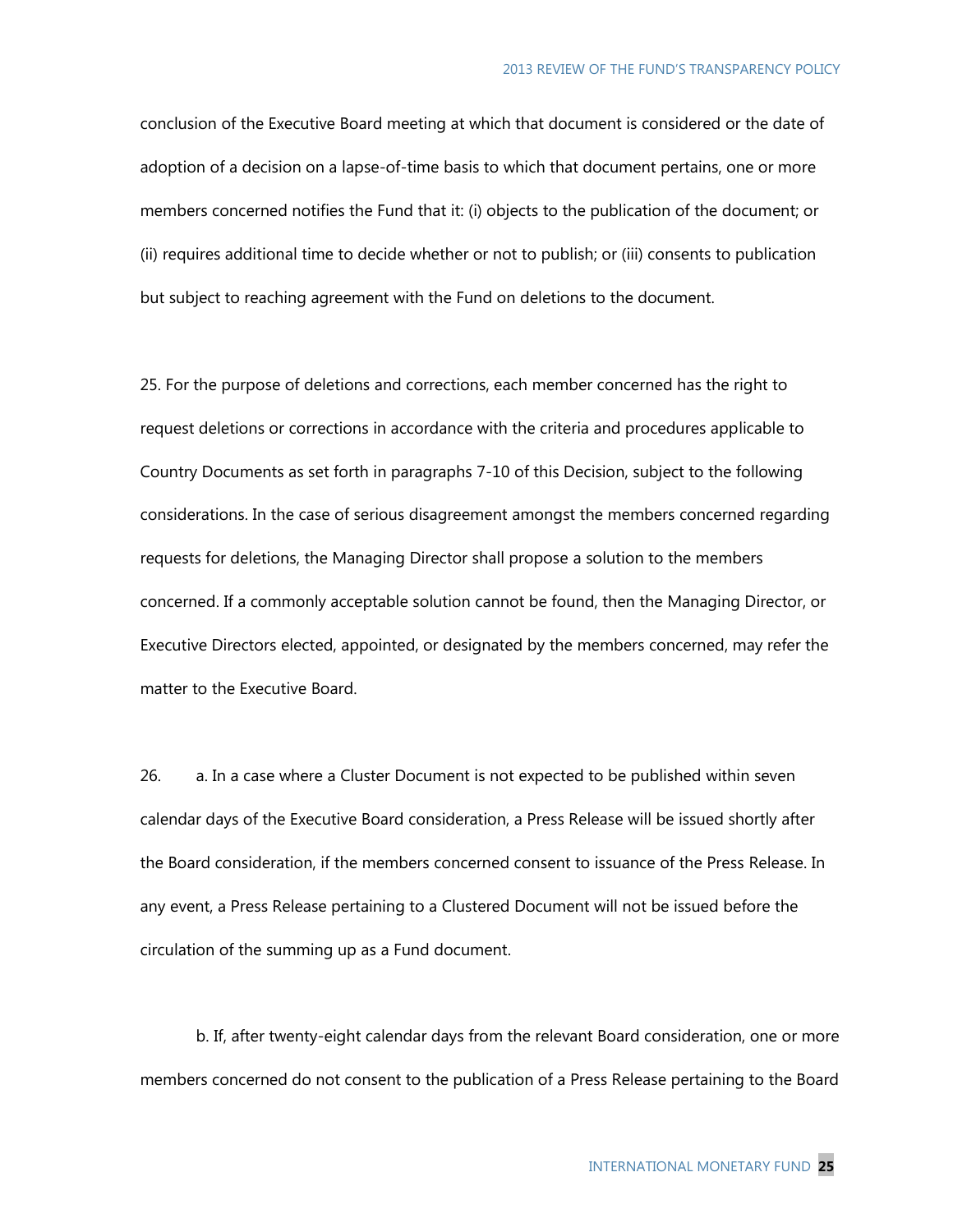consideration, a brief factual statement will be issued stating the fact of the Board's consideration of the matter.

c. If, after twenty-eight calendar days from the relevant Board consideration, the staff report has not been published, a brief factual statement will be issued stating the fact of the Board's consideration of the matter and clarifying the publication intention of the members concerned with respect to the staff report.

## *V. Other Matters*

#### *A. Other Changes to Documents*

27. Before a document is published, the following shall be removed: (i) references to unpublished Fund documents, (ii) references to certain internal processes that are not disclosed to the public under existing policies, including inquiries regarding possible misreporting and breaches of members' obligations, and (iii) any discussion of a breach of obligation under Article VIII, Section 5 or misreporting under applicable Fund policies that the Managing Director has proposed be treated as de minimis in nature as defined in paragraph 1 of Decision No. 13849-(06/108), December 20, 2006.

# *B. Timing and Means of Fund Publication*

28. Documents may be published under this decision only after their consideration by the Executive Board, except for documents that are circulated for information only including: (i) I-PRSPs and PRSPs; (ii) joint staff advisory notes (JSANs); and (iii) Reports on Observance of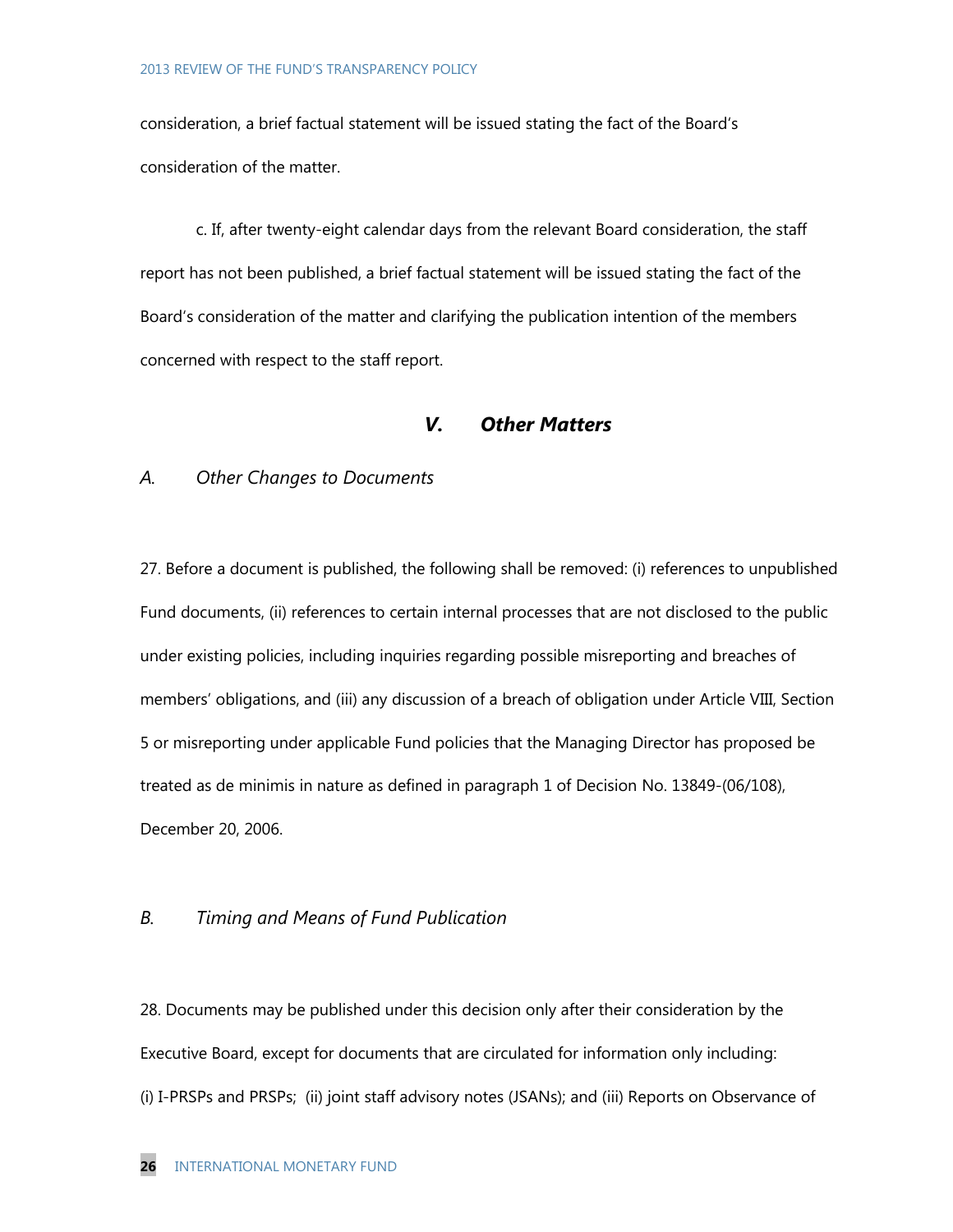Standards and Codes (ROSCs) and Assessment of Financial Sector Supervision and Regulation (AFSSR) Reports. Documents under item (ii) may be published only after the stated period within which an Executive Director may request that the document be placed on the agenda of the Executive Board. Other documents covered by this paragraph may be published immediately after circulation to the Executive Board.

29. Publication by the Fund under this decision shall normally mean publication on its website but may include publication through other media.

# *C. Article XII, Section 8*

30. Nothing in this decision shall be construed to be inconsistent with the power of the Fund to decide under Article XII, Section 8, by a seventy percent majority of the total voting power, to publish a report made to a member regarding its monetary or economic conditions and developments which directly tend to produce a serious disequilibrium in the international balance of payments of members.

#### *D. Non-Members*

31. In the case of a document pertaining to a country which is not a member of the Fund: (i) all references to "member" in this decision shall be taken to mean "country"; and (ii) all references to "Executive Director elected, appointed, or designated by that member" shall be taken to refer to the appropriate authorities of the country concerned.

# E. Review

32. This decision is expected to be reviewed in light of experience no later than 2018.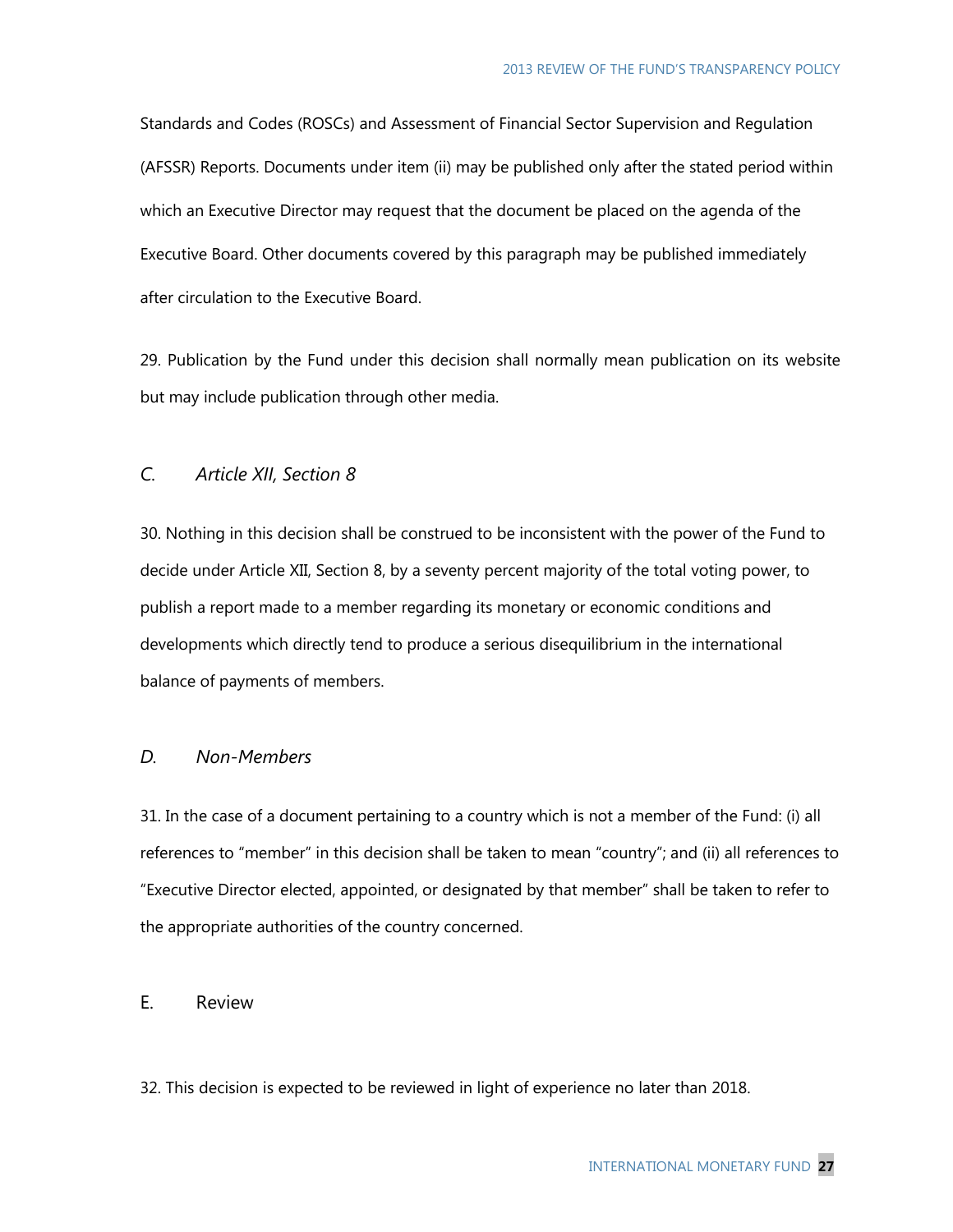# *Indicative List of Documents Covered by the Decision*

*(1) This list is indicative and is not intended to be exhaustive. Country Documents, Fund Policy Documents and Multi-Country Documents that may be created in between reviews of the Transparency Policy will be subject to this Decision, unless the Executive Board decides otherwise on a case-by-case basis*

*(2) The publication rules applicable to Multi-Country Documents will be explained in the Secretary's cover memorandum for the documents.*

*(3) Country Documents and Fund Policy Documents pertain to individual documents. Multi-Country Documents pertain to both individual documents and material sections within individual Multi-Country Documents. Material sections shall mean whole chapters or appendices.*

*(4) To the extent that the coverage of any document is not clear, publication of such documents will be guided by the overarching principles set forth in the preamble to the Transparency Policy Decision.*

# **I. Country Documents**

# *A. Surveillance and Combined Documents*

1. Staff Reports for Article IV consultations and Combined Article IV consultation/Use of Fund Resources Staff Reports, Combined Article IV consultations/PSI, and regional surveillance discussions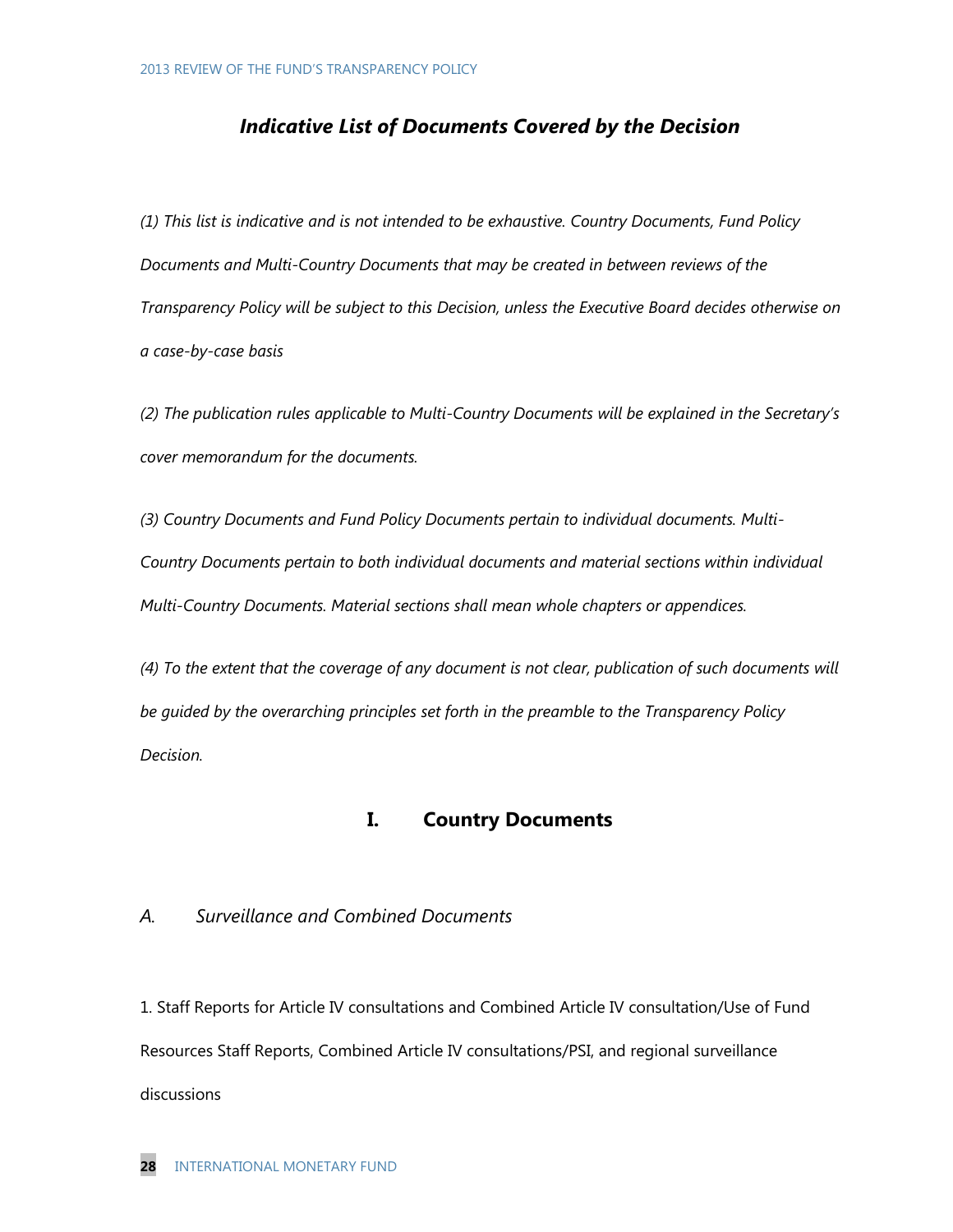2. Selected Issues Papers and Statistical Appendices

3. Reports on Observance of Standards and Codes (ROSCs), Financial System Stability Assessment (FSSA) Reports, and Assessment of Financial Sector Supervision and Regulation (AFSSR) Reports

4. Press Releases following Article IV consultations, regional surveillance discussions, and standalone Board consideration of FSSA reports

# *B. Use of Fund Resources Documents*

5. Joint Fund/World Bank Staff Advisory Notes (JSANs) on Interim Poverty Reduction Strategy Papers (I-PRSPs), Poverty Reduction Strategy Papers (PRSPs), PRSP Preparation Status Reports, and PRSP Annual Progress Reports (APRs)

6. Staff Reports for Use of Fund Resources, Post-Program Monitoring, Ex Post Assessment, and Ex Post Evaluation of exceptional access arrangements (excluding staff reports dealing solely with a member's overdue financial obligations to the Fund)

7. Press Releases containing a Chairman's Statement for Use of Fund Resources

8. Preliminary, decision point, and completion point documents under the Heavily Indebted Poor Countries Initiative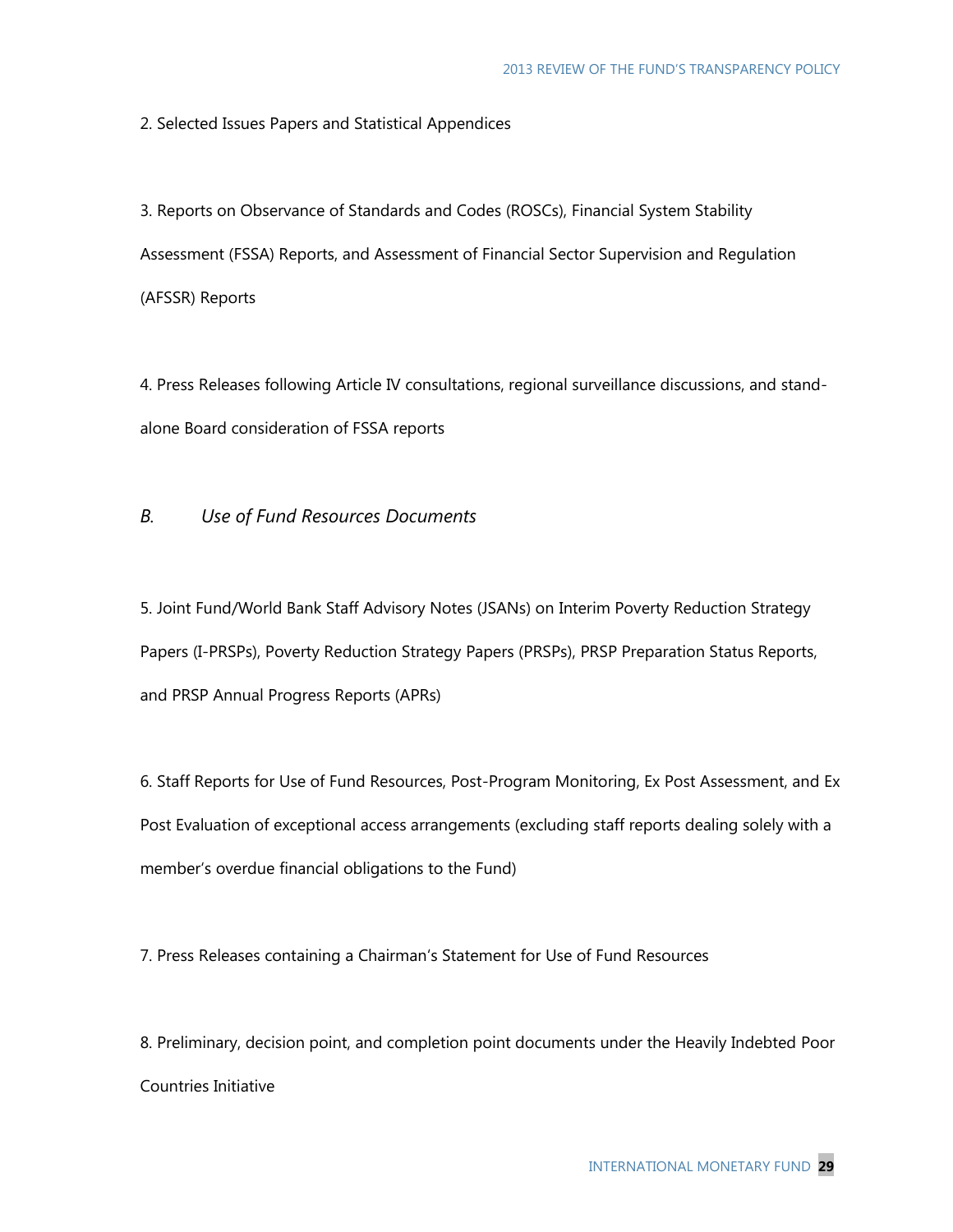#### 2013 REVIEW OF THE FUND'S TRANSPARENCY POLICY

9. Press Releases following Executive Board discussions on post-program monitoring, ex-post assessments or ex post evaluations

10. I-PRSPs, PRSPs, PRSP Preparation Status Reports, and APRs

- 11. Letters of Intent and Memoranda of Economic and Financial Policies (LOIs/MEFPs)
- 12. Technical Memoranda of Understanding (TMUs) with policy content
- *C. Staff Monitored Program (SMP) Documents*
- 13. LOIs/MEFPs for SMPs
- 14. Stand-alone Staff Reports on SMPs
- *D. Policy Support Instrument (PSI) Documents*

15. I-PRSPs, PRSPs, PRSP Preparation Status Reports, and APRs in the context of PSIs

16. Joint Fund/World Bank Staff Advisory Notes (JSANs) on I-PRSPs and PRSPs in the context of PSIs

17. Letters of Intent and Memoranda of Economic and Financial Policies (LOIs/MEFPs) for PSIs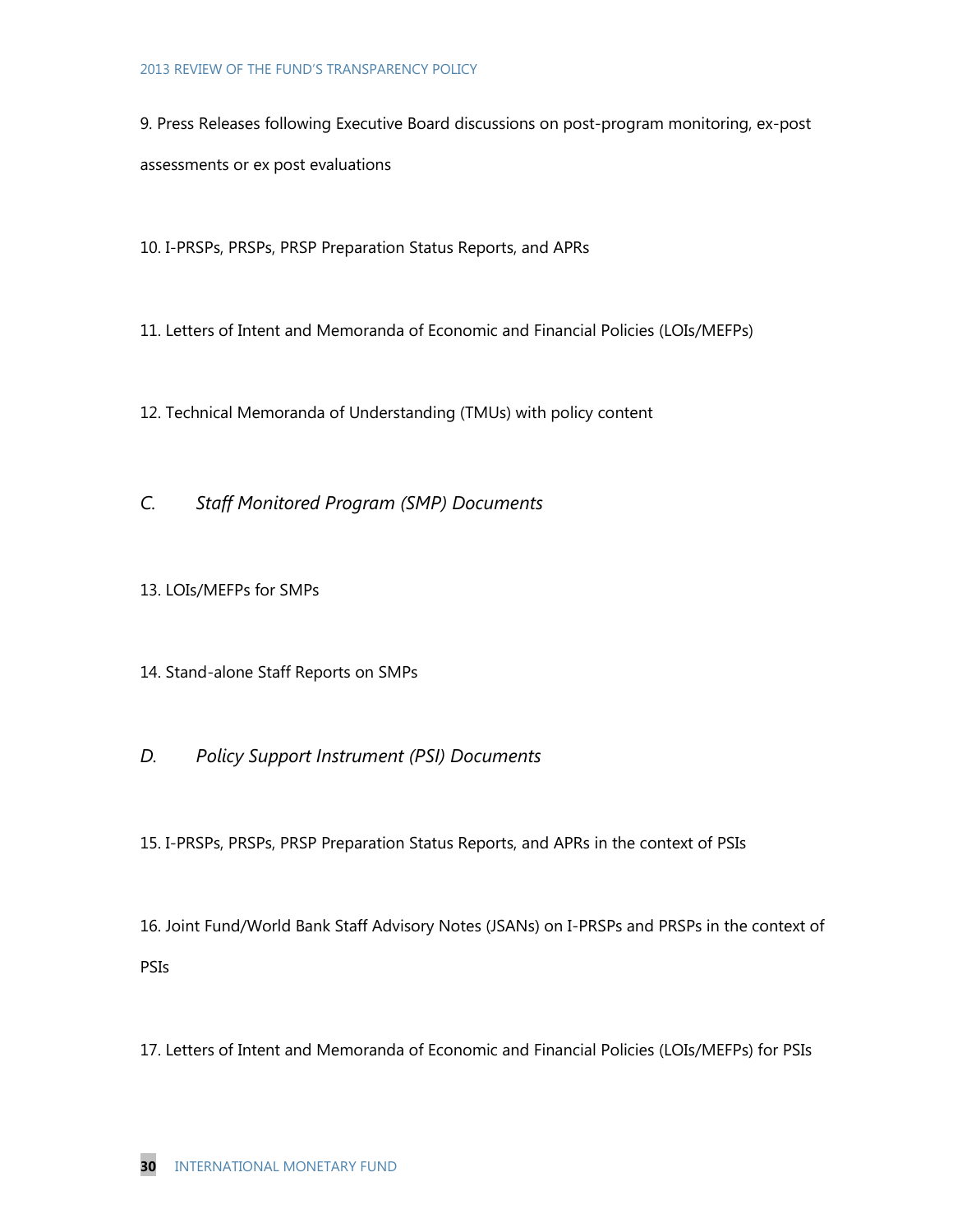18. Technical Memoranda of Understanding (TMUs) with policy content for PSIs

19. Staff Reports for PSIs

20. Press Releases containing a Chairman's Statement for PSIs

*E. Statements on Fund Decisions*

21. Statements on Fund decisions on waivers of applicability, or for nonobservance, of performance criteria, and any other matter as may be decided by the Executive Board from timeto time

22. Statements on Fund decisions on waivers of nonobservance of assessment criteria, and any other matter as may be decided by the Executive Board from time-to-time

# *II. Fund Policy Documents*

23. Fund Policy Issues Papers

24. Press Releases following Executive Board consideration of policy issues

# *III. Multi-Country Documents*

25. Multilateral Policy Issues Documents such as, the World Economic Outlook, the Global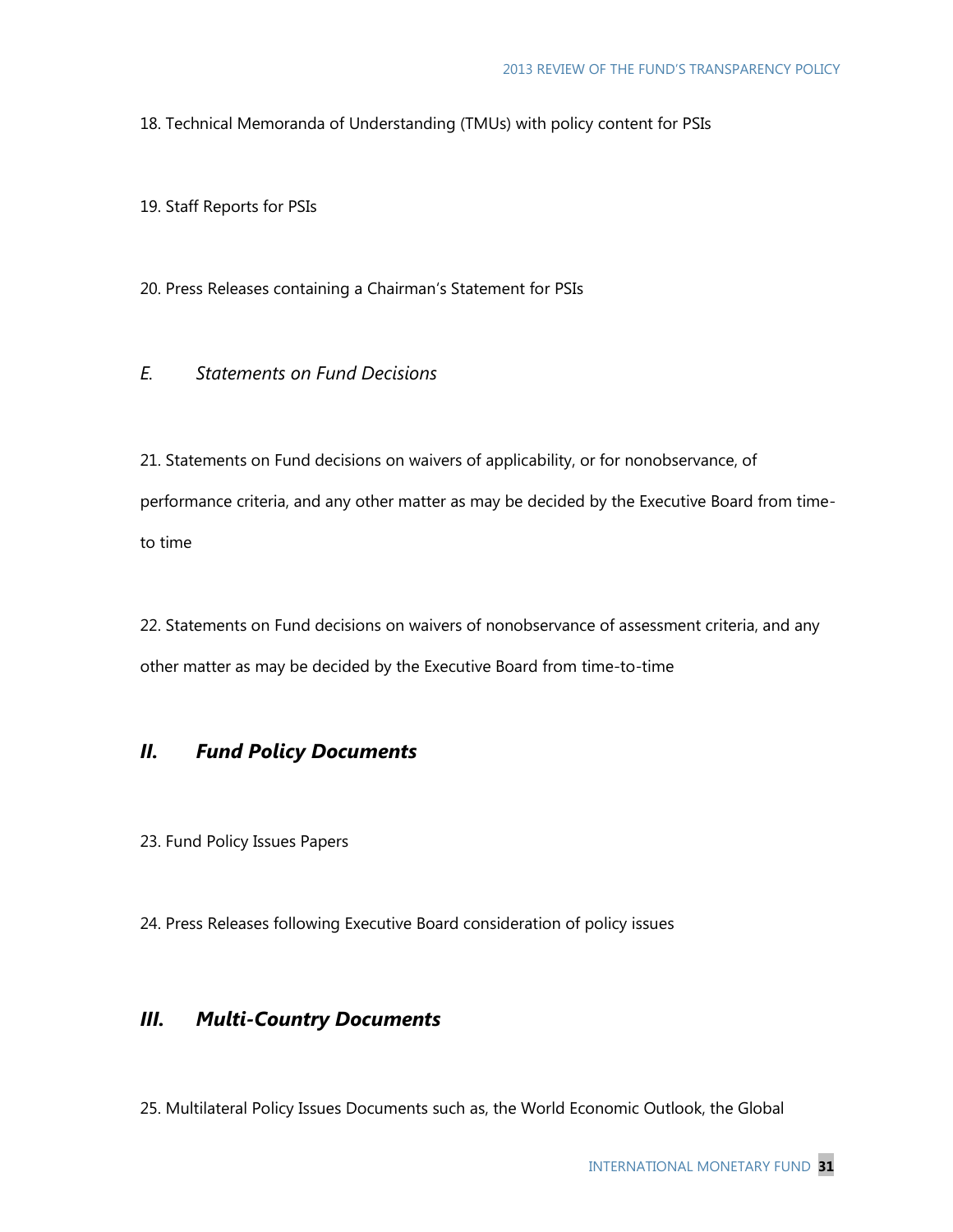Financial Stability Report, the Fiscal Monitor, and Spillover Reports

26. Press Releases following Executive Board consideration of Multilateral Policy Issues

27. Country Background Pages

28. Press Releases following Executive Board consideration of Country Background Pages

29. Cluster Documents

30. Press Releases following Executive Board consideration of Cluster Documents

*Decision No. 13564-(05/85), October 5, 2005,* 

*as amended by Decision Nos.13814-(06/98), November 15, 2006,*

*13817-(06/98), November 15, 2006,*

*13849 (06/108), December 20, 2006,* 

*14253-(09/8), January 27, 2009,*

*14284 (09/29), March 24, 2009,* 

*14354-(09/79), July 23, 2009,* 

*effective January 7, 2010, and*

*14497-(09/126), December 17, 2009,* 

*effective March 17, 2010*

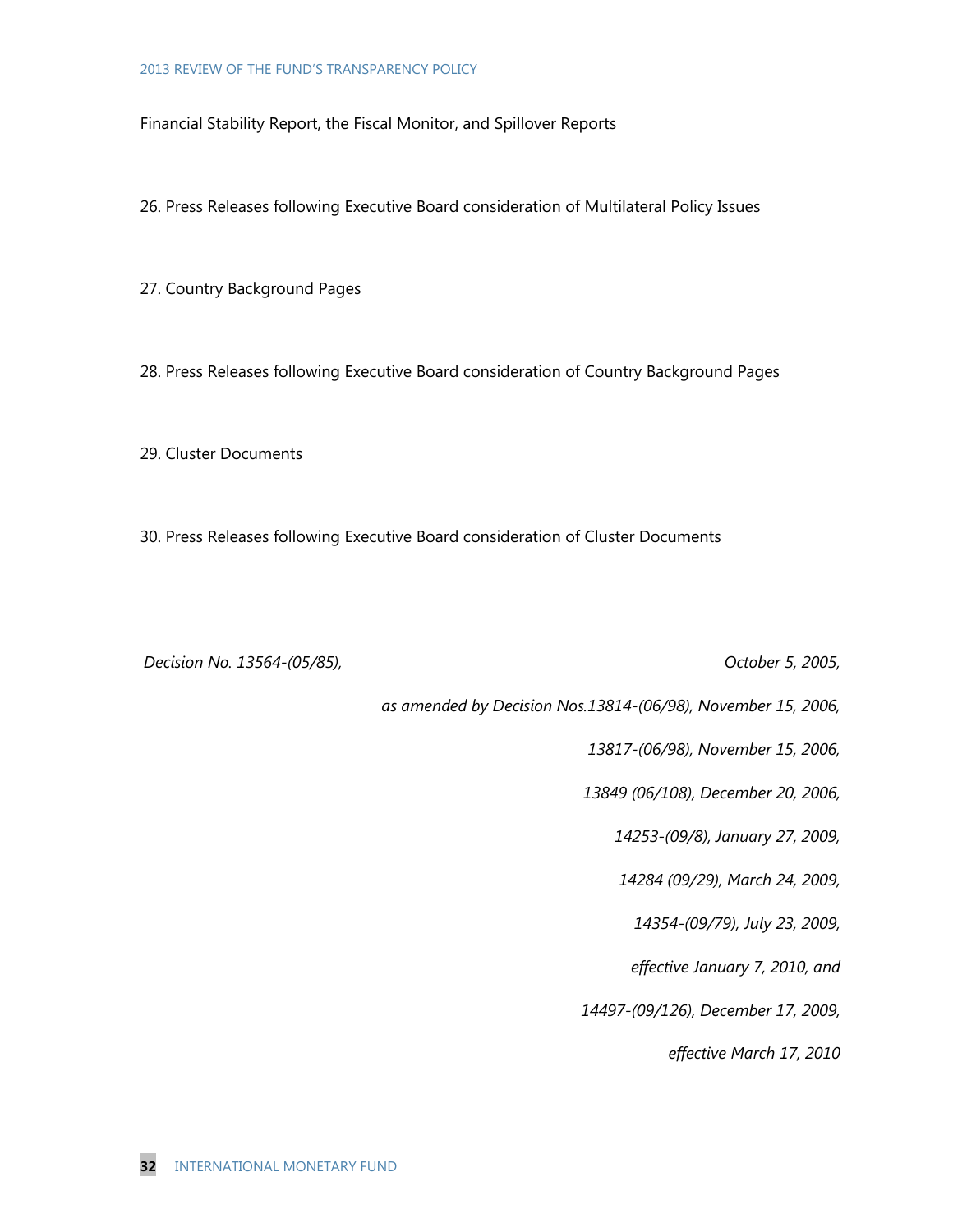# **Revised Proposed Decision I—Review of the Fund's Transparency Policy―Redlined Version**

# **Preamble**

*Recognizing the importance of transparency, the Fund will strive to disclose documents and information on a timely basis unless strong and specific reasons argue against such disclosure. This overarching principle is reflected in the specific provisions of the Decision set forth below and of other Fund policies on transparency. The principle respects, and will be applied to ensure, the voluntary nature of publication of documents that pertain to member countries consistent with the need for the Fund to safeguard confidential information and with the provisions of Article XII, Section 8 of the Articles of Agreement concerning publication by the Fund of its views with respect to a member.* 

# *I. General Provisions on Authorization and Consent*

1. The Managing Director shall arrange for publication by the Fund of the Country dDocuments, Fund Policy Documents and Multi-Country Documents in accordance with the principles set forth in on the attached Indicative IList., subject to the consent of the member concerned in the case of Documents 1–11, 13, and 16–23 and to the authorization of the World Bank in the case of Documents 6, 11, and 19. For purposes of this decision: (i) Documents 1-4, 6, 9–10, 11, 13, 17, 19, and 22–23 will be referred to as "Country Documents"; (ii) Documents 5, 7–8, 16, 18, and 20–21 will be referred to as "Country Policy Intentions Documents"; and (iii) Documents 14 and 15 will be referred to as "Fund Policy Documents." Country Documents shall be documents pertaining to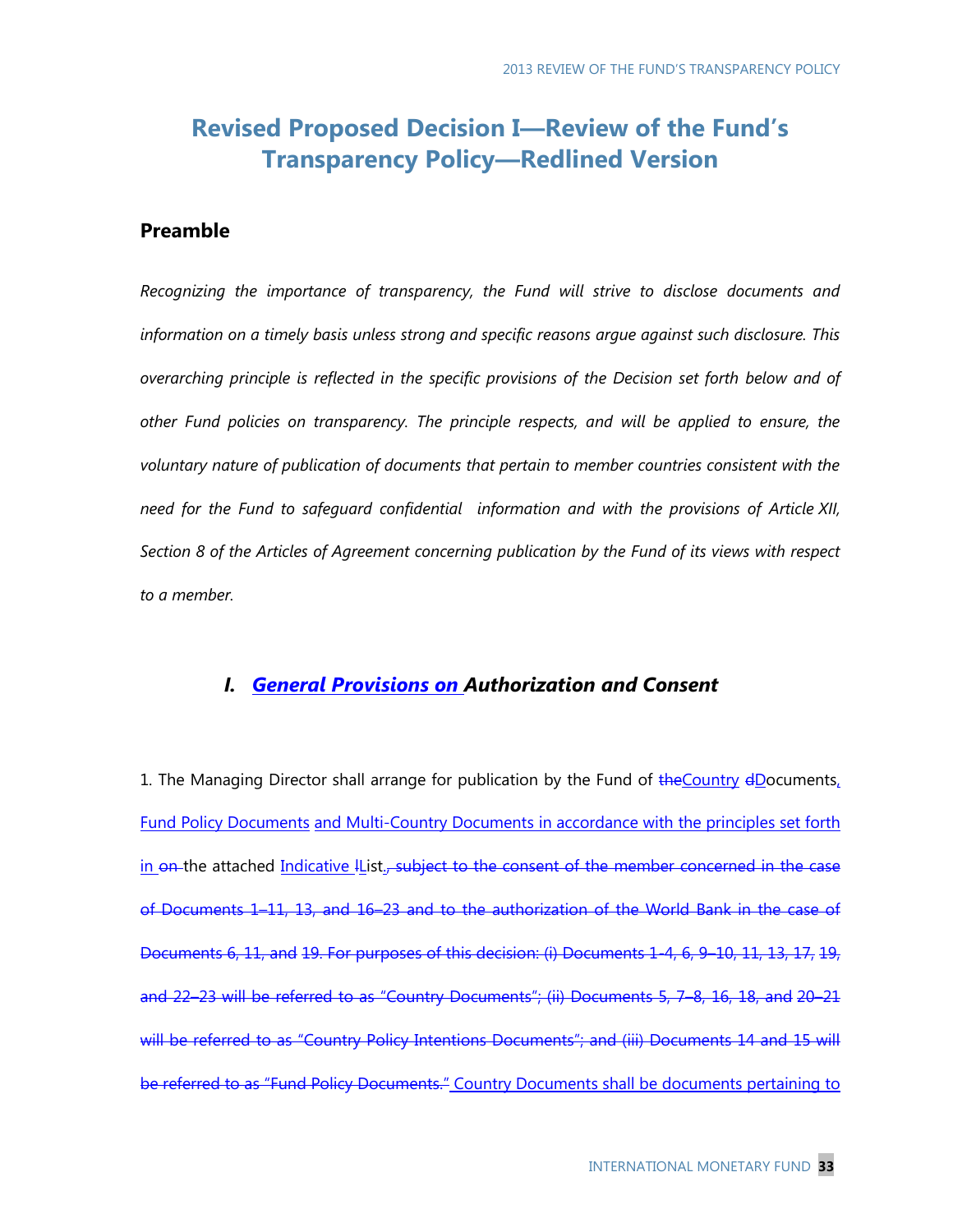individual countries, including documents relating to surveillance, use of Fund resources and the Policy Support Instrument (PSI), and certain reports arising from Fund technical assistance. Documents pertaining to regional surveillance discussions on common policies of a currency union shall be considered to be Country Documents. Fund Policy Documents shall be documents on general policy issues, including but not limited to, surveillance, use of Fund resources, technical assistance and Fund administrative matters. Multi-Country Documents shall be documents covering multiple countries as further defined in paragraph 17.

2. a. The publication of Country Documents is subject to the consent of the member concerned. The publication of Fund Policy Documents requires the approval of the Executive Board. The publication of Multi-Country Documents requires the consents of the members concerned or the approval of the Executive Board, as the case may be, as set forth in paragraphs 20–26. The publication of documents jointly authored by the Fund and the World Bank requires the authorization of the World Bank.

b. Under paragraphs 3(b), 14, 21(b) and 24 of this Decision, prompt publication shall mean that a document is expected to be published no later than (a) fourteen calendar days after the Executive Board has considered the document, or (b) twenty-eight calendar days after the document has been issued to the Executive Board, whichever is later.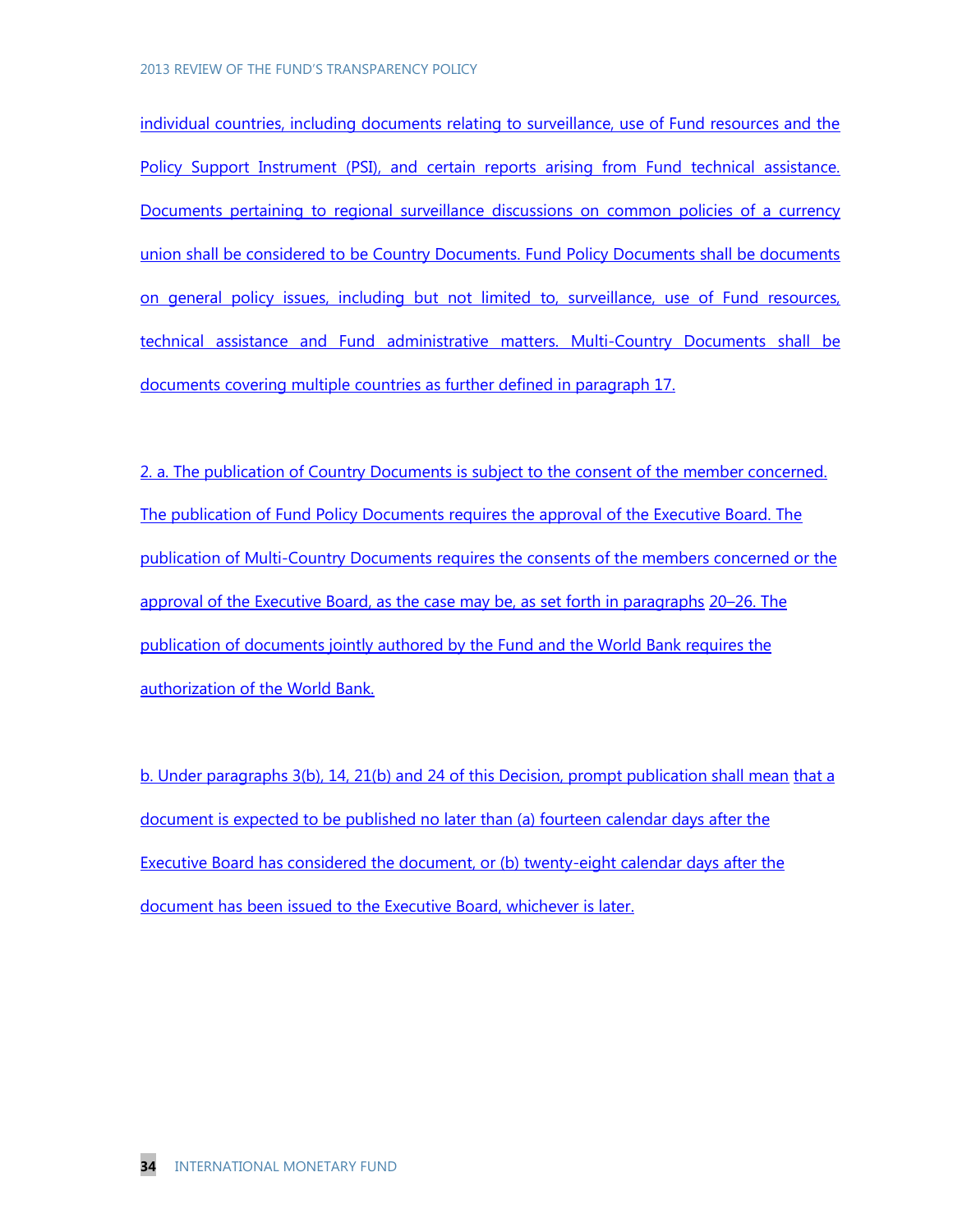# *II. Country Documents*

#### *A. Consent*

32. a. A member's consent to Fund publication of Country Documents 1–11, 13, 16–23 shall be voluntary but presumed. This presumption shall mean that the Fund encourages each member to consent to the publication by the Fund of such documents. For the purposes of encouraging members and obtaining their consent to publication, the following procedures shall apply.

b. Except as otherwise provided in this Decision, Fund publication of an applicable document would will occur, unless, prior to the conclusion of the Executive Board meeting at which that document is considered or the date of adoption of a decision on a lapse-of-time basis to which that document relates, the member concerned notifies the Fund that it: (i) objects to the publication of the document; or (ii) requires additional time to decide whether or not to publish; or (iii) consents to publication but subject to reaching agreement with the Fund on deletions to the document. In the absence of a notification referred to in (i), (ii), or (iii) above, Country Documents 1–11, 13, and 16–23 shall be published by the Fund promptly after the relevant Executive Board meeting or the date of adoption of a decision on a lapse-of-time basis to which the document relates. Members who notify the Fund as provided for in (ii) or (iii) above are expected to reach a decision on publication of the document in question within twentyeightthirty calendar days of the Executive Board meeting or decision. Where a member provides the Fund with a notification as provided for in (i), (ii), or (iii) above, the applicable document shall not be published unless the member's explicit consent is received by the Fund.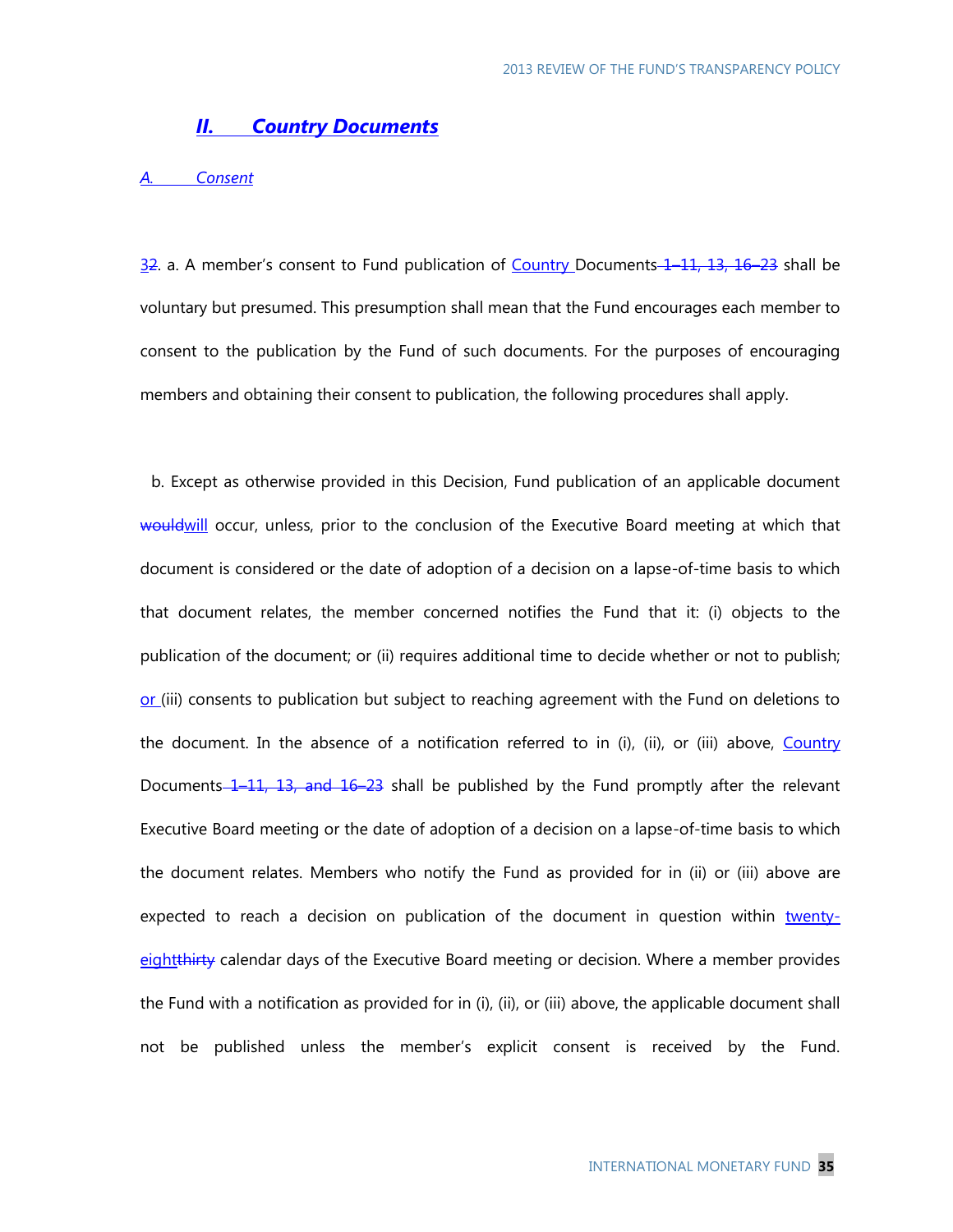c. A member that requests access to Fund resources through the approval of a Fund arrangement or the completion of a review under an arrangement in the General Resources Account or the Poverty Reduction and Growth Facility (PRGF), or access to Fund resources under the Heavily Indebted Poor Countries (HIPC) Trust, or assistance through the approval of a Policy Support Instrument (PSI) or the completion of a review under a PSI, will be expected to indicate that it intends to consent to the publication of the related Board documents (Documents 5, 6, 7, 8, 11, 13, 18–22 and staff reports on the use of Fund resources included in Document 9, as the case may be) before the Board meeting or the date of adoption of a decision on a lapse-of-time basis to which those documents relate.

 $c$ d. With respect to Documents  $-3$ ,  $-5$   $-6$ , and  $18$ - $193$ ,  $-5$ ,  $10$  and  $15$ - $16$ , paragraph  $23$ (b) will only apply if the applicable document has been circulated to the Executive Board in the context of a meeting or a proposal for lapse-of-time approval of a decision. If the document has been circulated for information only, paragraph  $2817$  will apply and the member's explicit consent must be provided to the Fund prior to publication.

de. Paragraph 32(b) will not apply to a Press Release containing a Chairman's Statements for the use of Fund resources (Document  $740$ ), a Press Release containing a Chairman's Statements in the context of a PSI (Document 203), or Article IV a Press Release for an Article IV consultation, a regional surveillance discussion or a Board consideration of Financial System Stability Assessment (FSSA) report-Public Information Notices (Document 4). A member's consent to the publication of these documents is governed by paragraphs  $110$  and  $121$  of this Decision.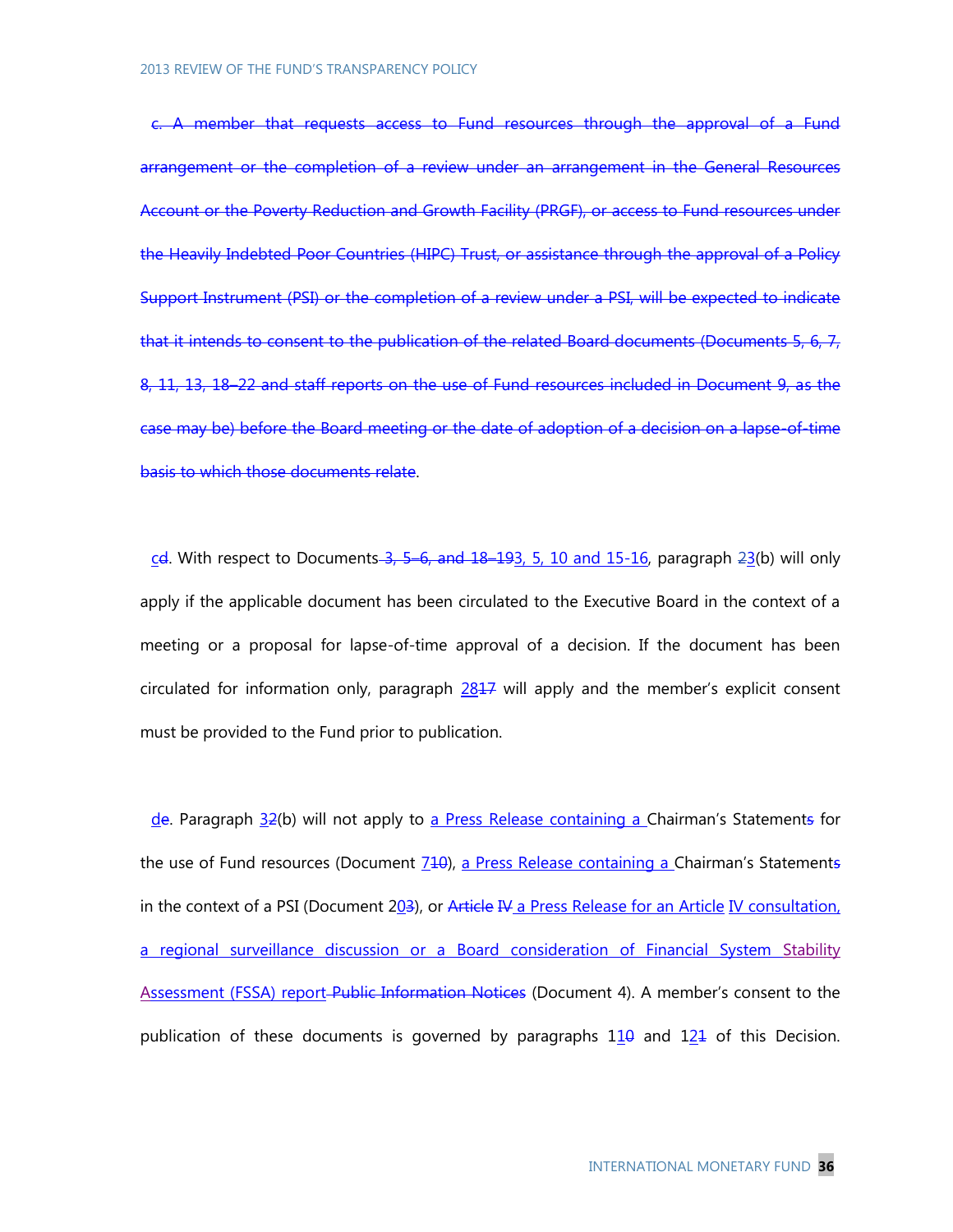$\frac{\text{ef}}{\text{ef}}$ . In respect of any document that is subject to the procedures set out in paragraph  $\frac{32}{2}$ (b), the Secretary's cover memorandum will indicate that the document will be published promptly after the relevant Executive Board meeting or the date of adoption of a decision on a lapse-of-time basis, unless the member concerned notifies the Fund as provided for in paragraph  $32(b)(i)$ , (ii), or (iii) above.

43. a. The Managing Director will not recommend that the Executive Board approve (i) an PRGF arrangement under the Poverty Reduction and Growth Trust (PRGT) or completion of a review under such arrangement, or (ii) a Heavily Indebted Poor Countries (HIPC) decision point or completion point decision, or (iii) a member's request for a PSI or the completion of a review under a PSI, if the member concerned does not explicitly consent to the publication of its Interim Poverty Reduction Strategy Paper (I-PRSP), Poverty Reduction Strategy Paper (PRSP), PRSP preparation status report, or PRSP annual progress report (APR) (Document 105 or Document 158, as the case may be).

b. The Managing Director will generally not recommend that the Executive Board approve a request tofor use (i) access to the general resources in the General Resources Account or the PRGT, or (ii) access to Fund resources under the HIPC Trust, or (iii) assistance through a PSIthat would result in the relevant member obtaining exceptional access, unless that member explicitly consents to the publication of the associated staff report. For purposes of this paragraph  $4(b)$ . (i) approval of the use of the Fund's *general*-resources includes the completion of a review under an arrangement; and assistance through a PSI includes the completion of a review under the PSI(ii) exceptional access means access by a member to the Fund's general resources, under any type of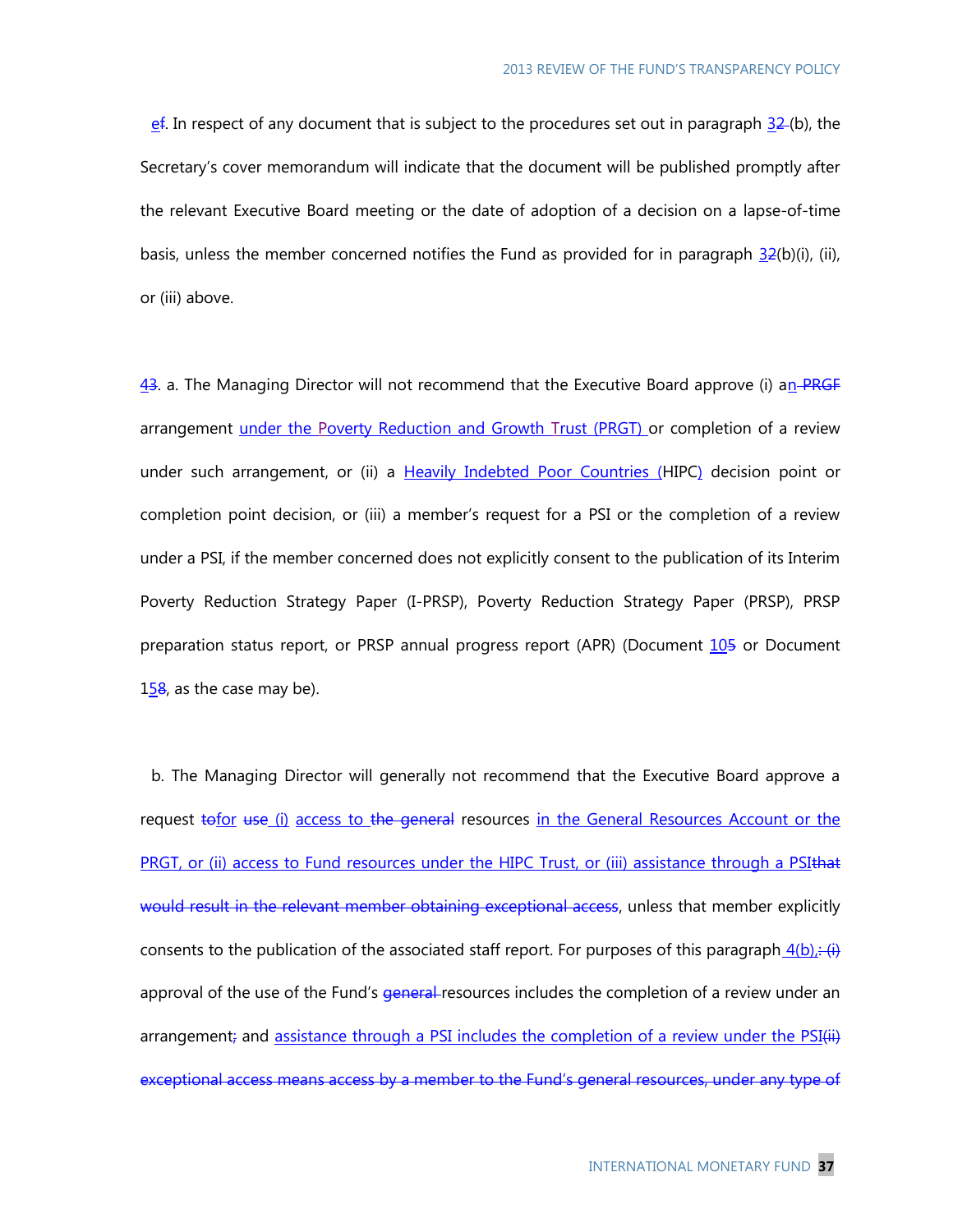Fund financing, in excess of an annual limit of 200 percent of the member's quota, or a cumulative limit (net of scheduled repurchases) of 600 percent of the member's quota.

 $54$ . Except as provided in paragraph  $110$  and  $12$ , a member's explicit consent shall, for the purposes of this Decision, be communicated in writing, normally to the Secretary of the Fund. Such consent may be communicated by the Executive Director elected, appointed, or designated by the member.

#### *B. Member's Statement Regarding Fund Staff Reports*

 $\frac{56}{6}$ . If a Fund staff report (Documents 1,  $\frac{9}{27}$ ,  $\frac{17}{20}$ ,  $\frac{14}{26}$ ,  $\frac{14}{20}$  on a member is to be published under this Delecision, the member concerned shall be given the opportunity to provide a statement regarding the staff report and the Executive Board assessment. Such statement shall be communicated to the Fund and published together with the staff report.

# *C. Deletions and Rephrasing in Country Documents and Country Policy Intentions Documents*

76. a. For purposes of publication, deletions may be made to a-Country Documents, or a except for PRSP Ecountry Ppolicy- Intentions Ddocuments (Documents 10 and 157-8, and 20-21) that has been the basis of a Fund decision, or of Document 16, in accordance with paragraph 87 below. Deletions should be limited to: (i) highly market-sensitive material, mainly on the outlook for exchange rates, interest rates, the financial sector, and assessments of sovereign liquidity and solvency; and (ii) material not in the public domain, on a policy the country authorities intend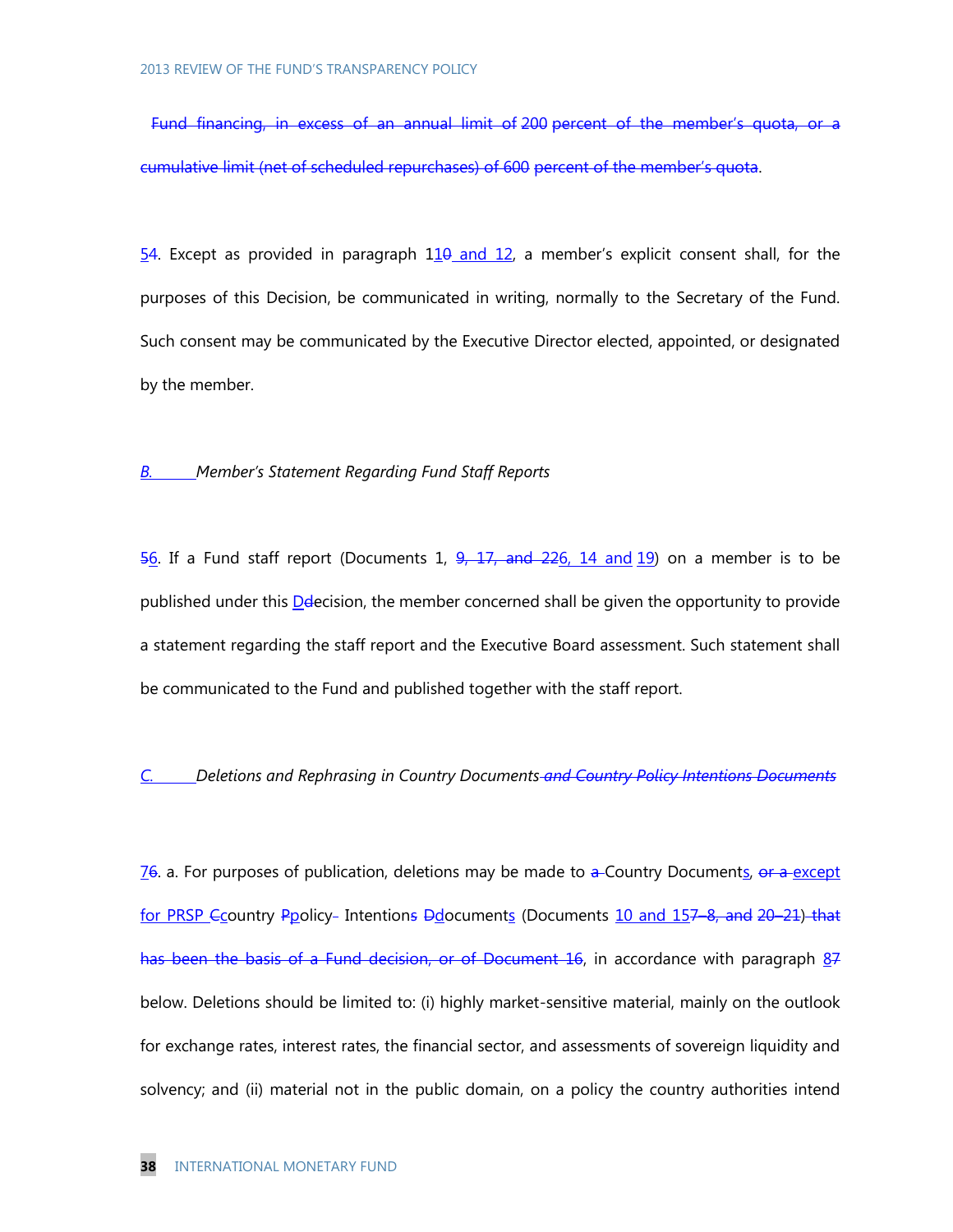to implement, where premature disclosure of the operational details of the policy would, in itself, seriously undermine the ability of the member to implement those policy intentions. For purposes of this Decision, highly-market sensitive material shall mean material that (a) is not in the public domain, (b) is market relevant within the near term, and (c) is sufficiently specific to create a clear risk of triggering a disruptive market reaction if disclosed. Politically sensitive material shall not be deleted unless the material satisfies (i) or (ii) above. Information relating to any performance criterion or structural benchmark (Documents 1,  $7-9$ , and  $16-176$  and  $11-12$ ), or to any quantitative or structural benchmark (Documents 13-14), or to any assessment criterion or structural benchmark (Documents  $1, \frac{20-22}{2}$ and  $17-19$ ), may not be deleted, unless the information is of such character that would have enabled it to be communicated to the Fund in a side letter pursuant to Decision No. 12067-(99/108), September 22, 1999.

b. If the Managing Director determines that the proposed deletions satisfy criteria (i) or (ii) in paragraph 67(a), hethe Managing Director may decide that the deletions shall be accompanied by minor rephrasing of text, whenever such rephrasing would help retain maximum candor or minimize the risks of misinterpretation.

87. a. Requests for deletions to a Country Document, except for PRSPor a Ccountry Ppolicy Intentions **D**documents (Documents 7-810 and 20-2115) that has been the basis of a Fund decision, or of Document 16 may be made by the member concerned. Except as otherwise provided in this paragraph 8,  $\Theta$ other members may also request deletions to Documents 1–3, 69, 147, and  $1922$  if (i) the text to be deleted relates to that other member, (ii) the member to whom the document relates consents to the deletion, and (iii) the criteria set out in paragraph  $\frac{76}{10}$  are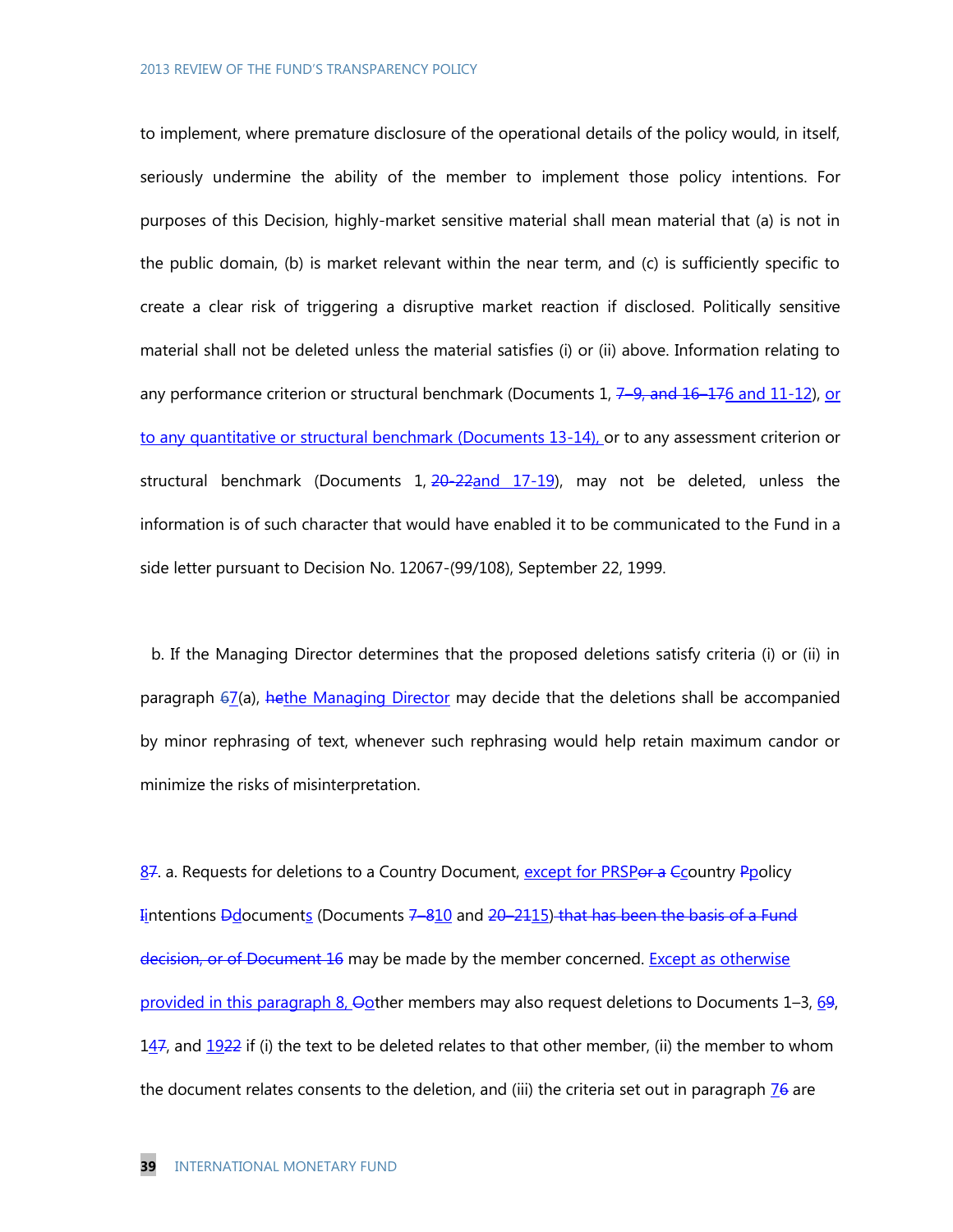met. Criterion (ii) in this paragraph 8(a) shall not apply to staff reports for Article IV consultation and regional surveillance discussions (Documents 1 and 2).

b. Deletions shall be requested in writing. Such requests are expected to be communicated to the Fund no later than two business days before: (i) the Executive Board meeting at which the document is discussed or (ii) the date of adoption of a decision on a lapse-of-time basis to which the document relates. In any event, requests for deletions shall normally be made no later than (ai) seventwenty-one calendar days after the Executive Board has considered the document, or (bii) twenty-onethirty-five calendar days after the document was issued to the Executive Board, whichever is later.

c. Once approved by the Managing Director, deletions and related rephrasing shall be circulated to the Executive Board in redlined form. The modified document circulated to the Executive Board shall include the justification for each modification made.

#### d. Procedures for resolving disputes arising from requests for deletions are set forth below.

(i) In the case of a serious disagreement between the Managing Director and the member regarding thethat member's request for deletions, the Managing Director, or the Executive Director elected, appointed, or designated by that member, may refer the matter to the Executive Board. If the Managing Director is of the view that the deletions would result in a document that, if published, would undermine the overall assessment and credibility of the Fund, the Managing Director shall recommend to the Executive Board that the document not be published.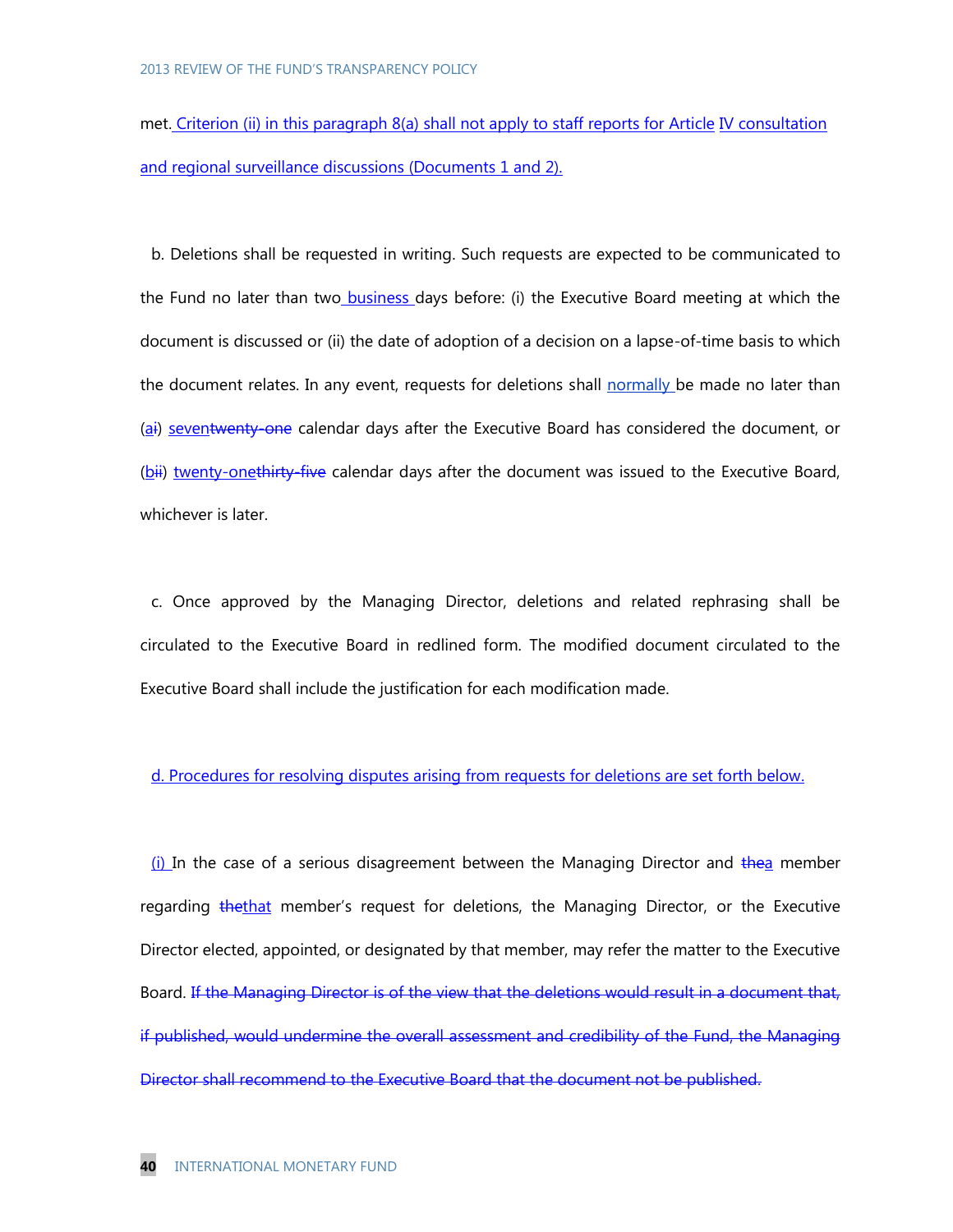(ii) In the case of staff reports for Article IV consultation and regional surveillance discussion (Documents 1 and 2), if the Managing Director approves deletions requested by other members, and the member to whom the document relates disagrees with the assessment of the Managing Director, the Managing Director, or the Executive Director elected, appointed, or designated by that member, may refer the matter to the Executive Board.

(iii) If the Managing Director is of the view that the requested deletions would result in a document that, if published, would undermine the overall assessment and credibility of the Fund, the Managing Director shall recommend to the Executive Board that the document not be published.

#### *D. Corrections to Country Documents and Country Policy Intentions Documents*

89. Corrections to Country Documents and Country Policy Intentions Documents covered under this  $D$  decision shall be limited to the correction of (i) data and typographical errors, (ii) factual mistakes, (iii) mischaracterization of views expressed by the authorities concerned, and (iv) evident ambiguity. Corrections shall normally take the form of substitution of text in existing sentences rather than the addition or deletion of entire sentences.

109. Corrections to a Country Document-or Country Policy Intentions Document are expected to be requested no later than two **business** days before the conclusion of the Executive Board's consideration of the document or the adoption of a decision on a lapse-of-time basis to which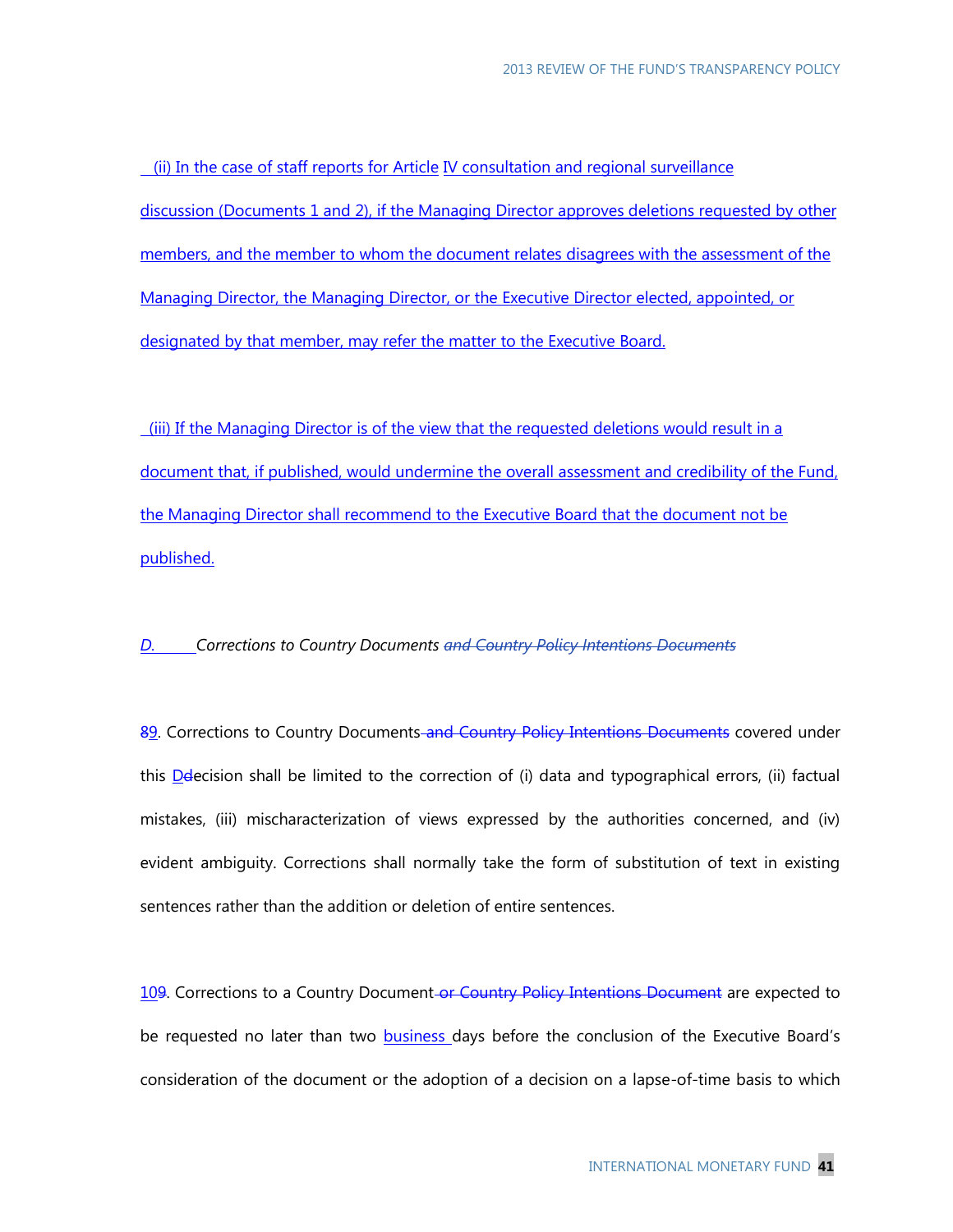the document relates. In any event, corrections made after Executive Board consideration shall be limited to (i) cases where the correction is brought to the attention of the Executive Board before the conclusion of the Executive Board's consideration of the document, andor ii) cases where the failure to make the correction would undermine the overall value of publication. Corrections shall be circulated to the Executive Board in redlined form. Those corrections with significant implications for the substance of the document shall be discussed and justified in a supplementary staff report or in a corrections memorandum issued to the Executive Board.

# *E. Press ReleasesChairman's Statements in Respect of Use of Fund Resources or the Policy*

#### *Support Instrument*

110. After the Executive Board (i) adopts a decision regarding a member's use of Fund resources (including a decision completing a review under a Fund arrangement), or (ii) adopts a decision approving a PSI, or conducts a review under a PSI, or (iii) completes a discussion on a member's participation in the HIPC Initiative, or (iv) completes a discussion on a member's I-PRSP, PRSP, PRSP preparation status report, or APR in the context of the use of Fund resources or a PSI, a Press release, which will contain a Chairman's statement on the discussion, emphasizing the key points made by Executive Directors, will be releasedissued to the public. Where relevant, the Chairman's statement will contain a summary of HIPC Initiative decisions pertaining to the member and the Executive Board's views on the member's I-PRSP, PRSP, PRSP preparation status report, or APR in the context of use of Fund resources or a PSI. Waivers for nonobservance, or of applicability, of performance criteria, and any other matter as may be decided by the Executive Board from time to time (Document  $\pm 21$ ), and waivers for nonobservance of assessment criteria,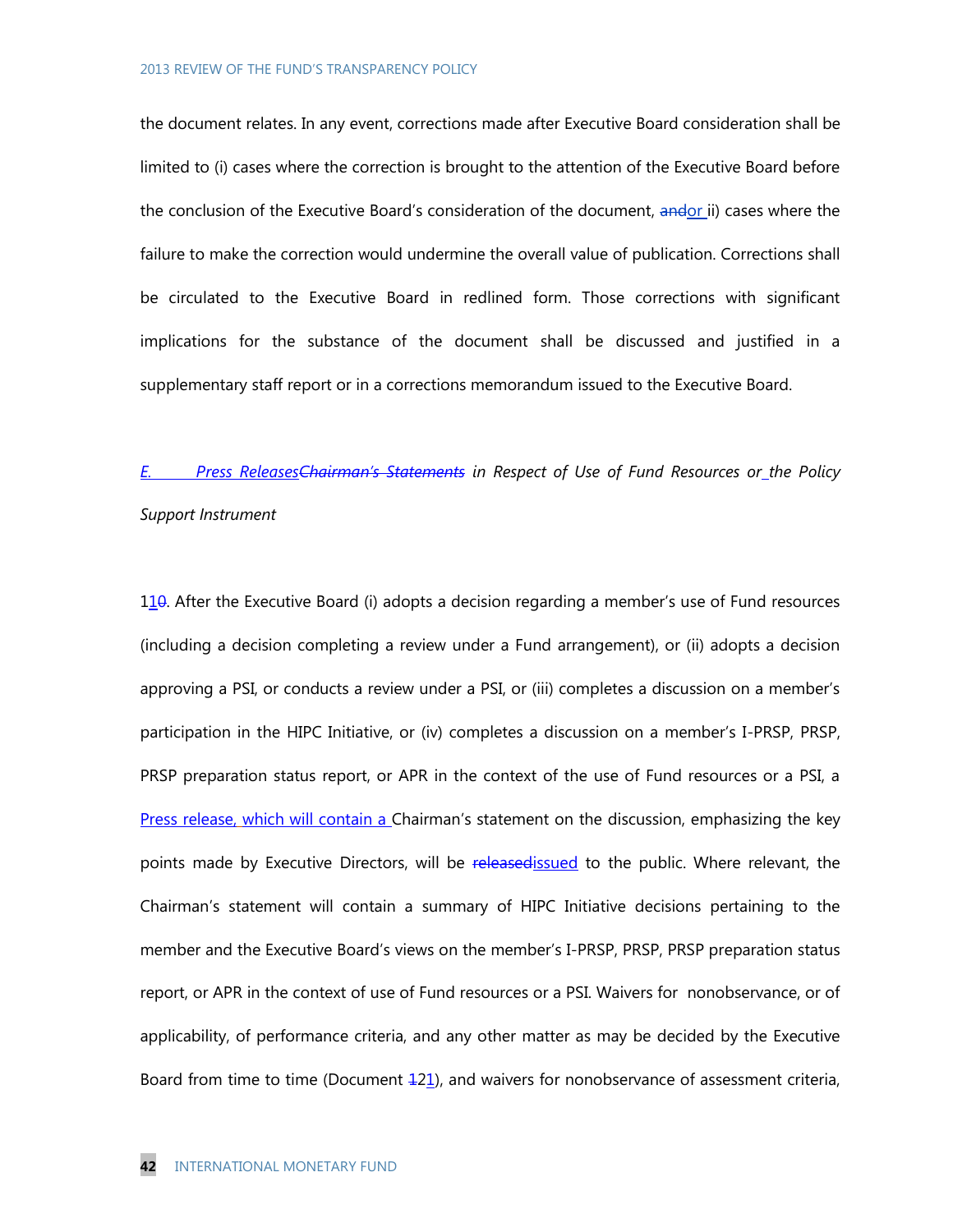and any other matter as may be decided by the Executive Board from time-to-time (Document 224), will be mentioned in the factual statement section of the  $\frac{p}{p}$  ress  $r$ Release-containing the Chairman's statement or in a factual statement issued in lieu of a Chairman's statement as provided for in paragraph 132(b). Before a Press Release Chairman's statement is released issued, it will, if any Executive Director so requests, be read by the Chairman to the Executive Board and Executive Directors will have an opportunity to comment at that time. The Executive Director elected, appointed, or designated by the member concerned will have the opportunity to review the Chairman's statement, to propose minor revisions, if any, and to consent to its publication immediately after the Executive Board meeting. Notwithstanding the above, no  $\frac{p}{r}$ Press  $r$ Release or Chairman's statement published under this paragraph shall contain any reference to a discussion or decision pertaining to a member's overdue financial obligations to the Fund, where a  $p$ Press  $f$ Release following an Executive Board decision to limit the member's use of Fund resources because of the overdue financial obligations has not yet been issued. In the case of an Executive Board meeting pertaining solely to such a discussion or decision with respect to a member's overdue financial obligations, no Chairman's statement will be published.

*F. Press Releases for Article IV Public Information Notices Consultations, Regional Surveillance Discussions or Stand-alone Executive Board Consideration of Financial System Stability Assessment Reports*

121. Following the completion of an Article IV consultation for a member or a regional surveillance discussion, or a stand-alone Board consideration of an FSSA report, the Fund may releaseissue a Press ReleasePublic Information Notice (PIN) reporting on the results of the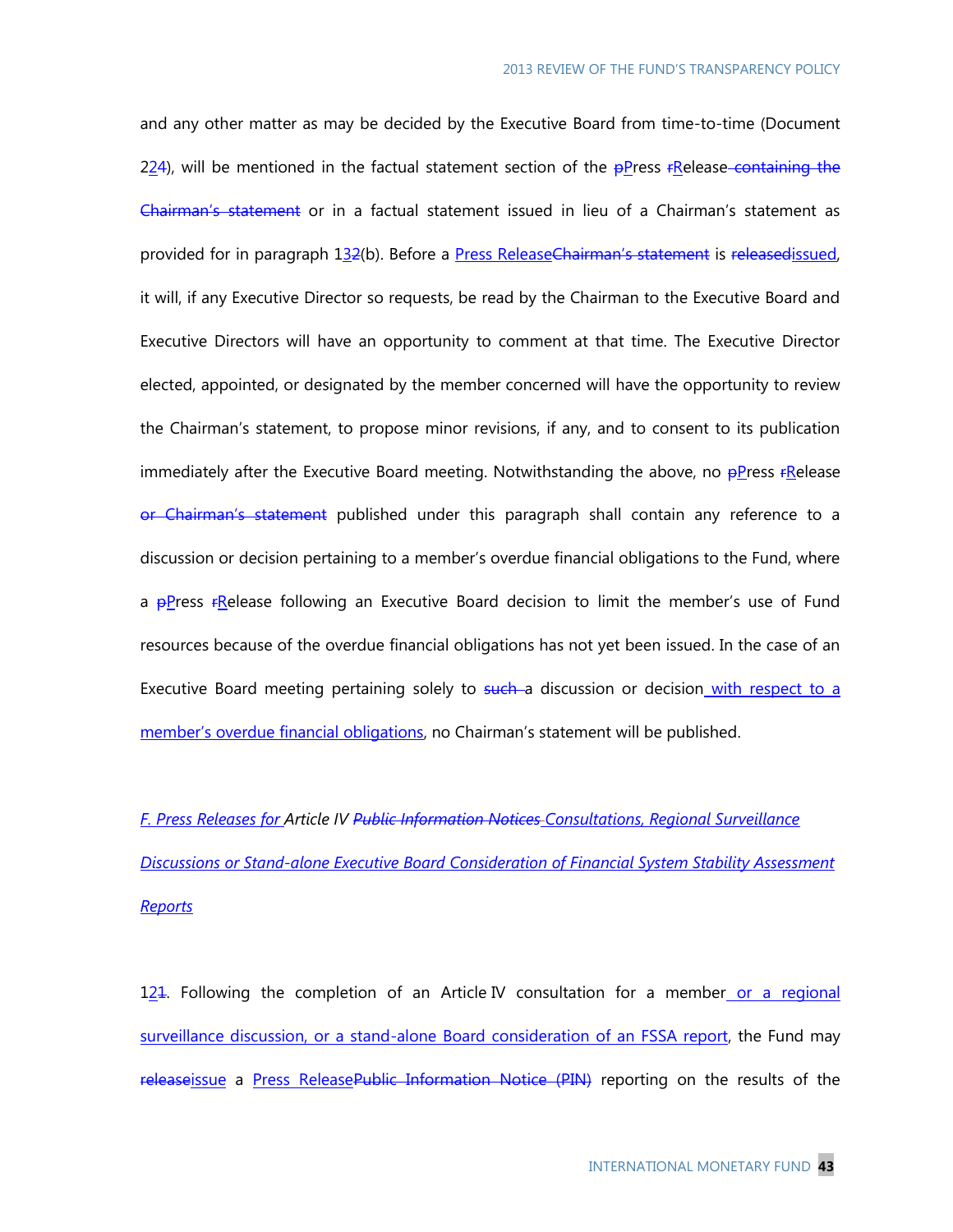consultation or regional surveillance discussion (Document 1), or stand-alone Board consideration of an FSSA report (Document 3). If a member has consented to the publication of Documents 1 and 3, such publication will be made along with the publication of a Press ReleasePIN. A Press ReleasePINs will be in accordance with the following terms:

a. The Press Release PIN will be brief (normally 3–4 pages) and will consist of two sections:

 (i) a background section, a draft of which should be attached to the staff report whenever possible, with (a) in the case of an Article IV consultation or a regional surveillance discussion, factual information on the economy of a member, and including a table of economic indicators, and (b) in the case of a stand-alone Board consideration of an FSSA report, factual information on the member's financial system; and

(ii) the Fund's assessment of  $(a)$  the member's prospects and policies in the case of an Article IV consultation or a regional surveillance discussion, and (b) the stability of the financial system in the case of a stand-alone Board consideration of an FSSA report. This section will correspond closely to the Chairman's summing up of the Executive Board discussion.

b. The Executive Director concerned will have the opportunity to review the draft Press ReleasePIN prior to its releaseissuance to propose changes, if any, consistent with paragraphs  $76$ through 109 above.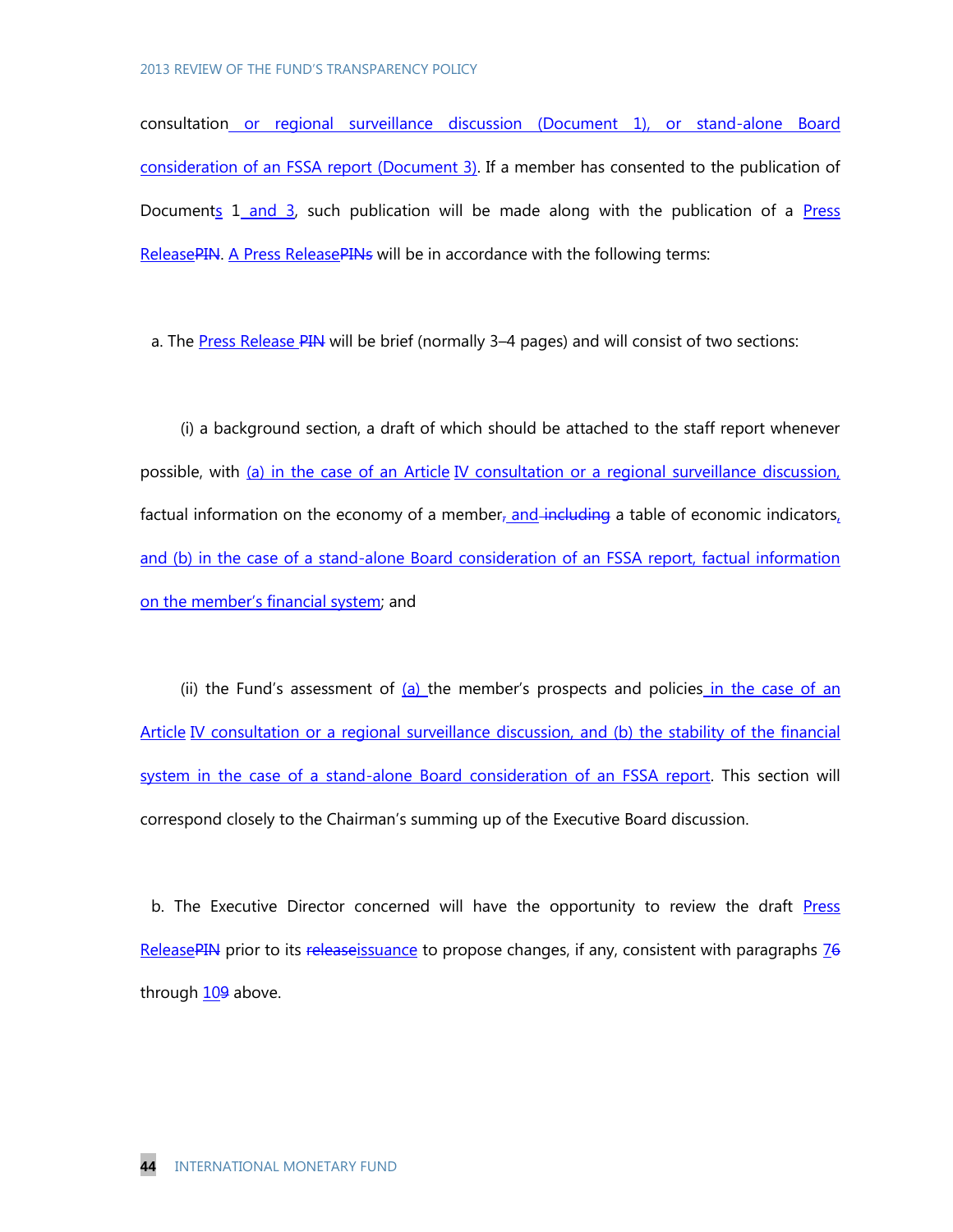c. In case of a serious disagreement between the Managing Director and the Executive Director concerned on the draft, either may request the Executive Board to consider the matter.

d. In an Article IV consultation, a regional surveillance discussion or a stand-alone Board consideration of an FSSA report, in a case where a staff report is not expected to be published within seven calendar days of the Board consideration, a Press Release will be issued shortly after the Board consideration, if the member has consented to publication of the staff report. In a case of a combined Board consideration of an Article IV consultation with use of Fund resources or a PSI, as the case may be, a single Press Release covering these matters will normally be issued immediately after the Board consideration. The PIN will be released shortly following the completion of the Article IV consultation, but iIn any event, a Press Release under this paragraph will not be issued before the circulation of the summing up as a Fund document.

e. The following practices are confirmed: (i) the releaseIssuance of Press ReleasesPINs shall not affect the current Article IV consultation summing up process for Article IV consultations, regional surveillance discussions, or FSSA Board discussions. In particular, the Chairman's summing up will continue to be provided to the Executive Director concerned for review following the Executive Board meeting, and (ii) the possibility of releasing issuing Press Releases PINs shall not affect in any way the staff's reporting to the Executive Board on consultation discussions with members.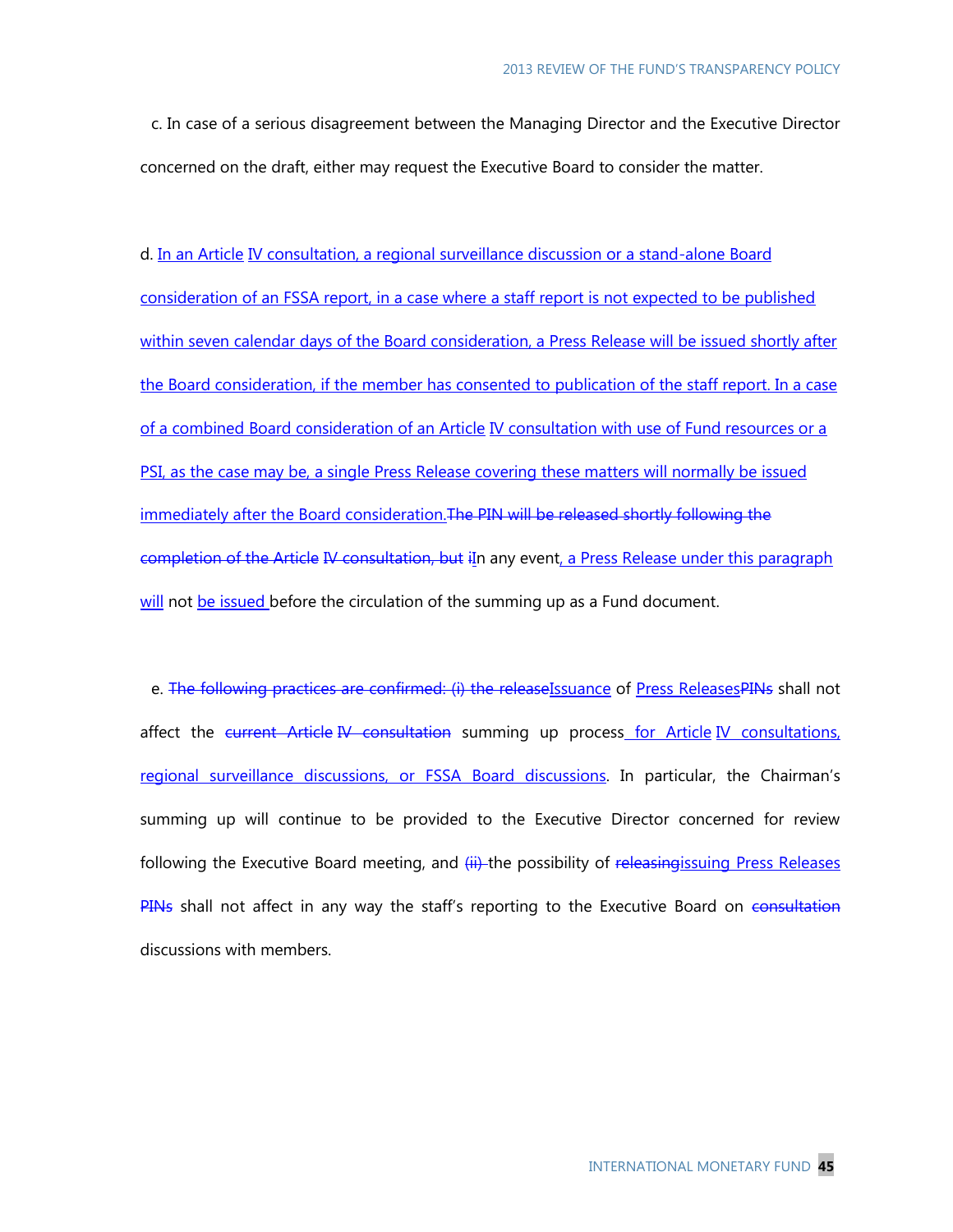*G. Non-publication of Press ReleasesPINs and Chairman's Statements in Selected Cases—ReleaseIssuance by the Fund of Factual Statements in Lieu* 

132. A brief factual statement will be issued in the circumstances and within the time frames set forth in this paragraph 13.

a. If a member does not consent to the publication of a PIN following the Executive Board's conclusion of an Article IV consultation with that member (Document 4), or following a postprogram monitoring, ex post assessment or ex post evaluation discussion by the Executive Board pertaining to that member (Document 13), a brief factual statement announcing that the Executive Board has concluded that consultation or discussion will be released instead. With respect to the Executive Board's consideration of an Article IV consultation, a regional surveillance discussion, an FSSA report, a post-program monitoring, an ex post assessment or an ex post evaluation:

(i) If, after twenty-eight calendar days from the relevant Board consideration, a member does not consent to the publication of a Press Release pertaining to the Board consideration, a brief factual statement will be issued stating the fact of the Board's consideration of the matter.

(ii) If, after twenty-eight calendar days from the relevant Board consideration, the staff report has not been published, a brief factual statement will be issued stating the fact of the Board's consideration of the matter and clarifying the authorities' publication intention with respect to the staff report.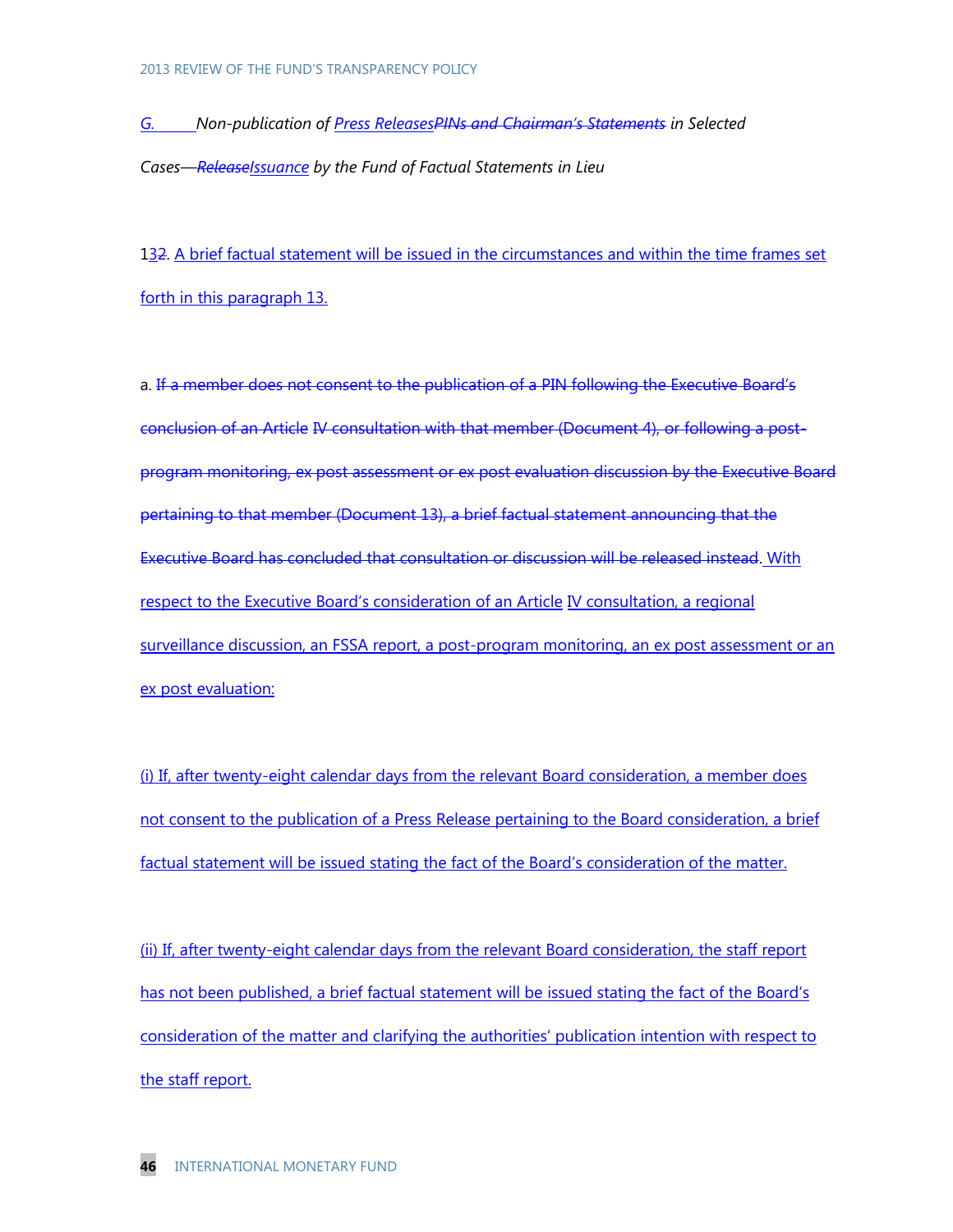b. If a member does not consent to the publication of a Chairman's statement (Documents 10 and 23) under paragraph 10 where one would be applicable, or if no Chairman's statement has been issued because a decision was taken on a lapse-of-time basis, a brief factual statement describing the Executive Board's decision relating to (i) that member's use of Fund resources (including HIPC initiative decisions (Document 11), Document 12, and consideration of Documents 5, when relevant), or (ii) the approval of a PSI for that member, or the conduct of a review under that member's PSI (including Document 24 and consideration of Document 18, when relevant) will be released instead. With respect to the Executive Board's consideration of use of Fund resources or a PSI, a brief factual statement shall be issued in accordance with the following provisions:

(i) If a member does not consent to the publication of a Press Release containing a Chairman's statement (Documents 7 and 20) under paragraph 11 where one would be applicable, or if no Chairman's statement has been issued because a decision was taken on a lapse-of-time basis, a brief factual statement will be issued immediately after the Board consideration. The factual statement will describe the Executive Board's decision relating to (a) that member's use of Fund resources (including HIPC initiative decisions (Document 8), waivers (Document 21), and consideration of PRSP documents (Document 10), when relevant), or (b) the approval of a PSI for that member, or the conduct of a review under that member's PSI (including waivers (Document 22) and consideration of PRSP documents (Document 15), when relevant).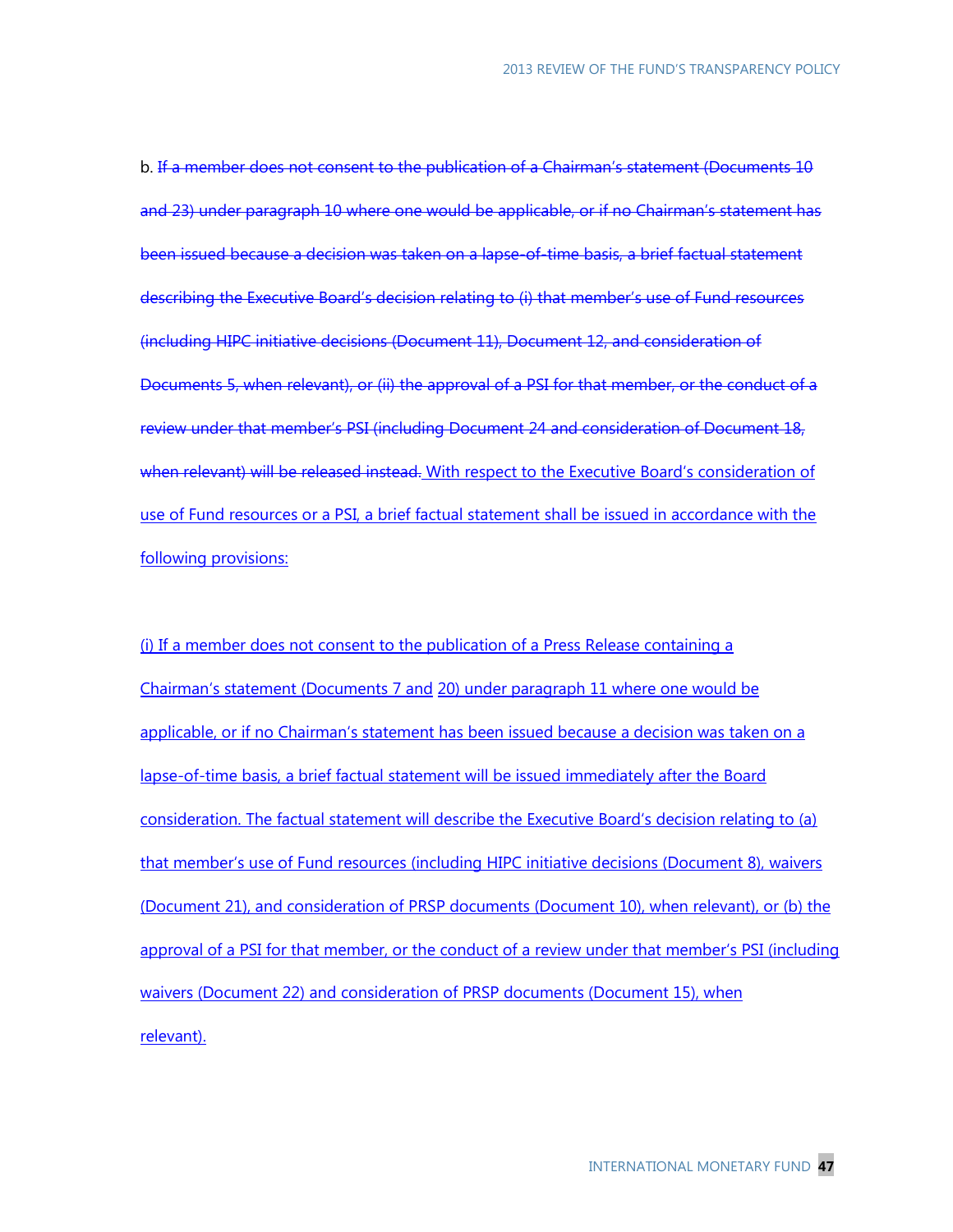(ii) With respect to the consent provisions set forth in paragraph 4(b), if, after twenty-eight calendar days from the relevant Board consideration, the staff report has not been published, a brief factual statement will be issued stating the fact of the Board's consideration of the matter and clarifying the authorities' publication intention with respect to the staff report.

# *III. Fund Policy Documents*

#### **Authorization**

143. After the Executive Board meets on Fund policy issues in a formal Board meeting or informal meetingsession, or in an Executive Board seminar, or adopts a decision on a lapse-of-time basis, it shall be presumed that the staff report under consideration (Document 1423) and/or a Press ReleasePIN (Document 2415) onpertaining to the discussion consideration will be published. This presumption will, inter alia, apply to matters upon which deliberation is ongoing, but it is recognized that the risk of undermining the Fund's decision making process may constitute a reason not to publish immediately in such cases. The presumption will not apply to policy issues dealing with the administrative matters of the Fund, except with respect to matters pertaining to the Fund's income, financing or budget matters that do not involve market sensitive information. Publication of a policy paper or **Press ReleasePIN** will require a decision of the Executive Board. Staff is expected to set out a recommendation on publication of a Board policy paper and/or its related Press ReleasePIN in the cover memorandum of the relevant document and, where publication is not recommended, to explain why. Except as specified in paragraph 15 below, Wwhenever publication is approved, the paper and/or Press ReleasePIN will normally be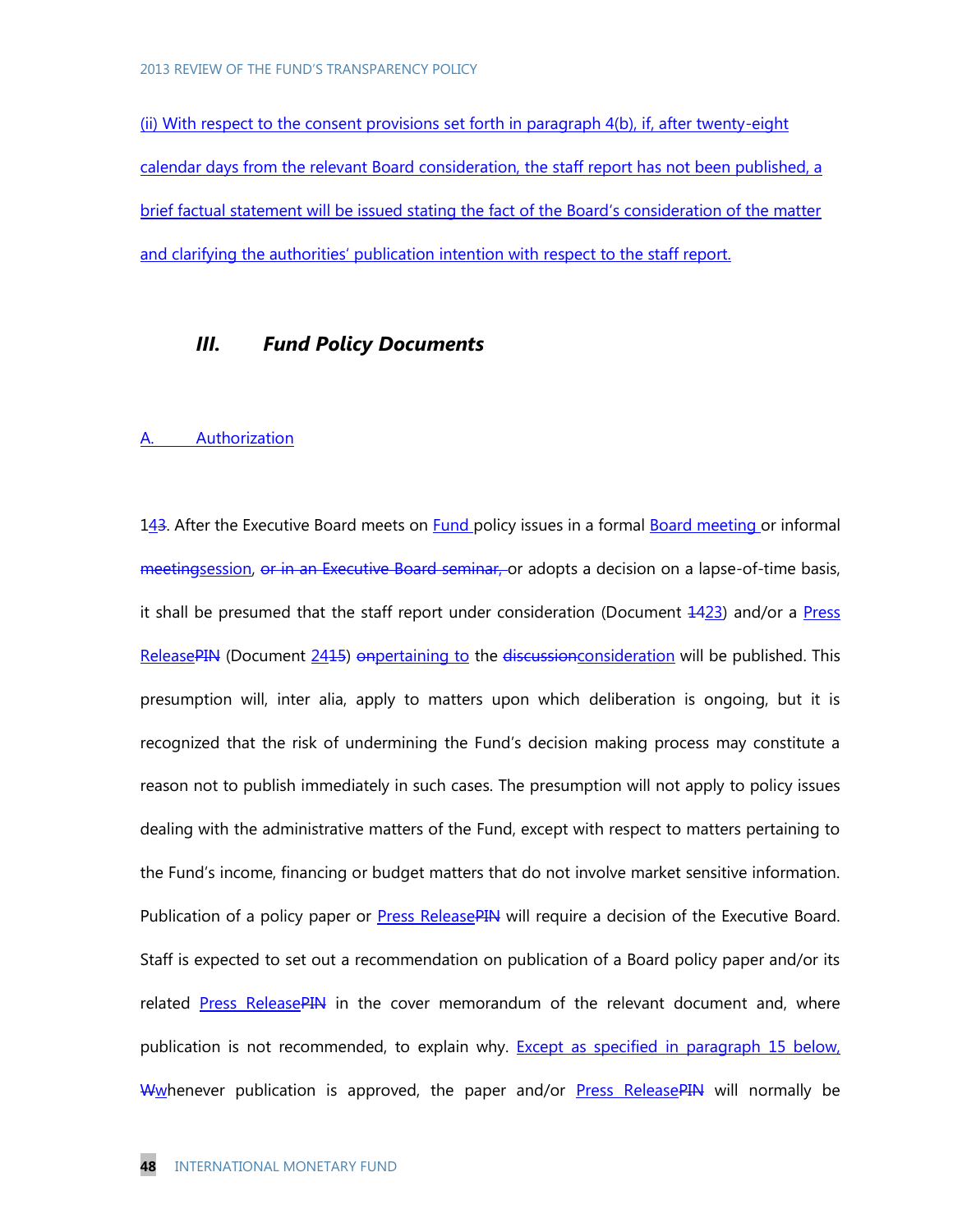published promptly after an Executive Board meeting or an informal session, seminar, or date of adoption of a lapse-of-time decision to which the documents relate. Whenever publication is proposed of a paper or **Press ReleasePIN** prepared for an informal Executive Board sessionseminars, publication will be deemed to have been approved by the Board unless an Executive Director objects by the date set forth in the Secretary's cover memorandum.

#### **B.** Press Releases on Fund Policy Issues

154. A Press ReleasePIN on pertaining to policy Board consideration discussions of Fund policy issues will be based on the decision adopted by the Executive Board and/or the Chairman's summing-up, or the Chairman's Concluding Remarks, as the case may be. It will also include a short section setting out background information. In a case where a policy staff report is not expected to be published within seven calendar days of the Board consideration, a Press Release will be issued shortly after the Board consideration.

#### C. *Corrections, Deletions and Related Rephrasing with Respect to Fund Policy Staff Reports*

165. a. Prior to the publication of a Fund policy staff report, the Managing Director may make necessary factual corrections, deletions, and related rephrasing with respect to the report (including of highly market-sensitive material and country-specific references). However, staff's proposals in a report shall not be modified prior to its publication. In cases where confusion might arise from differences between staff's proposals in the report and the Executive Board's conclusions regarding those proposals as reflected in the Press ReleasePIN pertaining to the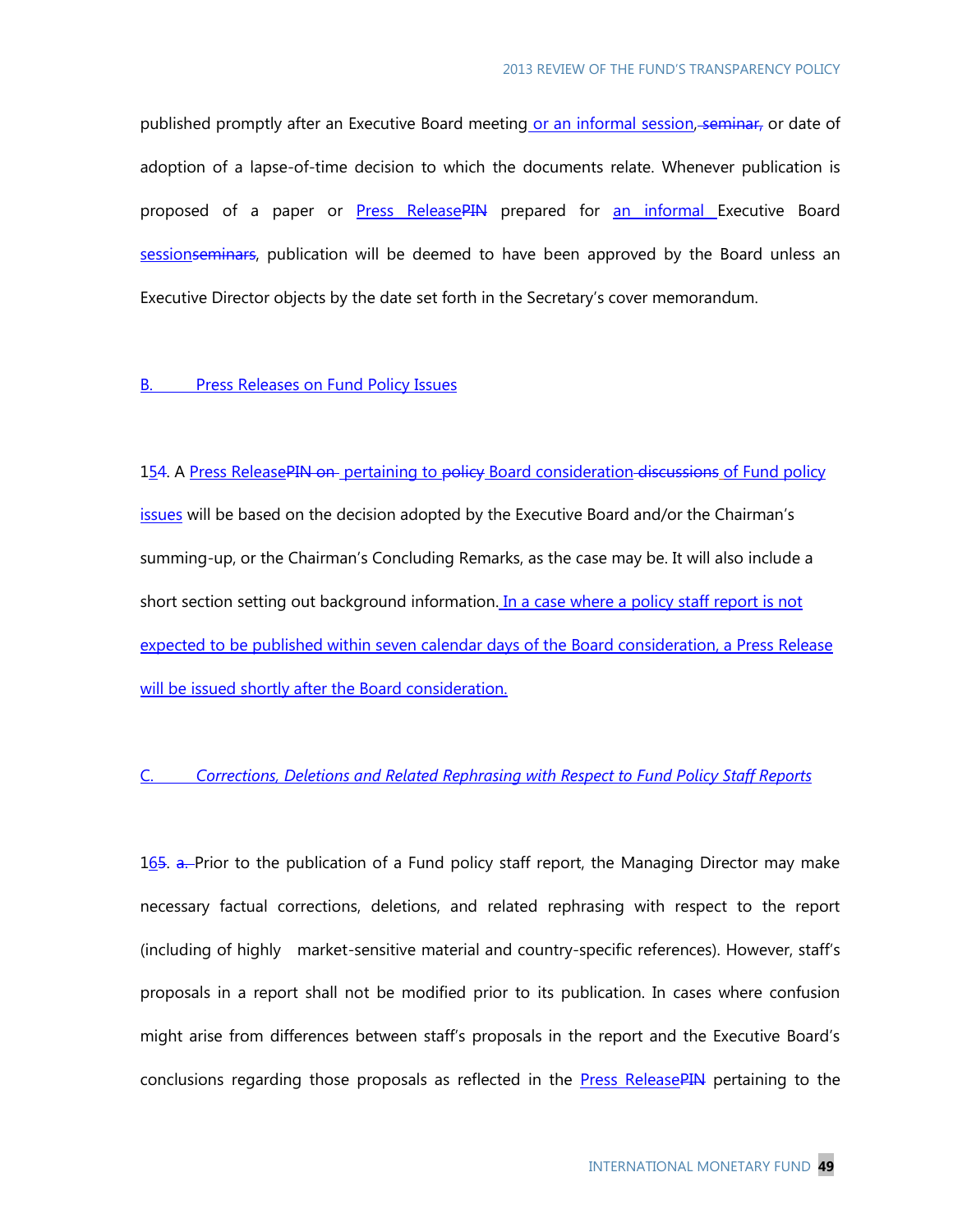Executive Board considerationdiscussion, it would be clearly indicated in the published version of the report which staff proposals the Executive Board did not endorse.

b. Paragraph 15(a) shall not apply to the World Economic Outlook and Global Financial Stability Report. In accordance with established practice, staff may modify these documents prior to their publication in order to, inter alia, take into account views expressed at the relevant Executive Board meeting.

# *IV. Multi-Country Documents*

17. Multi-Country Documents comprise (i) Multilateral Policy Issues Documents, (ii) Country Background Pages and (iii) Cluster Documents. Multilateral Policy Issues Documents address multilateral global economic issues. Country Background Pages are characterized by specific information pertaining to individual countries and to individual country data but the analysis of respective individual countries and individual country data is not integrated. Cluster Documents are documents that include analysis of issues affecting a group of countries where each individual country analysis is integrated into the broader analysis.

18. Multi-Country Documents pertain to both individual documents and material sections within individual documents. Material sections shall mean whole chapters or appendices. A single Multi-Country Document may comprise (i) a Multilateral Policy Issues Document, (ii) a Country Background Pages, (iii) a Cluster Document, or (iv) some combination of the above.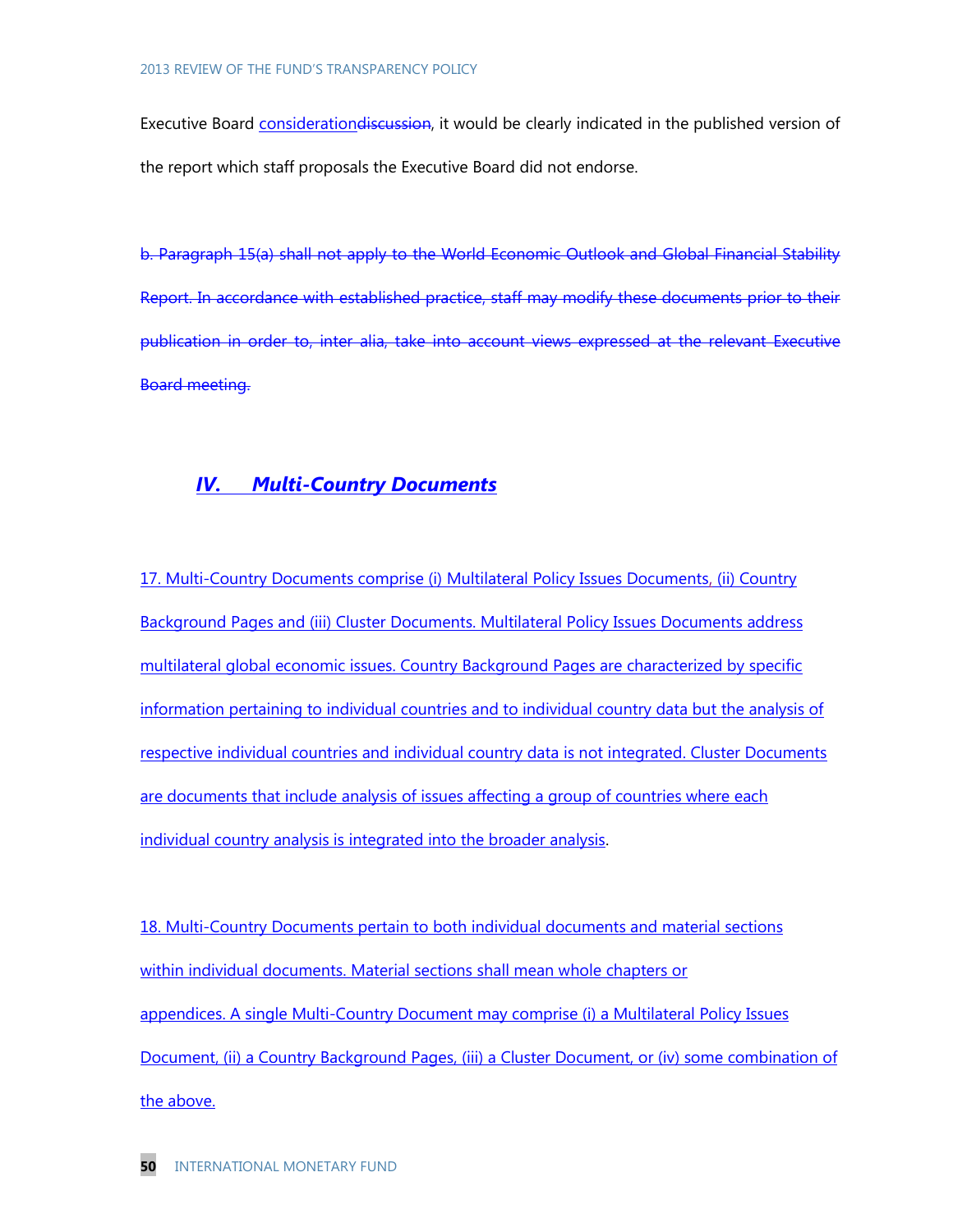19. For Multi-Country Documents, the Secretary's cover memorandum will indicate the publication rules governing the document.

#### *A. Multilateral Policy Issues Documents*

20. The provisions applicable to the publication of Fund policy staff reports and Press Releases pertaining thereto set forth in paragraphs 14-15 shall apply to Multilateral Policy Issues Documents and Press Releases for Multilateral Policy Issues Documents. Paragraph 16 regarding modification rules for Fund policy staff reports shall apply to all Multilateral Policy Issues Documents, except for the World Economic Outlook (WEO), the Global Financial Stability Report (GFSR) and the Fiscal Monitor (FM). In accordance with established practice, staff may modify the WEO, GFSR and FM prior to publication in order to, *inter alia*, take into account views expressed at the relevant Executive Board meeting.

#### *B. Country Background Pages*

21. For the purpose of publishing Country Background Pages, the following provisions shall apply:

a. The consent of the member to which a document or a material section of a document pertains (the "member concerned") is required to publish such a document or section.

b. Fund publication of a Country Background Pages or material sections within such a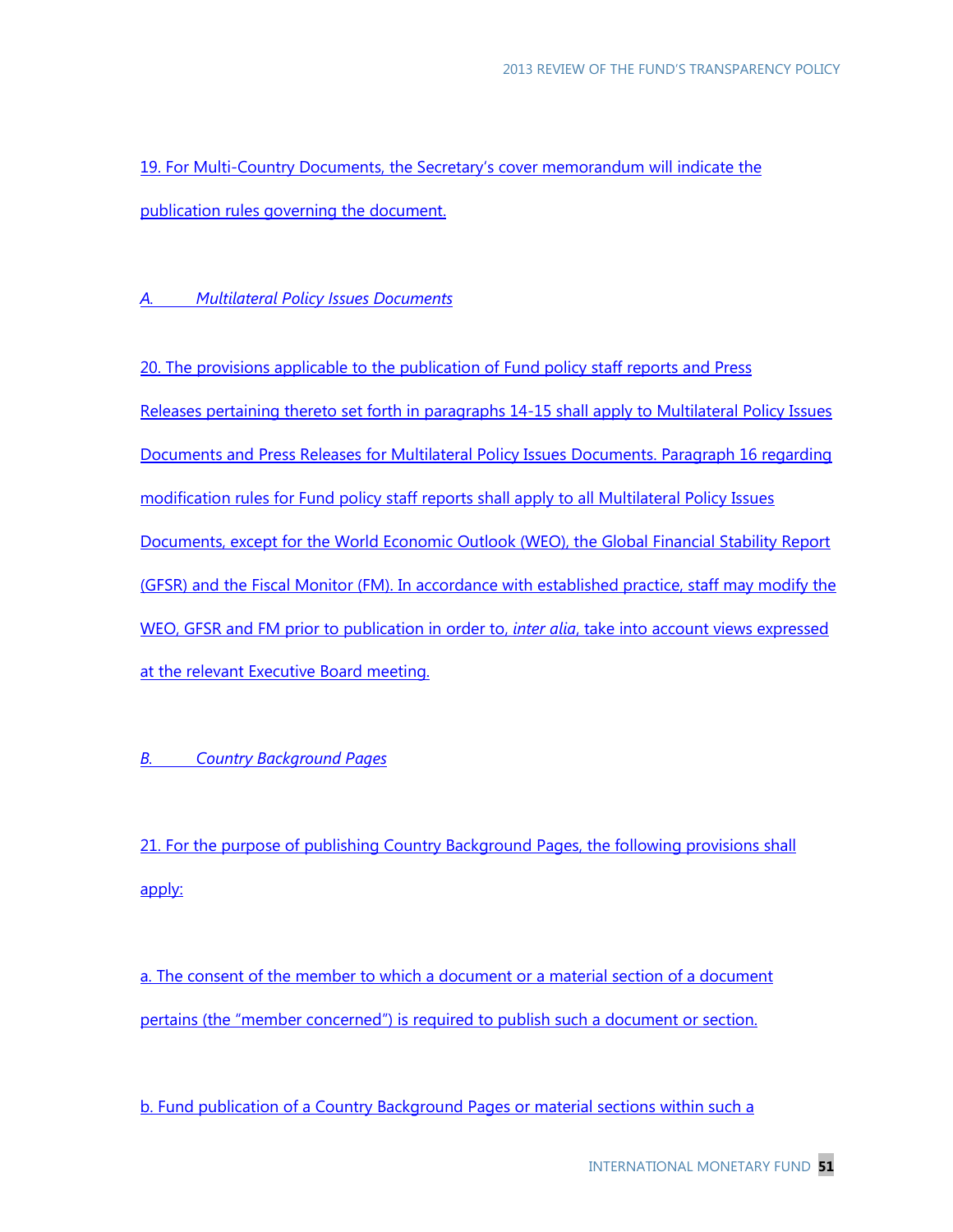document will occur, unless, prior to the conclusion of the Executive Board meeting at which that document is considered or the date of adoption of a decision on a lapse-of-time basis to which that document pertains, a member concerned notifies the Fund that it: (i) objects to publication; or (ii) requires additional time to decide whether or not to publish; or (iii) consents to publication but subject to reaching agreement with the Fund on deletions. If no member concerned provides a notification referred to in (i), (ii) or (iii) above, the document or section shall be published by the Fund promptly after the relevant Executive Board meeting or the date of adoption of a decision on a lapse-of-time basis.

c. In a case where one or more members concerned object to publication of information pertaining to it, the Managing Director may (i) decide to publish the Country Background Pages without the information pertaining to the objecting member, or (ii) recommend to the Executive Board not to publish the Country Background Pages and/or, as the case may be, the associated Multilateral Policy Issues Document or Cluster Document, if the non-publication would substantially undermine the overall analysis and substance of the document.

22. For the purpose of deletions and corrections, the member concerned has the right to request deletions or corrections to information pertaining to it in accordance with the criteria and procedures applicable to Country Documents as set forth in paragraphs 7-10 of this Decision.

*C. Cluster Documents*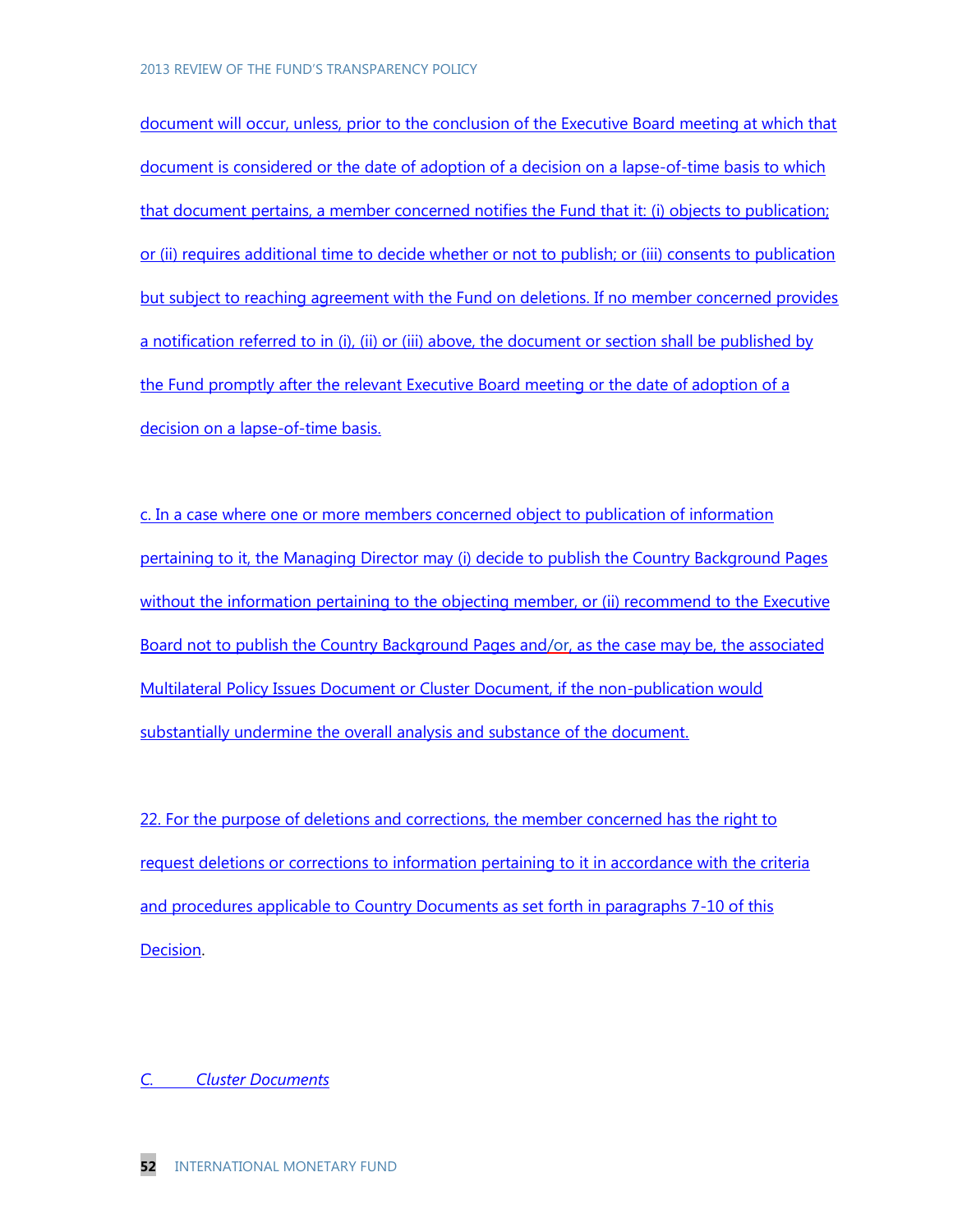23. The consent of each member to which a Cluster Document pertains (the "members Concerned") is required for publication of the report and a Press Release pertaining to the report. In a case where one or more members concerned object to publication, the document shall not be published. If the members concerned have consented to the publication of the report, such publication will be made along with the publication of a Press Release.

24. Fund publication of a Cluster Document would occur promptly after the relevant Executive Board meeting or the date of adoption of a decision on a lapse-of-time basis, unless, prior to the conclusion of the Executive Board meeting at which that document is considered or the date of adoption of a decision on a lapse-of-time basis to which that document pertains, one or more members concerned notifies the Fund that it: (i) objects to the publication of the document; or (ii) requires additional time to decide whether or not to publish; or (iii) consents to publication but subject to reaching agreement with the Fund on deletions to the document.

25. For the purpose of deletions and corrections, each member concerned has the right to request deletions or corrections in accordance with the criteria and procedures applicable to Country Documents as set forth in paragraphs 7-10 of this Decision, subject to the following considerations. In the case of serious disagreement amongst the members concerned regarding requests for deletions, the Managing Director shall propose a solution to the members concerned. If a commonly acceptable solution cannot be found, then the Managing Director, or Executive Directors elected, appointed, or designated by the members concerned, may refer the matter to the Executive Board.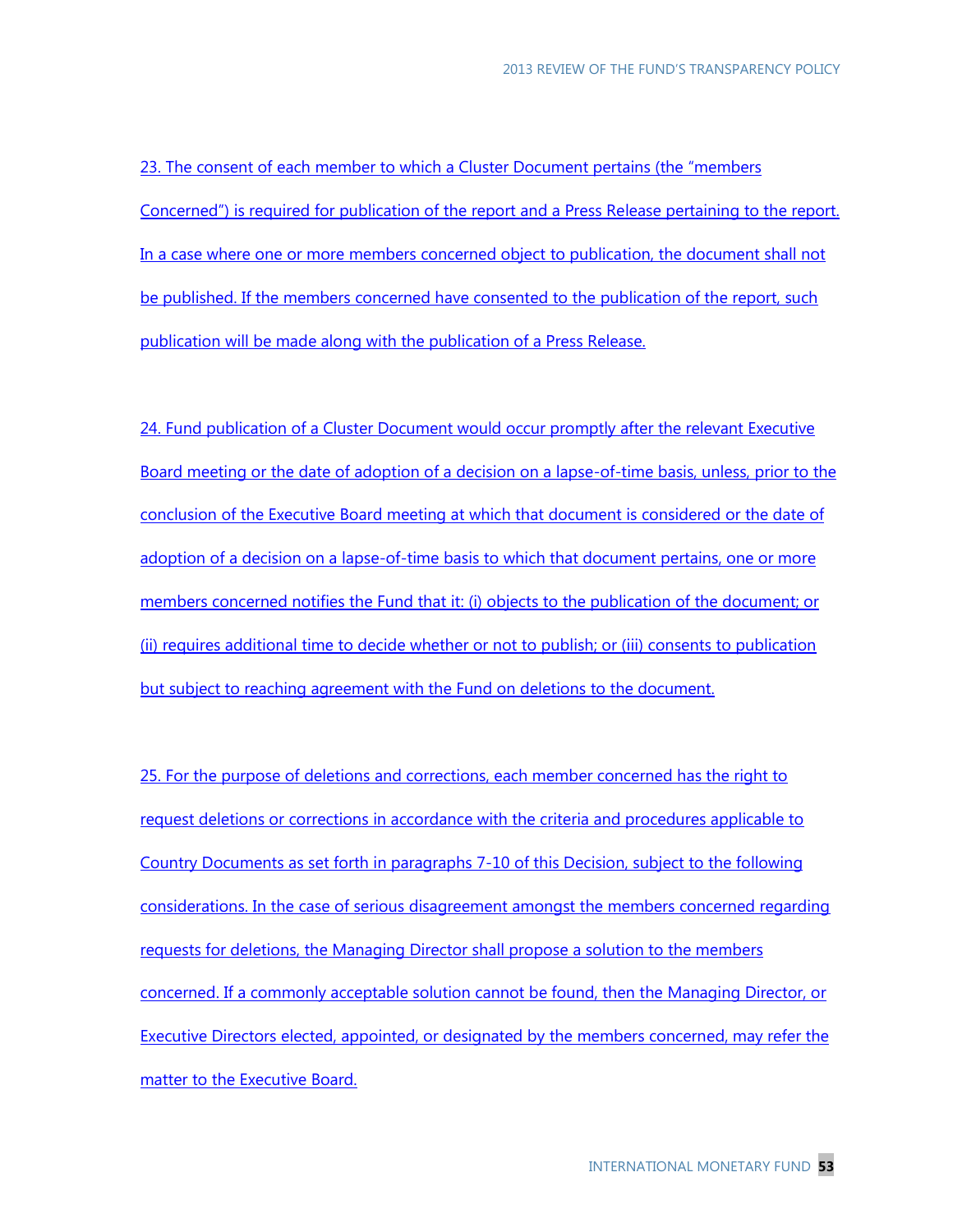26. a. In a case where a Cluster Document is not expected to be published within seven calendar days of the Executive Board consideration, a Press Release will be issued shortly after the Board consideration, if the members concerned consent to issuance of the Press Release. In any event, a Press Release pertaining to a Clustered Document will not be issued before the circulation of the summing up as a Fund document.

b. If, after twenty-eight calendar days from the relevant Board consideration, one or more members concerned do not consent to the publication of a Press Release pertaining to the Board consideration, a brief factual statement will be issued stating the fact of the Board's consideration of the matter.

c. If, after twenty-eight calendar days from the relevant Board consideration, the staff report has not been published, a brief factual statement will be issued stating the fact of the Board's consideration of the matter and clarifying the publication intention of the members concerned with respect to the staff report.

# *V. Other Matters*

#### *A. Other Changes to Documents*

 $2716$ . Before a document is published, the following shall be removed: (i) references to unpublished Fund documents, (ii) references to certain internal processes that are not disclosed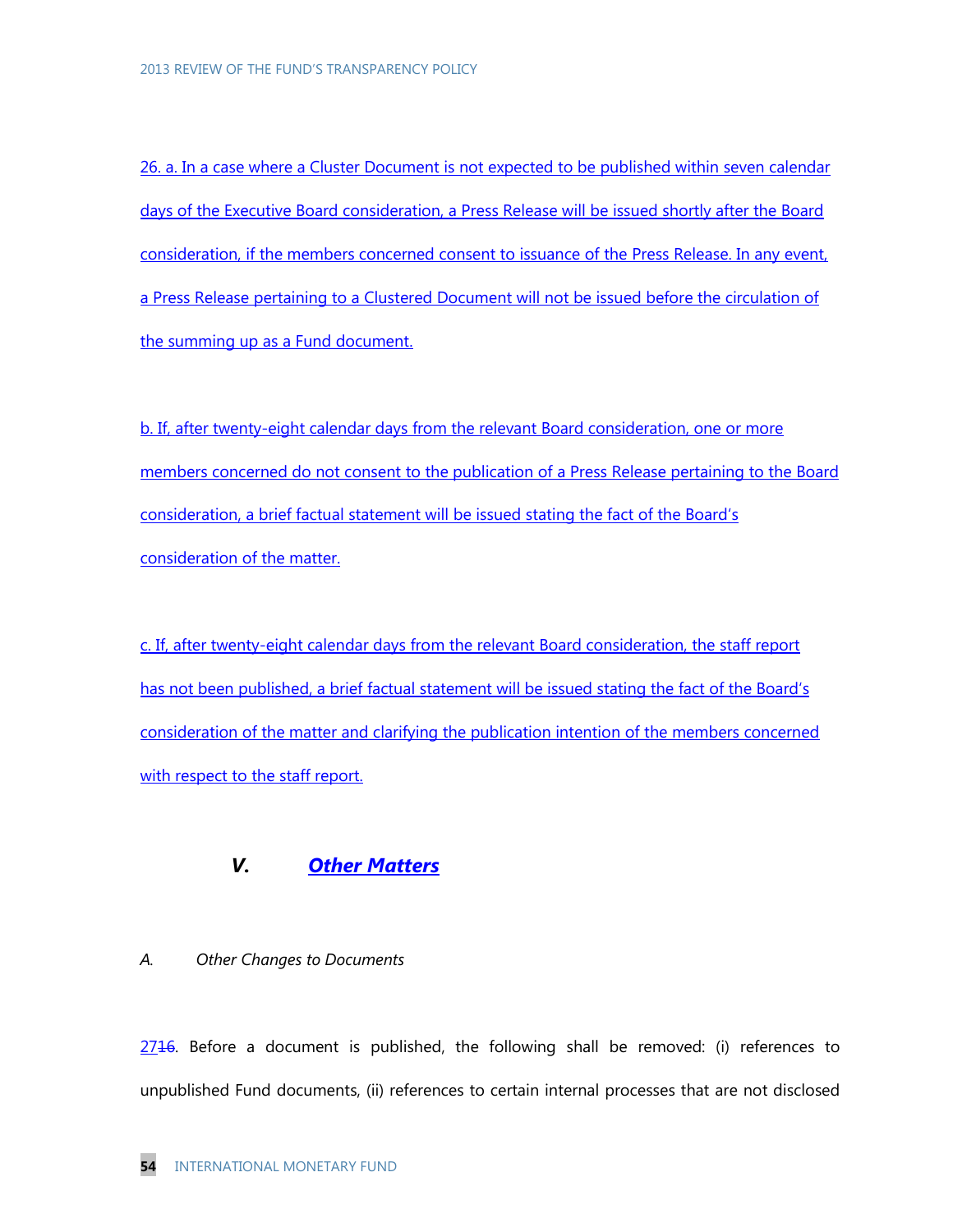to the public under existing policies, including inquiries regarding possible misreporting and breaches of members' obligations, and (iii) any discussion of a breach of obligation under Article VIII, Section 5 or misreporting under applicable Fund policies that the Managing Director has proposed be treated as de minimis in nature as defined in paragraph 1 of Decision No. 13849-(06/108), December 20, 2006.

#### *B. Timing and Means of Fund Publication*

2817. Documents may be published under this decision only after their consideration by the Executive Board, except for documents that are circulated for information only including: (i) I-PRSPs and PRSPs; (ii) joint staff advisory notes (JSANs); and (iii) Reports on Observance of Standards and Codes (ROSCs) and Assessment of Financial Sector Supervision and Regulation (AFSSR) Reports. Documents under item (ii) may be published only after the stated period within which an Executive Director may request that the document be placed on the agenda of the Executive Board. Other documents covered by this paragraph may be published immediately after circulation to the Executive Board.

 $2918$ . Publication by the Fund under this decision shall normally mean publication on its website but may include publication through other media.

# *C. Article XII, Section 8*

3019. Nothing in this decision shall be construed to be inconsistent with the power of the Fund to decide under Article XII, Section 8, by a seventy percent majority of the total voting power, to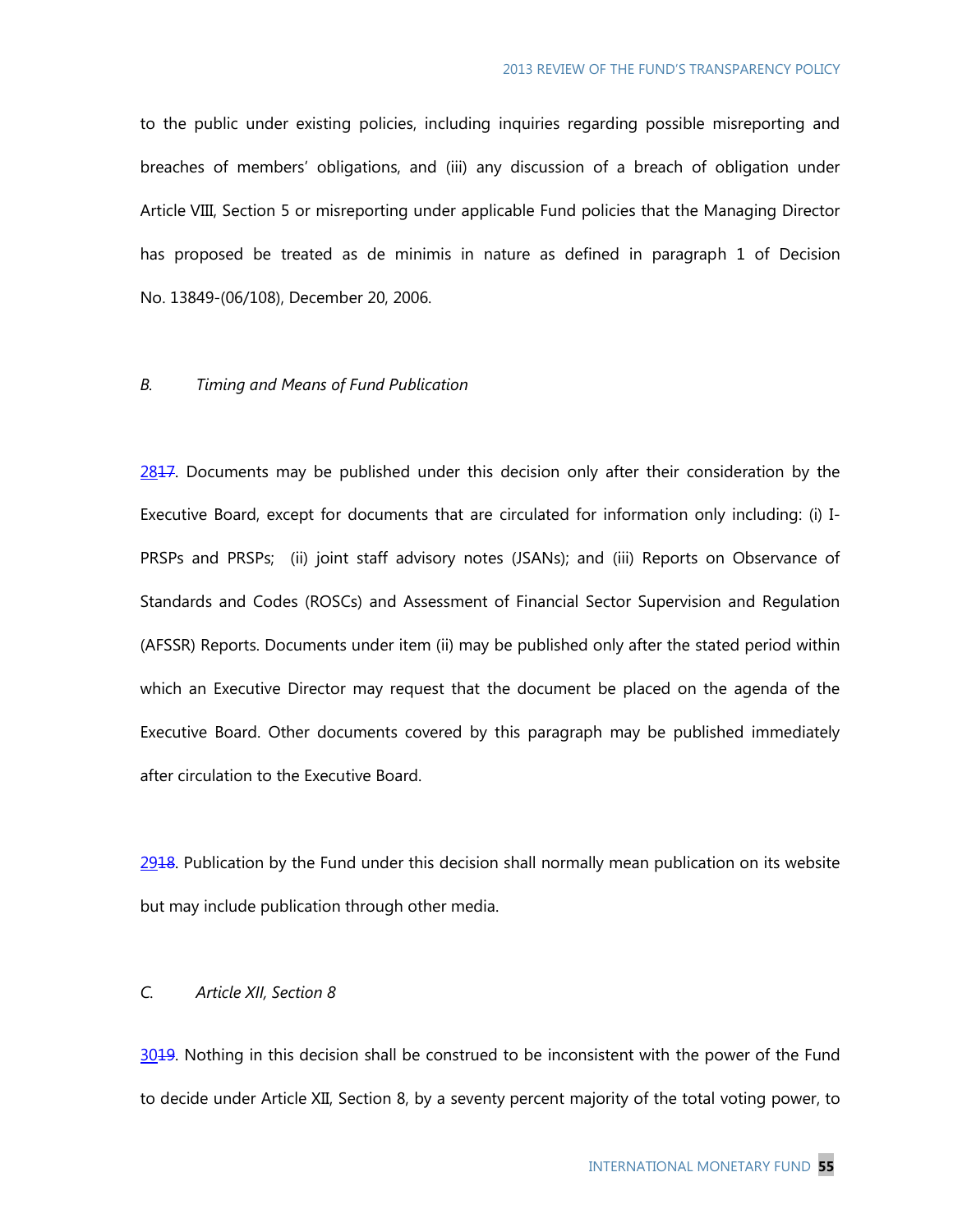publish a report made to a member regarding its monetary or economic conditions and developments which directly tend to produce a serious disequilibrium in the international balance of payments of members.

#### *D. Non-MembersOther Matters/Review*

 $3120$ . In the case of a document pertaining to a country which is not a member of the Fund: (i) all references to "member" in this decision shall be taken to mean "country"; and (ii) all references to "Executive Director elected, appointed, or designated by that member" shall be taken to refer to the appropriate authorities of the country concerned.

#### E. Review

 $324$ . This decision is expected to be reviewed in light of experience no later than  $20182$  and thereafter at intervals not to exceed five years

# *Indicative List of Documents Covered by the Decision*

*(1) This list is indicative and is not intended to be exhaustive. Country Documents, Fund Policy Documents and Multi-Country Documents that may be created in between reviews of the Transparency Policy will be subject to this Decision, unless the Executive Board decides otherwise on a case-by-case basis.*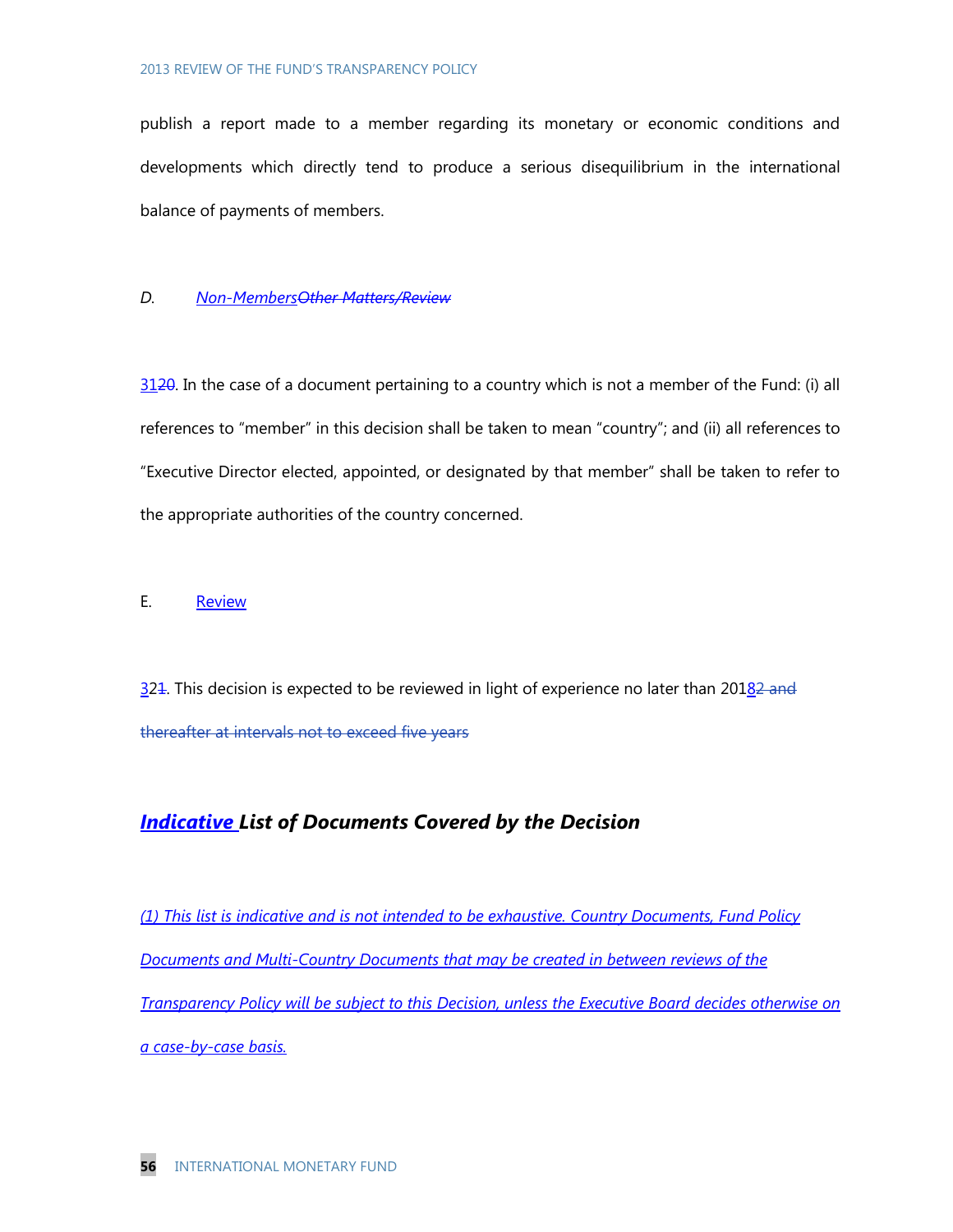*(2) The publication rules applicable to Multi-Country Documents will be explained in the Secretary's cover memorandum for the documents.*

*(3) Country Documents and Fund Policy Documents pertain to individual documents. Multi-Country Documents pertain to both individual documents and material sections within individual documents. Material sections shall mean whole chapters or appendices.*

*(4) To the extent that the coverage of any document is not clear, publication of such documents will be guided by the overarching principles set forth in the preamble to the Transparency Policy Decision.*

# **I. Country Documents**

*AI. Surveillance and Combined Supporting Documents*

1. Staff Reports for Article IV consultations and Combined Article IV consultation/Use of Fund Resources Staff Reports, Combined Article IV consultations/PSI, and regional surveillance **discussions** 

2. Selected Issues Papers and Statistical Appendices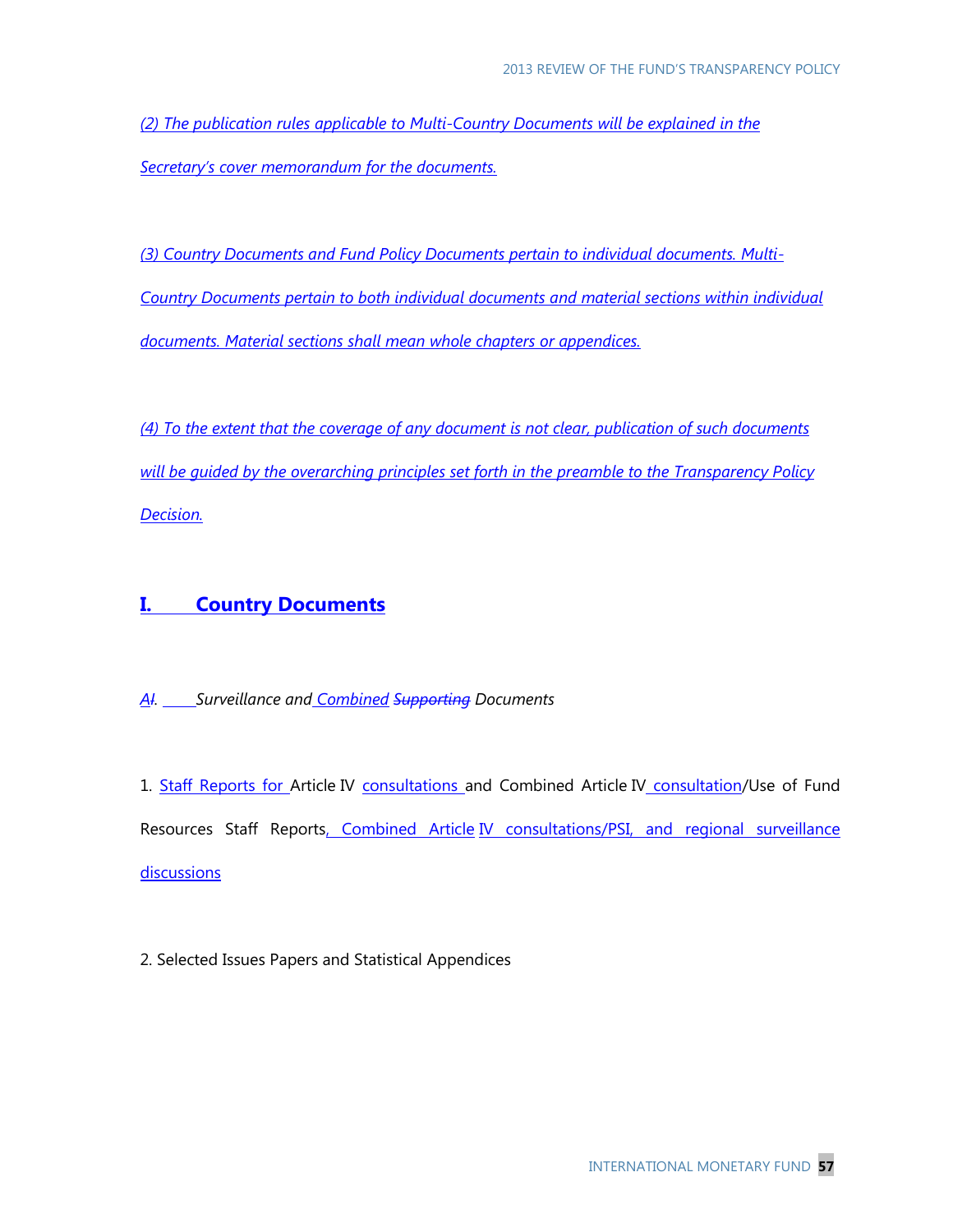3. Reports on Observance of Standards and Codes (ROSCs), Financial Sector-System Stability Assessment (FSSA) Reports, and Assessment of Financial Sector Supervision and Regulation (AFSSR) Reports

4. Press ReleasesPublic Information Notices (PINs) following Article IV consultations, and regional surveillance discussions, and stand-alone Board consideration of FSSA reports

*BII. Use of Fund Resources Documentsby a Member*

5. Interim Poverty Reduction Strategy Papers (I-PRSPs), Poverty Reduction Strategy Papers (PRSPs), PRSP Preparation Status Reports, and PRSP Annual Progress Reports (APRs)

56. Joint Fund/World Bank Staff Advisory Notes (JSANs) on *Interim Poverty Reduction Strategy* 

Papers (I-PRSPs), Poverty Reduction Strategy Papers (PRSPs), PRSP Preparation Status Reports, and PRSP Annual Progress Reports (APRs)

6. Staff Reports for Use of Fund Resources, Post-Program Monitoring, Ex Post Assessment, and Ex Post Evaluation of exceptional access arrangements (excluding staff reports dealing solely with a member's overdue financial obligations to the Fund)

7. Press Releases containing a Chairman's Statement for Use of Fund Resources

8. Preliminary, decision point, and completion point documents under the Heavily Indebted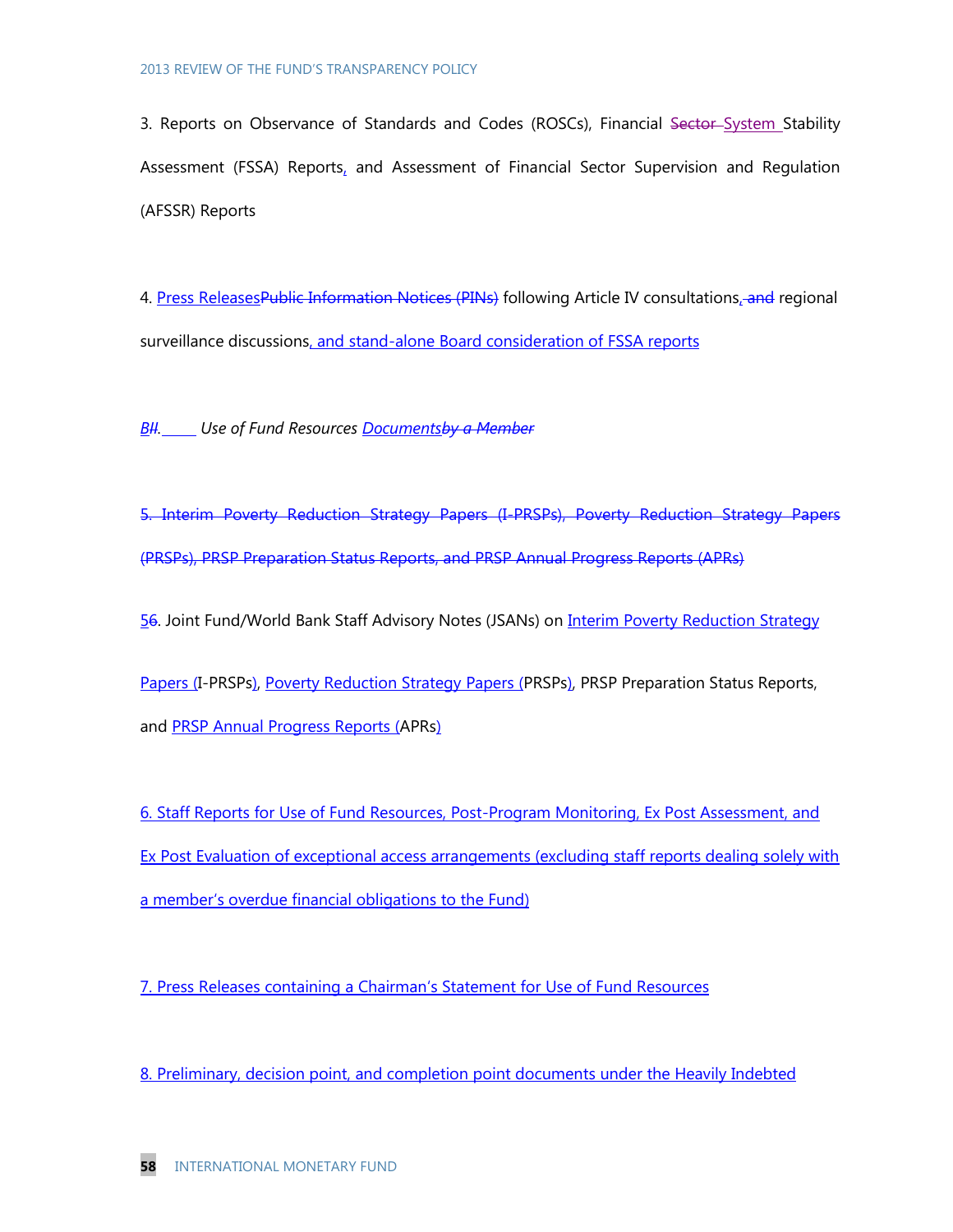#### Poor Countries Initiative

9. Press Releases following Executive Board discussions on post-program monitoring, ex post assessments or ex post evaluations

10. I-PRSPs, PRSPs, PRSP Preparation Status Reports, and APRs

117. Letters of Intent and Memoranda of Economic and Financial Policies (LOIs/MEFPs)

128. Technical Memoranda of Understanding (TMUs) with policy content

9. Use of Fund Resources, Post-Program Monitoring, Ex Post Assessment, and Ex Post Evaluation of exceptional access arrangements Staff Reports (excluding staff reports dealing solely with a member's overdue financial obligations to the Fund)

10. Chairman's Statements

11. Preliminary, decision point, and completion point documents under the Heavily Indebted Poor Countries Initiative

12. Statements on Fund decisions on waivers of applicability, or for nonobservance, of performance criteria, and any other matter as may be decided by the Executive Board from timeto time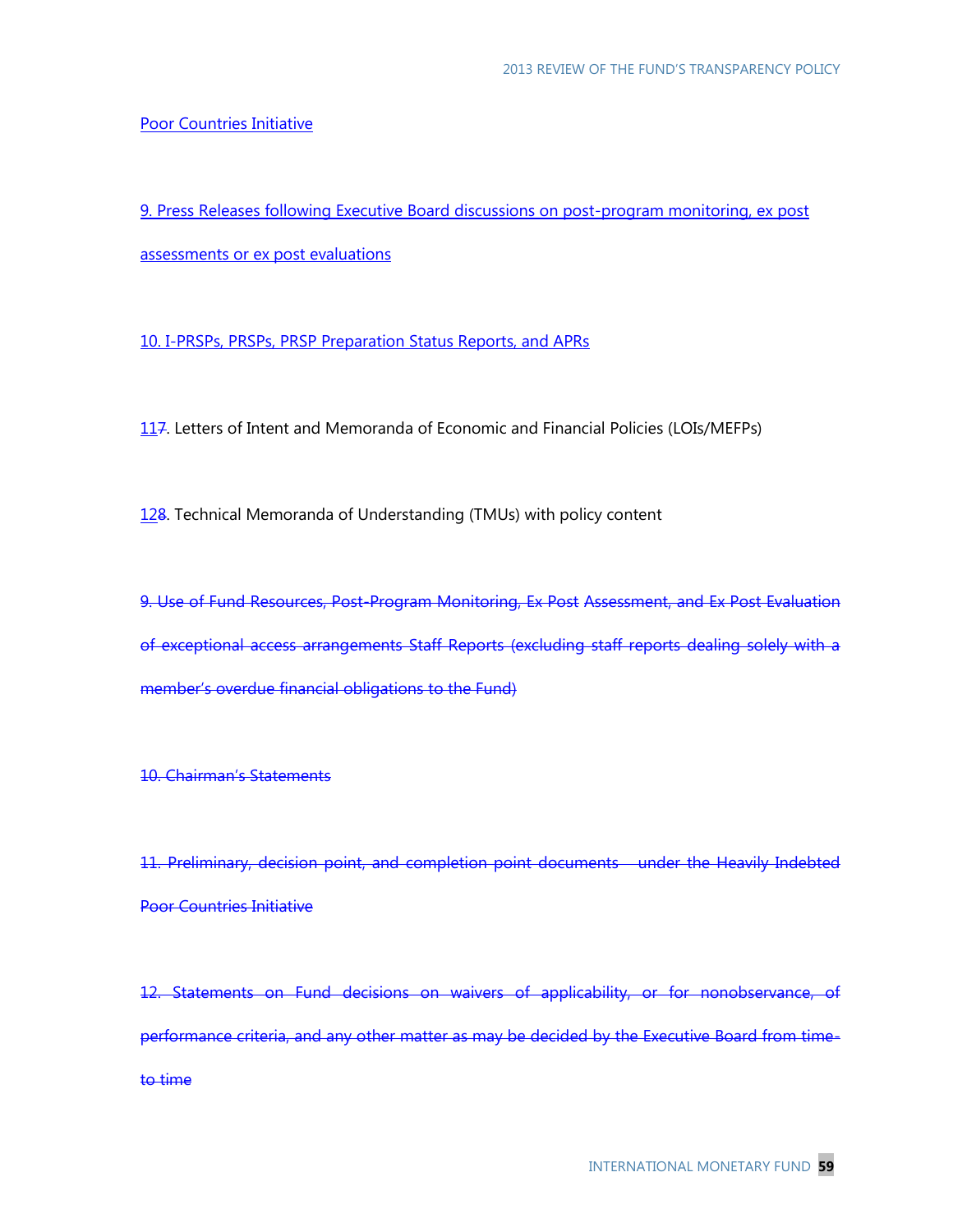13. PINs following Executive Board discussions on post-program monitoring, ex post assessments or ex post evaluations

*C. Staff Monitored Program (SMP) Documents*

13. LOIs/MEFPs for SMPs

14. Stand-alone Staff Reports on SMPs

*D. Policy Support Instrument (PSI) Documents*

15. I-PRSPs, PRSPs, PRSP Preparation Status Reports, and APRs in the context of PSIs

16. Joint Fund/World Bank Staff Advisory Notes (JSANs) on I-PRSPs and PRSPs in the context of PSIs

17. Letters of Intent and Memoranda of Economic and Financial Policies (LOIs/MEFPs) for PSIs

18. Technical Memoranda of Understanding (TMUs) with policy content for PSIs

19. Staff Reports for PSIs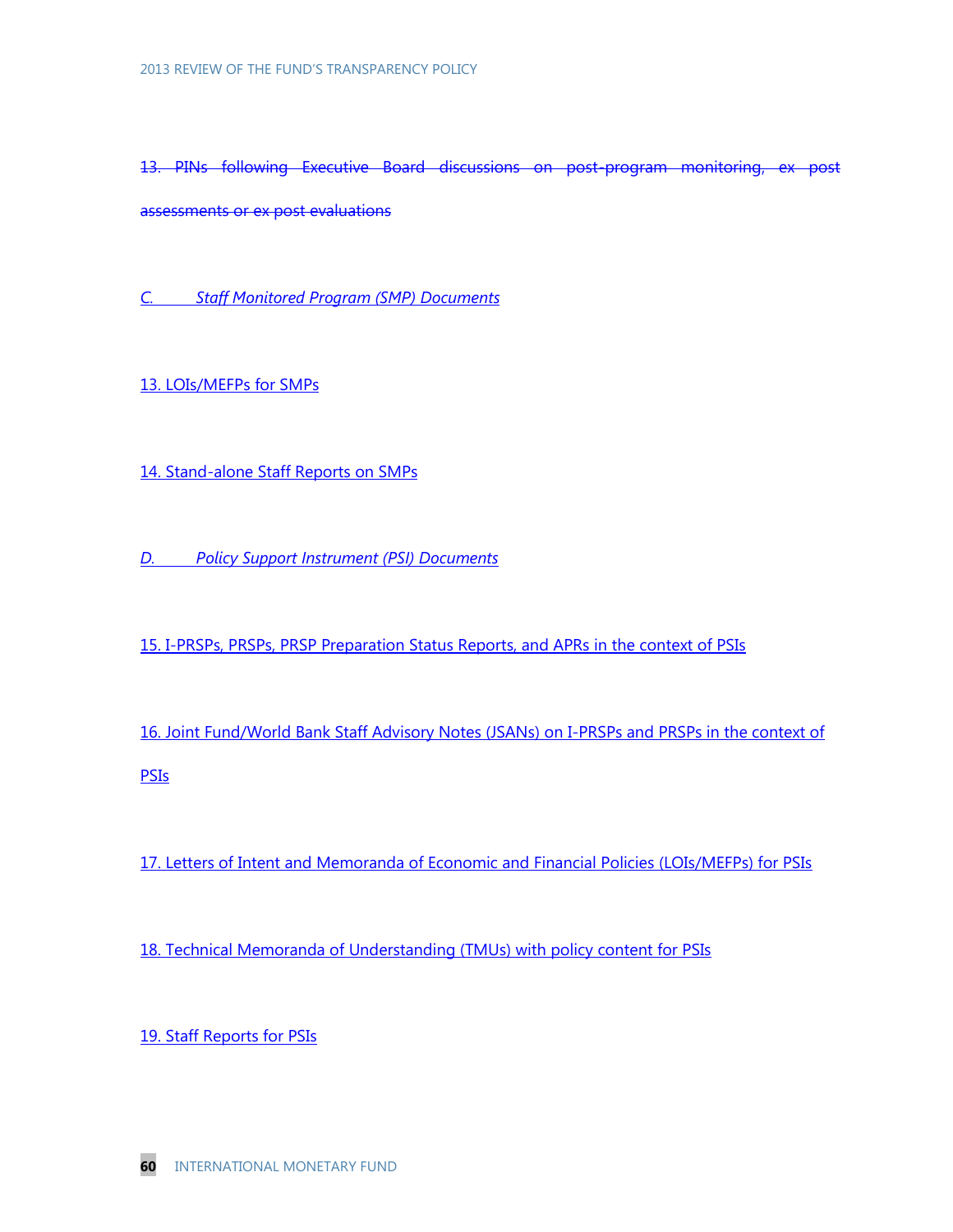20. Press Releases containing a Chairman's Statement for PSIs

*E. Statements on Fund Decisions*

21. Statements on Fund decisions on waivers of applicability, or for nonobservance, of performance criteria, and any other matter as may be decided by the Executive Board from timeto time

22. Statements on Fund decisions on waivers of nonobservance of assessment criteria, and any other matter as may be decided by the Executive Board from time-to-time

# *III. Fund Policy Documents*

2314. Fund Policy Issues Papers

2415. Press ReleasesPINs following Executive Board consideration discussions of p policy issues

*IV. Staff Monitored Programs (SMPs)*

16. LOIs/MEFPs for SMPs

17. Stand-alone Staff Reports on SMPs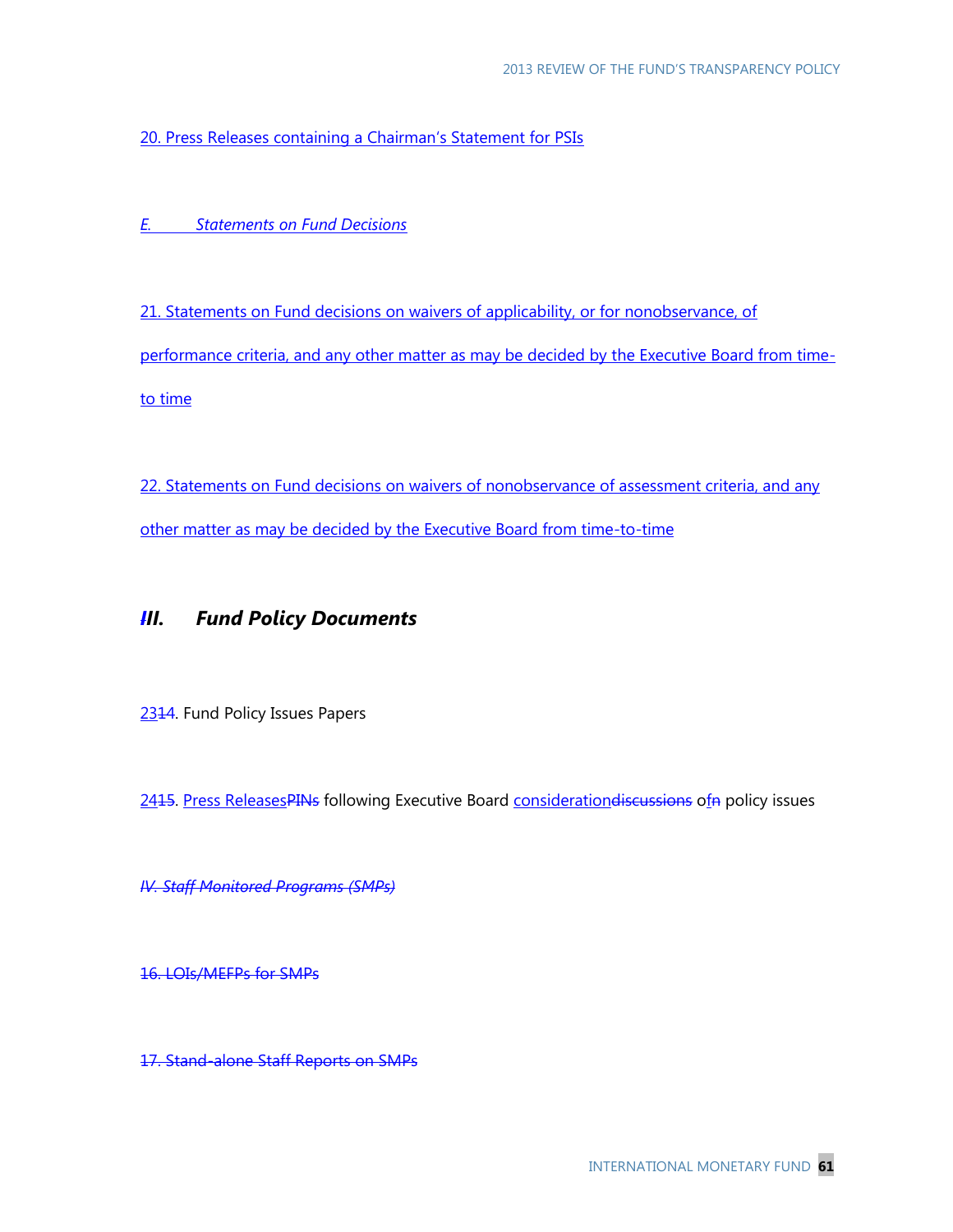*V. Policy Support Instrument (PSI)*

18. I-PRSPs, PRSPs, PRSP Preparation Status Reports, and APRs in the context of PSIs

19. Joint Fund/World Bank Staff Advisory Notes (JSANs) on I-PRSPs and PRSPs in the context of PSIs

20. Letters of Intent and Memoranda of Economic and Financial Policies (LOIs/MEFPs) for PSIs

21. Technical Memoranda of Understanding (TMUs) with policy content for PSIs

22. Staff Reports for PSIs

23. Chairman's Statements for PSIs

24. Statements on Fund decisions on waivers of nonobservance of assessment criteria, and any other matter as may be decided by the Executive Board from time-to-time.

# *III. Multi-Country Documents*

25. Multilateral Policy Issues Documents such as, the World Economic Outlook, the Global Financial Stability Report, the Fiscal Monitor, and Spillover Reports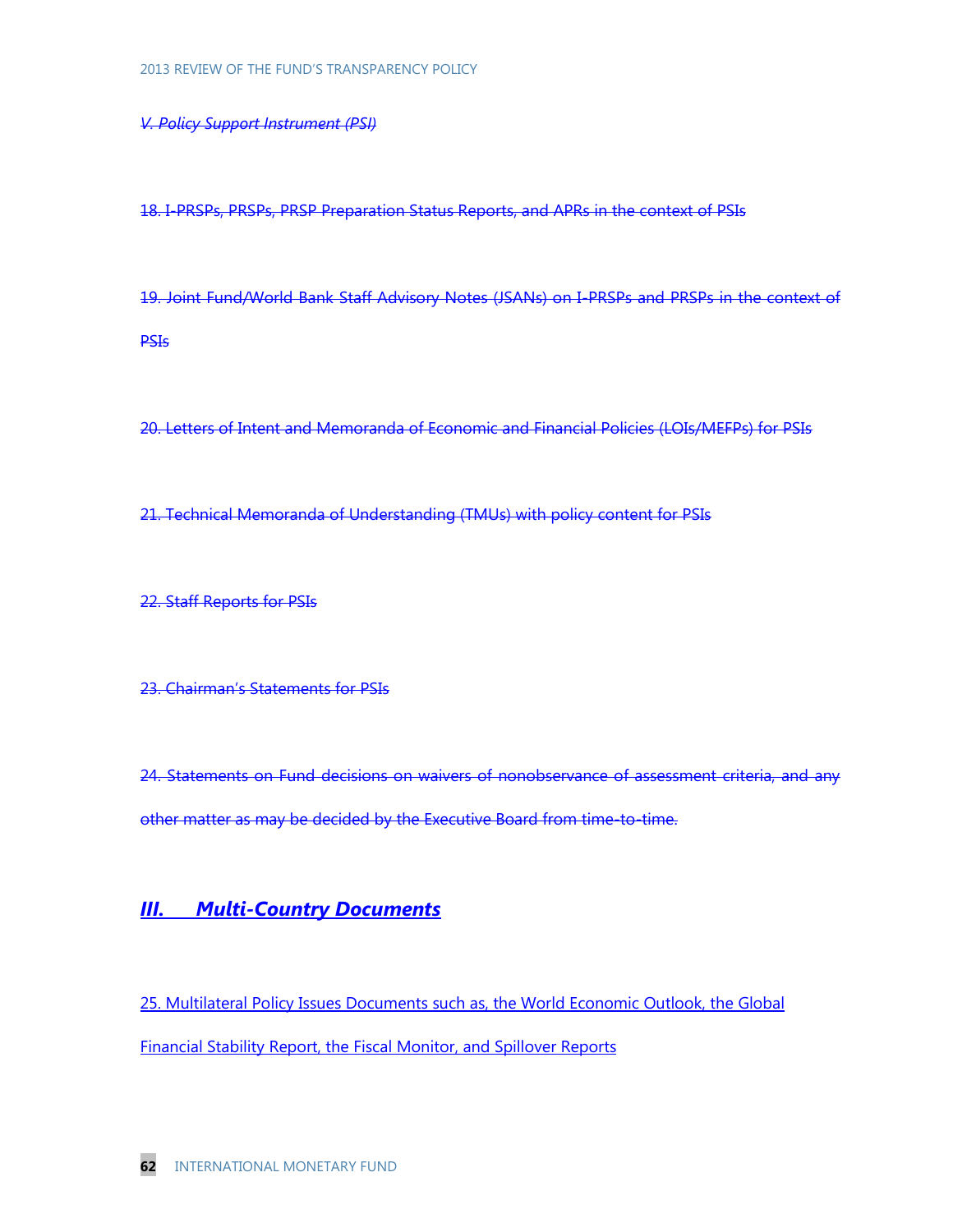26. Press Releases following Executive Board consideration of Multilateral Policy Issues

27. Country Background Pages

28. Press Releases following Executive Board consideration of Country Background Pages

29. Cluster Documents

30. Press Releases following Executive Board consideration of Cluster Documents

(SM/05/343, Sup. 1, 9/22/05) (SM/09/264, Sup. 3, 12/9/09)

*Decision No. 13564-(05/85), October 5, 2005,* 

*as amended by Decision Nos.13814-(06/98), November 15, 2006,*

*13817-(06/98), November 15, 2006,*

 *13849 (06/108), December 20, 2006,* 

*14253-(09/8), January 27, 2009,* 

*14284 (09/29), March 24, 2009,* 

*14354-(09/79), July 23, 2009,* 

*effective January 7, 2010, and*

*14497-(09/126), December 17, 2009,* 

*effective March 17, 2010*